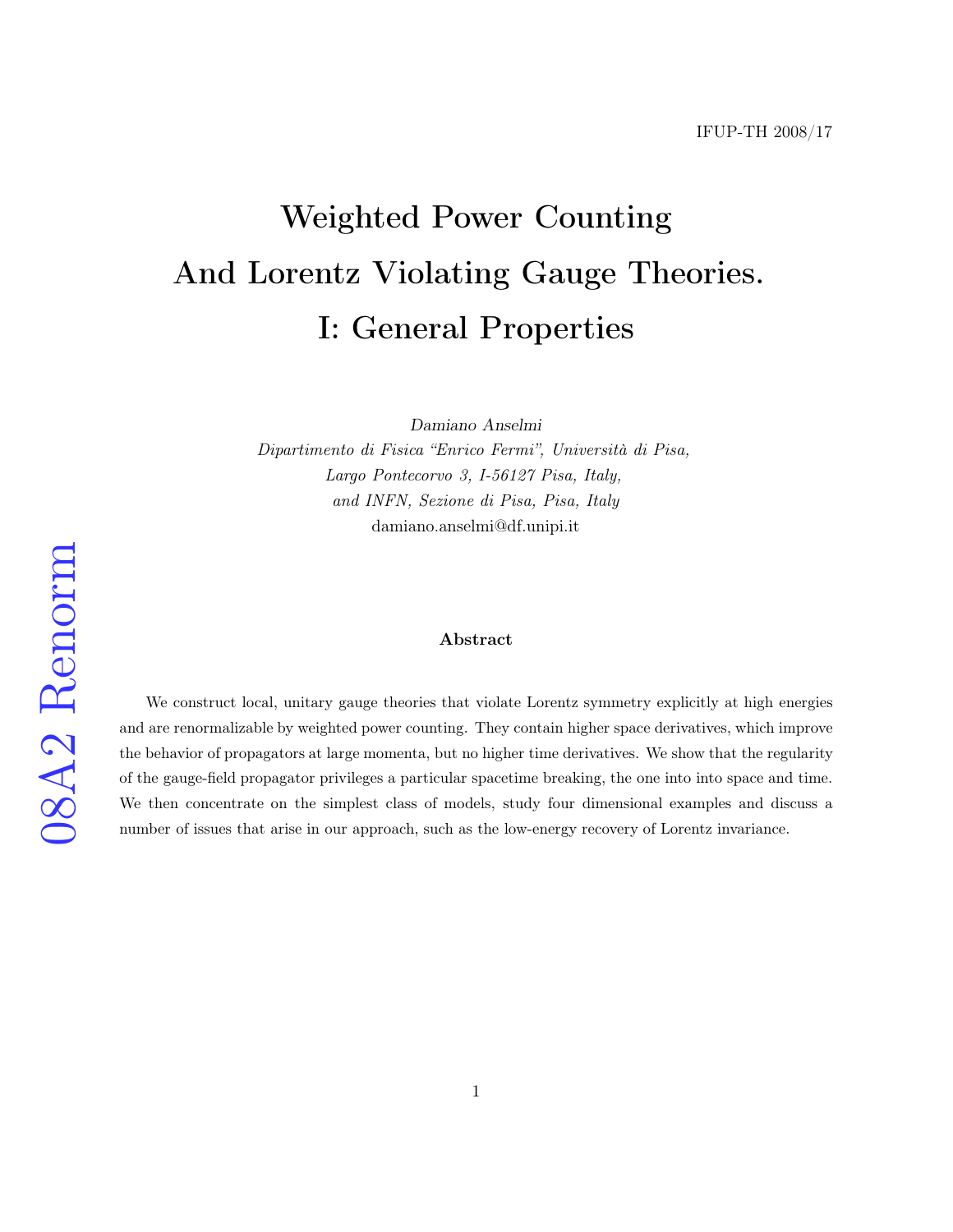#### 1 Introduction

Lorentz symmetry has been verified in many experiments with great precision [\[1\]](#page-29-0). However, different types of arguments have lead some authors to suggest that it could be violated at very high energies [\[2,](#page-29-1) [3,](#page-29-2) [4\]](#page-29-3). This possibility has raised a considerable interest, because, if true, it would substantially affect our understanding of Nature. The Lorentz violating extension of the Standard Model [\[3\]](#page-29-2) contains a large amount of new parameters. Bounds on many of them, particularly those belonging to the power-counting renormalizable subsector, are available. Their updated values are reported in ref. [\[5\]](#page-29-4).

In quantum field theory, the classification of local, unitarity, polynomial and renormalizable models changes dramatically if we do not assume that Lorentz invariance is exact at arbitrarily high energies [\[6,](#page-29-5) [7\]](#page-30-0). In that case, higher space derivatives are allowed and can improve the behavior of propagators at large momenta. A number of theories that are not renormalizable by ordinary power counting become renormalizable in the framework of a "weighted power counting" [\[6\]](#page-29-5), which assigns different weights to space and time, and ensures that no term containing higher time derivatives is generated by renormalization, in agreement with unitarity. Having studied scalar and fermion theories in ref.s [\[6,](#page-29-5) [7\]](#page-30-0), here we begin the study of gauge theories, focusing on the simplest class of models. The investigation is completed in a second paper [\[8\]](#page-30-1), to which we refer as paper II, which contains the classification of renormalizable gauge theories.

The theories we are interested in must be local and polynomial, free of infrared divergences in Feynman diagrams at non-exceptional external momenta, and renormalizable by weighted power counting. We find that in the presence of gauge interactions the set of renormalizable theories is more restricted than in the scalar-fermion framework. Due to the particular structure of the gauge-field propagator, Feynman diagrams are plagued with certain spurious subdivergences. We are able to prove that they cancel out when spacetime is broken into space and time, and certain other restrictions are fulfilled.

A more delicate physical issue is the low-energy recovery of Lorentz symmetry. Once Lorentz symmetry is violated at high energies, its low-energy recovery is not guaranteed, because renormalization makes the low-energy parameters run independently. One possibility is that the Lorentz invariant surface is RG stable [\[9\]](#page-30-2), otherwise a suitable fine-tuning must be advocated.

In other domains of physics, such as the theory of critical phenomena, where Lorentz symmetry is not a fundamental requirement, certain scalar models of the types classified in ref. [\[6\]](#page-29-5) have already been studied [\[10\]](#page-30-3) and have physical applications.

The paper is organized as follows. In section 2 we review the weighted power counting for scalar-fermion theories. In section 3 we extend it to Lorentz violating gauge theories and define the class of models we focus on in this paper. We study the conditions for renormalizability, absence of infrared divergences in Feynman diagrams and regularity of the propagator. In section 4 we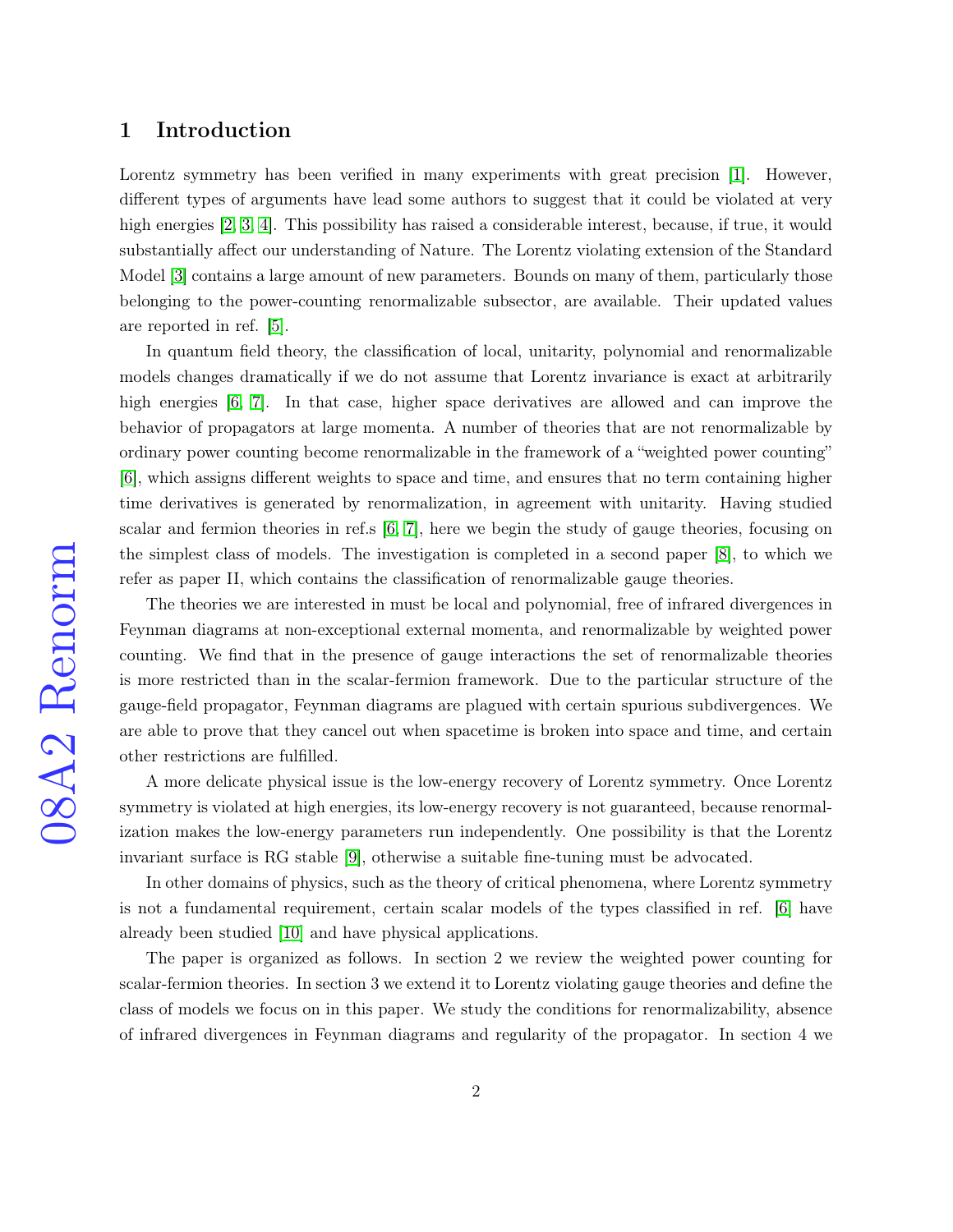prove that the theories are renormalizable to all orders, using the Batalin-Vilkovisky formalism. In section 5 we study four dimensional examples and the low-energy recovery of Lorentz invariance. In section 6 we discuss strictly renormalizable and weighted scale invariant theories. In section 7 we study the Proca Lorentz violating theories, and prove that they are not renormalizable. Section 8 contains our conclusions. In appendix A we classify the quadratic terms of the gaugefield lagrangian and in appendix B we derive sufficient conditions for the absence of spurious subdivergences.

### 2 Weighted power counting

In this section we briefly review the weighted power counting criterion of refs. [\[6,](#page-29-5) [7\]](#page-30-0). The simplest framework to study Lorentz violations is to assume that the d-dimensional spacetime manifold  $M = \mathbb{R}^d$  is split into the product  $\hat{M} \times \bar{M}$  of two submanifolds, a  $\hat{d}$ -dimensional submanifold  $\hat{M} =$  $\mathbb{R}^{\hat{d}}$ , containing time and possibly some space coordinates, and a  $\bar{d}$ -dimensional space submanifold  $\bar{M} = \mathbb{R}^{\bar{d}}$ , so that the d-dimensional Lorentz group  $O(1, d - 1)$  is broken to a residual Lorentz group  $O(1, \hat{d} - 1) \times O(\bar{d})$ . In this paper we study renormalization in this simplified framework. The generalization to the most general breaking is done in paper II.

The partial derivative  $\partial$  is decomposed as  $(\hat{\partial}, \bar{\partial})$ , where  $\hat{\partial}$  and  $\bar{\partial}$  act on the subspaces  $\hat{M}$  and  $\bar{M}$ , respectively. Coordinates, momenta and spacetime indices are decomposed similarly. Consider a free scalar theory with (Euclidean) lagrangian

<span id="page-2-0"></span>
$$
\mathcal{L}_{\text{free}} = \frac{1}{2} (\hat{\partial} \varphi)^2 + \frac{1}{2\Lambda_L^{2n-2}} (\bar{\partial}^n \varphi)^2, \tag{2.1}
$$

where  $\Lambda_L$  is an energy scale and n is an integer  $> 1$ . Up to total derivatives it is not necessary to specify how the  $\bar{\partial}$ 's are contracted among themselves. The coefficient of  $(\bar{\partial}^n\varphi)^2$  must be positive to have a positive energy in the Minkowskian framework. The theory [\(2.1\)](#page-2-0) is invariant under the weighted rescaling

$$
\hat{x} \to \hat{x} e^{-\Omega}, \qquad \bar{x} \to \bar{x} e^{-\Omega/n}, \qquad \varphi \to \varphi e^{\Omega(\mathrm{d}/2 - 1)}, \tag{2.2}
$$

where  $\mathbf{d} = \hat{d} + \bar{d}/n$  is the "weighted dimension". Note that  $\Lambda_L$  is not rescaled.

The interacting theory is defined as a perturbative expansion around the free theory  $(2.1)$ . For the purposes of renormalization, the masses and the other quadratic terms can be treated perturbatively, since the counterterms depend polynomially on them. Denote the "weight" of an object  $\mathcal{O}$  by  $\mathcal{O}$  and assign weights to coordinates, momenta and fields as follows:

$$
[\hat{x}] = -1, \qquad [\bar{x}] = -\frac{1}{n}, \qquad [\hat{\partial}] = 1, \qquad [\bar{\partial}] = \frac{1}{n}, \qquad [\varphi] = \frac{\mathrm{d}}{2} - 1, \tag{2.3}
$$

while  $\Lambda_L$  is weightless. Polynomiality demands that the weight of  $\varphi$  be strictly positive, so we assume  $d > 2$ .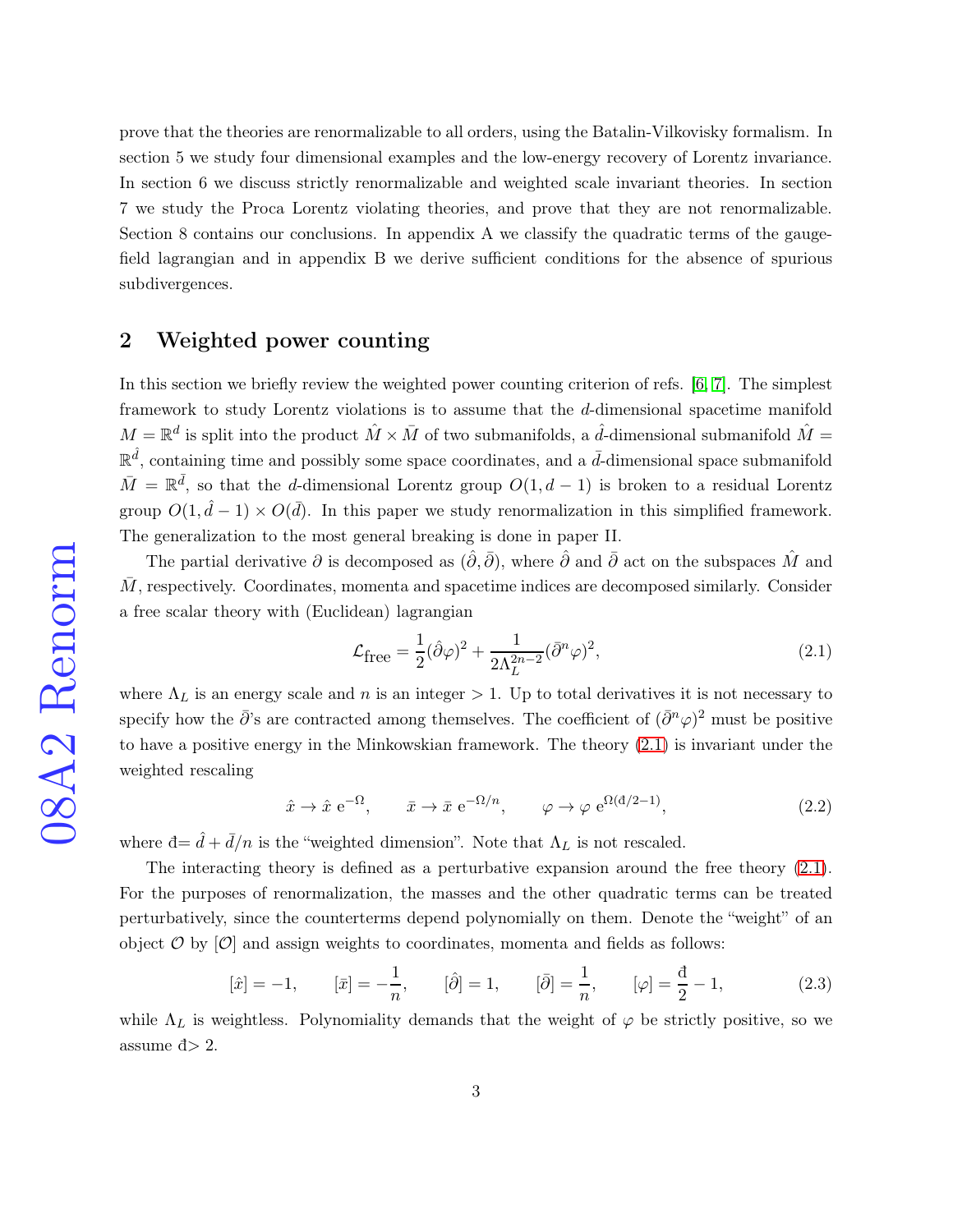We say that  $P_{k,n}(\hat{p},\bar{p})$  is a weighted polynomial in  $\hat{p}$  and  $\bar{p}$ , of degree k, where k is a multiple of  $1/n$ , if  $P_{k,n}(\xi^n\hat{p},\xi\bar{p})$  is a polynomial of degree kn in  $\xi$ . A diagram G with L loops, V vertices and I internal legs gives an integral of the form

$$
\mathcal{I}_G(k) = \int \frac{\mathrm{d}^{d} L p}{(2\pi)^d} \prod_{i=1}^I \mathcal{P}_i(p,k) \prod_{j=1}^V \mathcal{V}_j(p,k),
$$

where p are the loop momenta, k are the external momenta,  $\mathcal{P}_i(p,k)$  are the propagators and  $\mathcal{V}_j(p,k)$  are the vertices. The momentum integration measure  $d^dp$  has weight đ. The propagator is equal to 1 divided by a weighted polynomial of degree 2. We can assume that, as far as their momentum dependence is concerned, the vertices are weighted monomials of certain degrees  $\delta_j$ . Rescaling k and as  $(\hat{k}, \bar{k}) \to (\lambda \hat{k}, \lambda^{1/n} \bar{k})$ , the integral  $\mathcal{I}_G(k)$  rescales with a factor equal to its total weight  $\omega(G)$ . By locality, the divergent part of  $\mathcal{I}_G(k)$  is a weighted polynomial of degree  $\omega(G)$ . Assume that the lagrangian contains all vertices that have weights not greater than đ and only those. This bound excludes terms with higher time derivatives. Then we find

<span id="page-3-0"></span>
$$
\omega(G) \le d - E_s \frac{d-2}{2},\tag{2.4}
$$

where  $E_s$  is the number of external scalar legs. Formula [\(2.4\)](#page-3-0) and  $\bar{d}$  > 2 ensure that every counterterm has a weight not larger than đ, therefore it can be subtracted renormalizing the fields and couplings of the lagrangian, and no new vertex needs to be introduced.

The lagrangian terms of weight đ are strictly renormalizable, those of weights smaller than đ super-renormalizable and those of weights greater than đ non-renormalizable. The weighted power counting criterion amounts to demand that the theory contains no parameter of negative weight.

Simple examples of renormalizable theories are the  $\varphi^4$ ,  $d=4$  models

<span id="page-3-2"></span>
$$
\mathcal{L}_{\vec{d}=4} = \frac{1}{2} (\widehat{\partial}\varphi)^2 + \frac{1}{2\Lambda_L^{2(n-1)}} (\overline{\partial}^n \varphi)^2 + \frac{\lambda}{4! \Lambda_L^{d-4}} \varphi^4
$$
\n(2.5)

and the  $\varphi^6$ , đ= 3 models

<span id="page-3-3"></span>
$$
\mathcal{L}_{\vec{d}=3} = \frac{1}{2} (\widehat{\partial}\varphi)^2 + \frac{1}{2\Lambda_L^{2(n-1)}} (\overline{\partial}^n \varphi)^2 + \frac{1}{4! \Lambda_L^{2(n-1)}} \sum_{\alpha} \lambda_{\alpha} \left[ \overline{\partial}^n \varphi^4 \right]_{\alpha} + \frac{\lambda_6}{6! \Lambda_L^{2(n-1)}} \varphi^6. \tag{2.6}
$$

where  $\left[\overline{\partial}^n \varphi^4\right]$ denotes a basis of inequivalent terms constructed with n derivatives  $\partial$  acting  $\alpha$ on four  $\varphi$ 's<sup>[1](#page-3-1)</sup>. Only the strictly-renormalizable terms have been listed in [\(2.5\)](#page-3-2) and [\(2.6\)](#page-3-3). It is straightforward to complete the actions adding the super-renormalizable terms, which are those that contain fewer derivatives and/or  $\varphi$ -powers.

<span id="page-3-1"></span><sup>&</sup>lt;sup>1</sup>Because of  $O(\overline{d})$ -invariance, these exist no such terms if n is odd.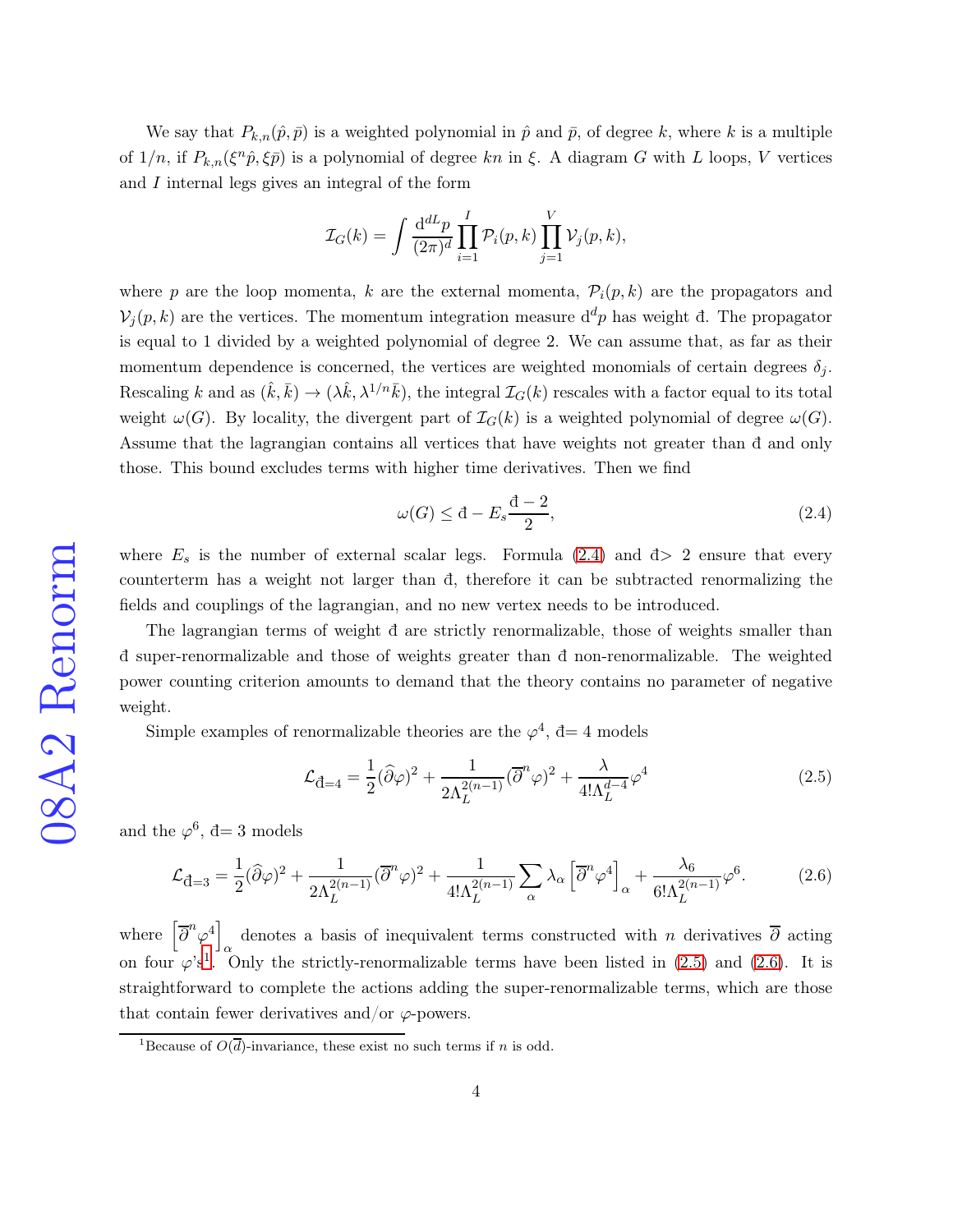The considerations just recalled are easily generalized to fermions. The weight of a fermion field is  $(\frac{d-1}{2})$ , so polynomiality is ensured, because d is necessarily greater than 1 (if  $d > 1$ ). Formula [\(2.4\)](#page-3-0) becomes

$$
\omega(G) \le d - E_s \frac{d-2}{2} - E_f \frac{d-1}{2},
$$

where  $E_f$  is the number of external fermionic legs.

Our investigation focuses on the theories that do contain higher space derivatives  $(n \geq 2)$ . Indeed, the theories with  $n = 1$ , which can be either Lorentz invariant or Lorentz violating, obey the usual rules of power counting.

#### 3 Lorentz violating gauge theories

Having decomposed the partial derivative operator as  $\partial = (\hat{\partial}, \bar{\partial})$ , the gauge field has to be decomposed similarly. We write  $A' = (\hat{A}', \bar{A}') \equiv gA = g(\hat{A}, \bar{A})$ , where g is the gauge coupling and  $A_{\mu} = A_{\mu}^{a} T^{a}$ , with  $T^{a}$  anti-Hermitian. The covariant derivative is decomposed as

<span id="page-4-0"></span>
$$
D = (\hat{D}, \bar{D}) = (\hat{\partial} + \hat{A}', \bar{\partial} + \bar{A}'). \tag{3.1}
$$

With the weight assignments

$$
[\hat{A}'] = [\hat{D}] = 1, \qquad [\bar{A}'] = [\bar{D}] = \frac{1}{n},
$$

the decomposition [\(3.1\)](#page-4-0) is compatible with the weighted rescaling. The field strength is split into three sets of components, namely

$$
\hat{F}_{\mu\nu} \equiv F_{\hat{\mu}\hat{\nu}}, \qquad \tilde{F}_{\mu\nu} \equiv F_{\hat{\mu}\bar{\nu}}, \qquad \bar{F}_{\mu\nu} \equiv F_{\bar{\mu}\bar{\nu}}.
$$
\n(3.2)

Since the kinetic lagrangian must contain  $(\hat{\partial}\hat{A})^2$ , the weight of  $\hat{A}$  is  $d/2 - 1$ , hence  $[g] = 2 - d/2$ . We can read  $[\bar{A}]$  from  $[\tilde{F}] = [\bar{\partial}] + [\hat{A}] = [\hat{\partial}] + [\bar{A}].$  In summary,

$$
[\hat{A}] = \frac{d}{2} - 1, \qquad [\bar{A}] = \frac{d}{2} - 2 + \frac{1}{n}, \qquad [\hat{F}] = \frac{d}{2}, \qquad [\tilde{F}] = \frac{d}{2} - 1 + \frac{1}{n}, \qquad [\bar{F}] = \frac{d}{2} - 2 + \frac{2}{n}. \tag{3.3}
$$

Since the weight of  $q$  cannot be negative, we must have

<span id="page-4-2"></span>
$$
\mathbf{d} \le 4. \tag{3.4}
$$

In this paper we focus on the " $1/\alpha$  theories", namely those that have a lagrangian of the form

<span id="page-4-1"></span>
$$
\mathcal{L} = \frac{1}{\alpha} \mathcal{L}_r(gA, g\varphi, g\psi, g\bar{C}, gC, \lambda).
$$
 (3.5)

Here C and  $\overline{C}$  are the ghosts and antighosts,  $\varphi$  are the scalar fields and  $\psi$  are the fermions. Moreover, the reduced lagrangian  $\mathcal{L}_r$  depends polynomially on g and the other parameters  $\lambda$ , and  $[\lambda] \geq 0$ . The renormalizability of the structure [\(3.5\)](#page-4-1) is easy to prove (see [\(3.24\)](#page-10-0)).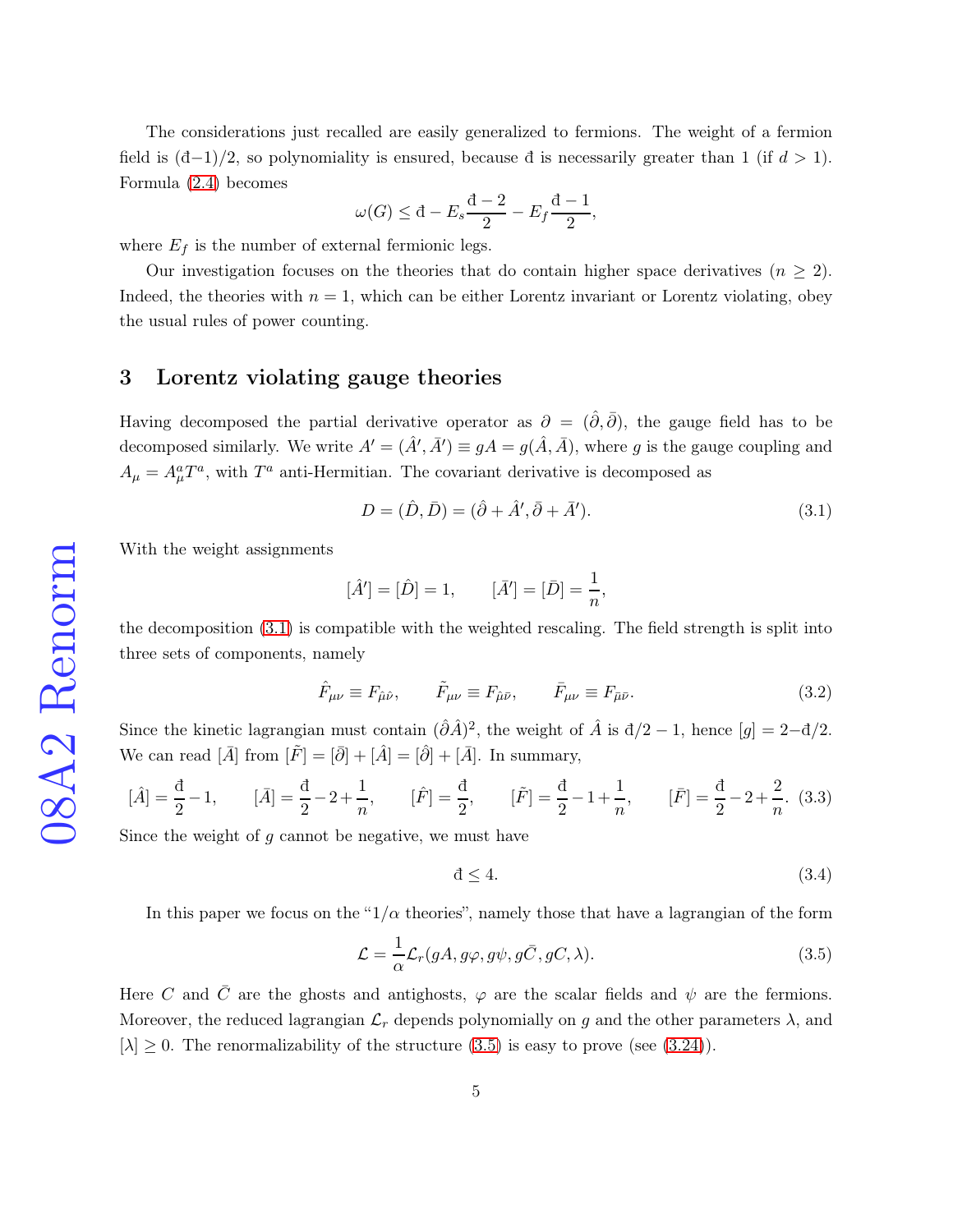When  $d=4$  the gauge coupling g is weightless and the theory can always be written in the  $1/\alpha$  form with a suitable redefinition of parameters. Instead, when  $d < 4$  the  $1/\alpha$  theories are a small subset of the allowed theories. For example, in  $d = 4$  the weights of  $\mathcal{L}_r$ ,  $\hat{\partial}$ ,  $g\hat{A}$ ,  $g\varphi$ ,  $g\bar{C}$ , gC and g $\psi$  coincide with their dimensions in units of mass, and only the weights of  $\bar{\partial}$  and  $g\bar{A}$ , which are equal to  $1/n$ , differ from their dimensions. Then the lagrangian contains just the usual power-counting renormalizable terms, plus the terms that can be constructed with  $\bar{D}$ ,  $\bar{F}$  and  $\bar{F}$ . The form of the lagrangian does not change in  $d \neq 4$ . Polynomiality is always ensured.

Even if the  $1/\alpha$  theories are not particularly interesting from the physical point of view, it is convenient to start from them, because the simplified structure [\(3.5\)](#page-4-1) allows us to illustrate the basic properties of Lorentz violating gauge theories without unnecessary complicacies. The most general case is studied in paper II.

Observe that the theories [\(3.5\)](#page-4-1) cannot contain higher time derivatives, as desired. Indeed, by  $O(1, \hat{d}-1)$ -invariance a term with three  $\hat{\partial}$ 's in  $\mathcal{L}_r$  must contain at least another  $\hat{\partial}$ , or a  $g\hat{A}$ , or a fermion bilinear such as  $g^2\bar{\psi}\hat{\gamma}\psi$ . However, the weights of  $\hat{\partial}^4$  and  $g\hat{\partial}^3\hat{A}$  are already equal to four, so no other leg can be attached to such objects, and the weight of  $g^2\hat{\partial}^3\bar{\psi}\hat{\gamma}\psi$  is equal to six.

It is convenient to write the action

<span id="page-5-2"></span>
$$
S_0 = \int d^d x \left( \mathcal{L}_Q + \mathcal{L}_I \right) \equiv S_Q + S_I,
$$
\n(3.6)

as the sum of two gauge-invariant contributions, the quadratic terms  $\mathcal{S}_{Q}$  plus the vertex terms  $S_I$ . By "quadratic terms" we mean the terms constructed with two field strengths and possibly covariant derivatives. By "vertex terms" we mean the terms constructed with at least three field strengths, and possibly covariant derivatives.

In Appendix A we prove that, up to total derivatives, the quadratic part  $\mathcal{L}_Q$  of the lagrangian reads (in the Euclidean framework)

<span id="page-5-0"></span>
$$
\mathcal{L}_Q = \frac{1}{4} \left\{ F_{\hat{\mu}\hat{\nu}}^2 + 2F_{\hat{\mu}\bar{\nu}} \eta(\bar{\Upsilon}) F_{\hat{\mu}\bar{\nu}} + F_{\bar{\mu}\bar{\nu}} \tau(\bar{\Upsilon}) F_{\bar{\mu}\bar{\nu}} + \frac{1}{\Lambda_L^2} (D_{\hat{\rho}} F_{\bar{\mu}\bar{\nu}}) \xi(\bar{\Upsilon}) (D_{\hat{\rho}} F_{\bar{\mu}\bar{\nu}}) \right\}.
$$
 (3.7)

Here  $\overline{\Upsilon} \equiv -\overline{D}^2/\Lambda_L^2$  and  $\eta$ ,  $\tau$  and  $\xi$  are polynomials of degrees  $n-1$ ,  $2n-2$  and  $n-2$ , respectively. We have expansions

$$
\eta(\bar{\Upsilon}) = \sum_{i=0}^{n-1} \eta_{n-1-i} \bar{\Upsilon}^i, \qquad [\eta_j] = \frac{2j}{n}, \qquad (3.8)
$$

and similar, where  $\eta_i$  are dimensionless constants of non-negative weights.

In momentum space we see that the free action is positive definite if and only if

<span id="page-5-1"></span>
$$
\eta > 0, \qquad \tilde{\eta} \equiv \eta + \frac{\bar{k}^2}{\Lambda_L^2} \xi > 0, \qquad \tau > 0,\tag{3.9}
$$

where now  $\eta$ ,  $\tau$  and  $\xi$  are functions of  $\bar{k}^2/\Lambda_L^2$ .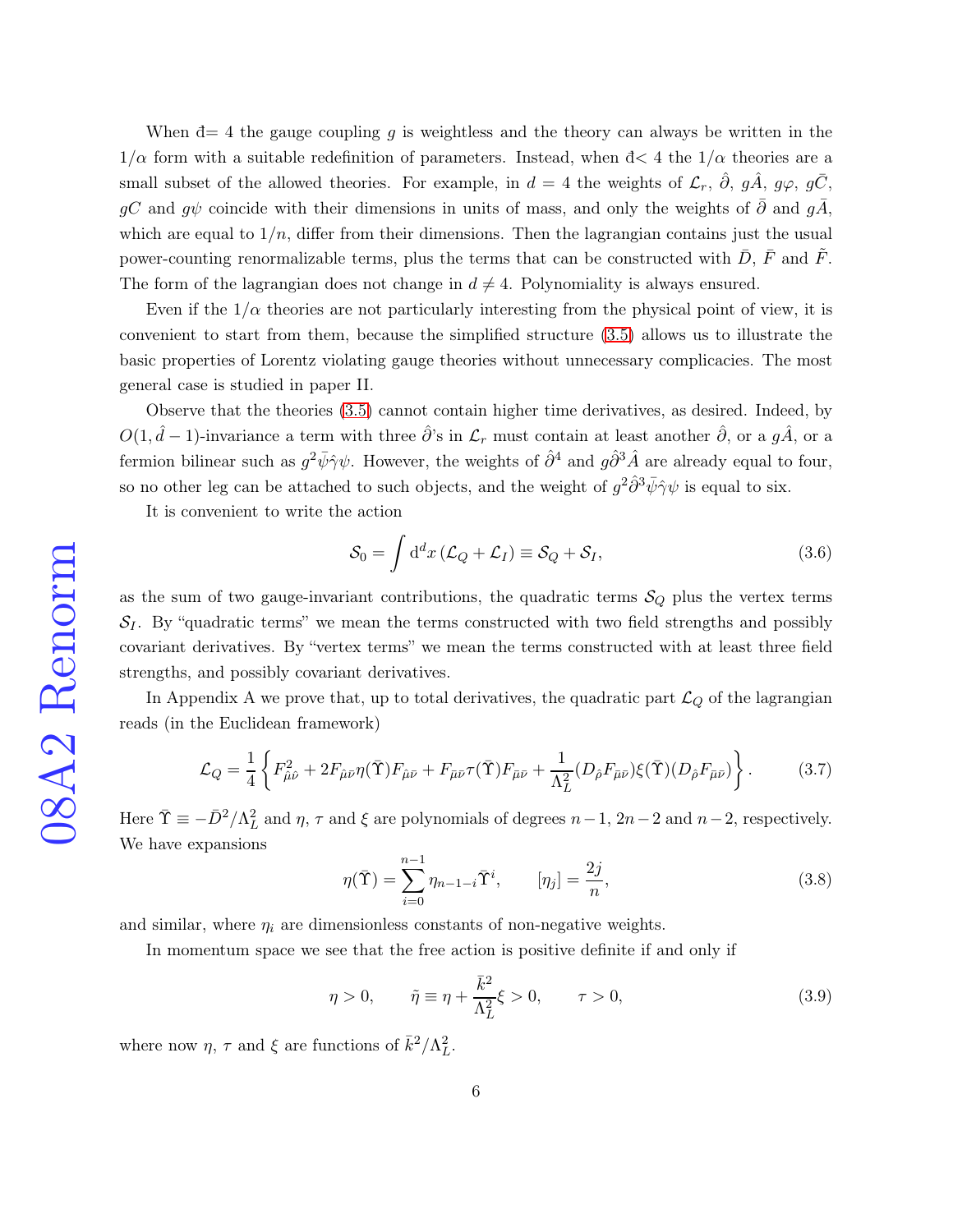In the parametrization [\(3.7\)](#page-5-0) the scale  $\Lambda_L$  is a redundant parameter. It is mainly used to match the dimensions in units of mass, so that the other parameters (e.g. the  $\eta_j$ 's) can be assumed to be dimensionless, but possibly weightful. The  $\Lambda_L$ -redundancy implies that  $\Lambda_L$  is RG invariant, so its beta function vanishes by definition.

BRST symmetry and gauge fixing The usual BRST symmetry [\[12\]](#page-30-4)

$$
\begin{aligned} sA_\mu^a&=D_\mu^{ab}C^b=\partial_\mu C^a+gf^{abc}A_\mu^bC^c, \qquad sC^a=-\frac{g}{2}f^{abc}C^bC^c,\\ s\bar{C}^a&=B^a, \qquad sB^a=0, \qquad s\psi^i=-gT^a_{ij}C^a\psi^j, \end{aligned}
$$

etc., where  $B^a$  are Lagrange multipliers for the gauge-fixing, is automatically compatible with the weighted power counting. The quadratic terms of the ghost Lagrangian contain  $\bar{C}\hat{\partial}^2C$  and  $B^2$ , and have weight đ, so we have the weight assignments

$$
[C] = [\bar{C}] = \frac{d}{2} - 1, \qquad [s] = 1, \qquad [B] = \frac{d}{2}.
$$
\n(3.10)

The most convenient gauge-fixing  $\mathcal{G}^a$  is linear in the gauge potential and gives

<span id="page-6-2"></span>
$$
\mathcal{L}_{\text{gf}} = s\Psi, \qquad \Psi = \bar{C}^a \left( -\frac{\lambda}{2} B^a + \mathcal{G}^a \right), \qquad \mathcal{G}^a \equiv \hat{\partial} \cdot \hat{A}^a + \zeta(\bar{v}) \bar{\partial} \cdot \bar{A}^a, \tag{3.11}
$$

where  $\lambda$  is a dimensionless, weightless constant,  $\bar{v} \equiv -\bar{\partial}^2/\Lambda_L^2$  and  $\zeta$  is a polynomial of degree  $n-1$ . We demand

<span id="page-6-5"></span>
$$
\zeta > 0,\tag{3.12}
$$

to include the "Coulomb gauge-fixing"  $\bar{\partial} \cdot \bar{A}^a$ .

The total gauge-fixed action is finally

<span id="page-6-0"></span>
$$
S = \int d^d x \left( \mathcal{L}_Q + \mathcal{L}_I + \mathcal{L}_{gf} \right) \equiv S_0 + S_{gf}.
$$
 (3.13)

**Propagator** The (Euclidean) gauge-field propagator can be worked out from the free subsector of [\(3.13\)](#page-6-0), after integrating  $B^a$  out, which amounts to add

<span id="page-6-3"></span>
$$
\frac{1}{2\lambda} (\mathcal{G}^a)^2 \tag{3.14}
$$

to  $\mathcal{L}_Q$ . The result is<sup>[2](#page-6-1)</sup>

<span id="page-6-4"></span>
$$
\langle A(k) \; A(-k) \rangle = \begin{pmatrix} \langle \hat{A} \hat{A} \rangle \; \langle \hat{A} \bar{A} \rangle \\ \langle \bar{A} \hat{A} \rangle \; \langle \bar{A} \bar{A} \rangle \end{pmatrix} = \begin{pmatrix} u\hat{\delta} + s\hat{k}\hat{k} & r\hat{k}\bar{k} \\ r\bar{k}\hat{k} & v\bar{\delta} + t\bar{k}\bar{k} \end{pmatrix}, \tag{3.15}
$$

<span id="page-6-1"></span> $2A$  similar propagator, in a different context, has already appeared in ref. [\[11\]](#page-30-5).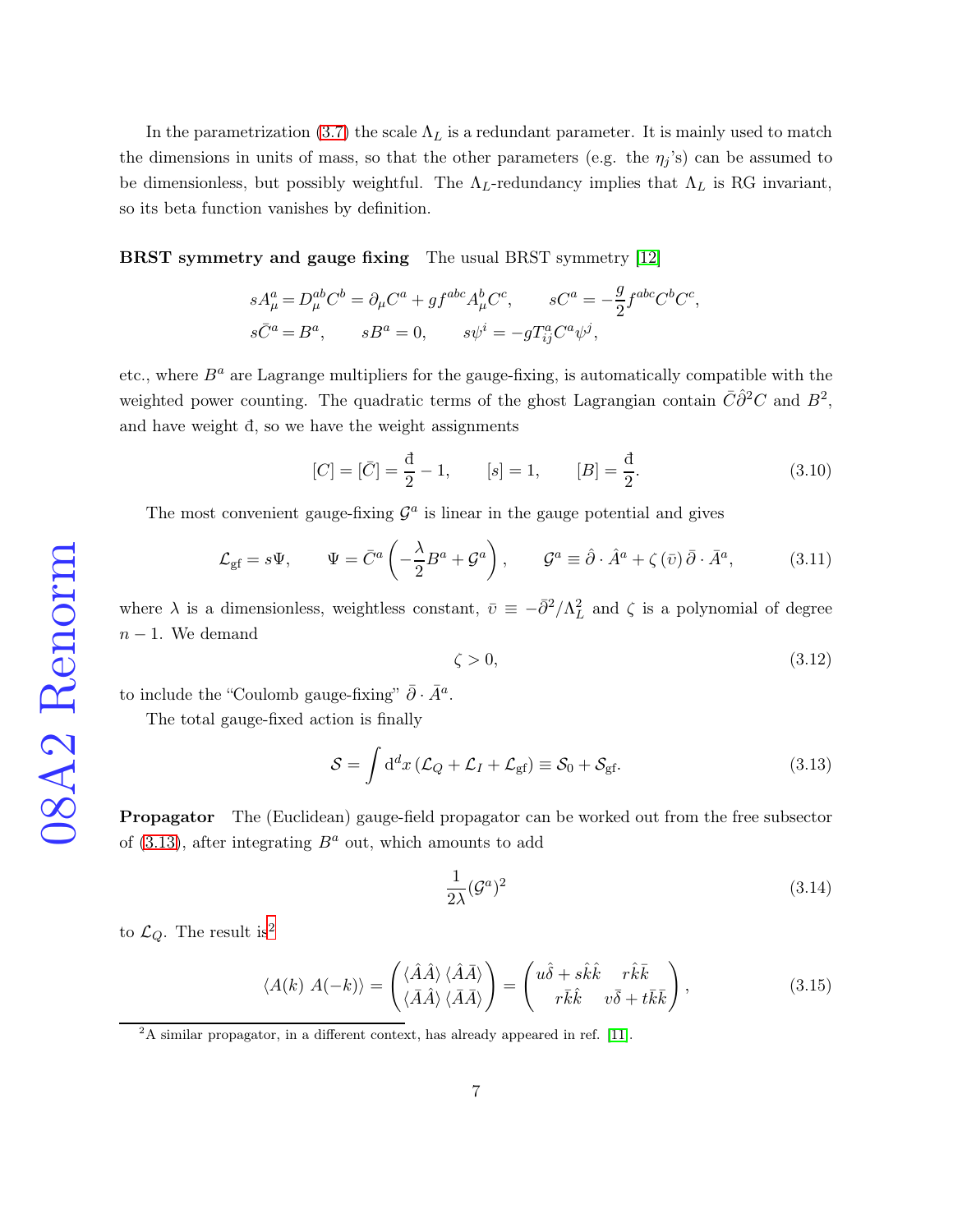with

$$
u = \frac{1}{D(1,\eta)}, \qquad s = \frac{\lambda}{D^2(1,\zeta)} + \frac{-\hat{k}^2 + \zeta(\frac{\zeta}{\eta} - 2)\bar{k}^2}{D(1,\eta)D^2(1,\zeta)}, \qquad r = \frac{\lambda - \frac{\zeta}{\eta}}{D^2(1,\zeta)},
$$

$$
v = \frac{1}{D(\tilde{\eta},\tau)}, \qquad t = \frac{\lambda}{D^2(1,\zeta)} + \frac{(\frac{\tilde{\tau}}{\eta} - 2\zeta)\hat{k}^2 - \zeta^2 \bar{k}^2}{D(\tilde{\eta},\tau)D^2(1,\zeta)},
$$

where

$$
D(x,y) \equiv x\hat{k}^2 + y\bar{k}^2, \qquad \tilde{\eta} = \eta + \frac{\bar{k}^2}{\Lambda_L^2}\xi, \qquad \tilde{\tau} = \tau + \frac{\hat{k}^2}{\Lambda_L^2}\xi,
$$

and now  $\eta$ ,  $\tau$ ,  $\xi$  and  $\zeta$ , as well as x and y, are meant as functions of  $\bar{k}^2/\Lambda_L^2$ . The ghost propagator is

<span id="page-7-0"></span>
$$
\frac{1}{D(1,\zeta)}.\t(3.16)
$$

,

A simple gauge choice ("Feynman gauge") is

<span id="page-7-1"></span>
$$
\lambda = 1, \qquad \zeta = \eta. \tag{3.17}
$$

Then, both  $\langle \hat{A}\bar{A}\rangle$  and s vanish, so

<span id="page-7-2"></span>
$$
u = \frac{1}{D(1,\eta)}, \qquad s = r = 0, \qquad v = \frac{1}{D(\tilde{\eta},\tau)}, \qquad t = \frac{\tilde{\tau} - \eta^2}{\eta D(\tilde{\eta},\tau)D(1,\eta)}.
$$
 (3.18)

Physical degrees of freedom and dispersion relations To study the physical degrees of freedom we choose the Coulomb gauge-fixing

$$
\mathcal{G}_{\mathcal{C}}^a = \bar{\partial} \cdot \bar{A}^a.
$$

It can be reached from the more general gauge-fixing [\(3.11\)](#page-6-2) taking the limit  $\lambda \to \infty$ ,  $\zeta \to \infty$ in [\(3.11\)](#page-6-2), [\(3.14\)](#page-6-3) and [\(3.15\)](#page-6-4), with  $\zeta \equiv \lambda/\zeta^2$  fixed, and rescaling the antighosts and the Lagrange multiplier as  $\bar{C}^a \to \bar{C}^a/\zeta$ ,  $B^a \to B^a/\zeta$ . The quadratic lagrangian  $\mathcal{L}_Q + (\bar{\partial} \cdot \bar{A}^a)^2/(2\zeta)$  gives the propagators

$$
\langle \hat{A}(k) \ \hat{A}(-k) \rangle = \frac{1}{D(1,\eta)} \left( \hat{\delta} + \frac{\hat{k}\hat{k}}{\bar{k}^2 \eta} \right) + \frac{\varsigma \hat{k}\hat{k}}{(\bar{k}^2)^2}, \qquad \langle \hat{A}(k) \ \bar{A}(-k) \rangle = \frac{\varsigma \hat{k}\bar{k}}{(\bar{k}^2)^2}
$$

$$
\langle \bar{A}(k) \ \bar{A}(-k) \rangle = \frac{1}{D(\tilde{\eta}, \tau)} \left( \bar{\delta} - \frac{\bar{k}\bar{k}}{\bar{k}^2} \right) + \frac{\varsigma \bar{k}\bar{k}}{(\bar{k}^2)^2}.
$$

Writing  $\hat{k} = (iE, \hat{k})$  and studying the poles, we see that the  $\overline{A}$ -sector propagates  $\overline{d} - 1$  degrees of freedom with energies

$$
E=\sqrt{\hat{\mathbf{k}}^2+\bar{k}^2\frac{\tau(\bar{k}^2/\Lambda_L^2)}{\tilde{\eta}(\bar{k}^2/\Lambda_L^2)}},
$$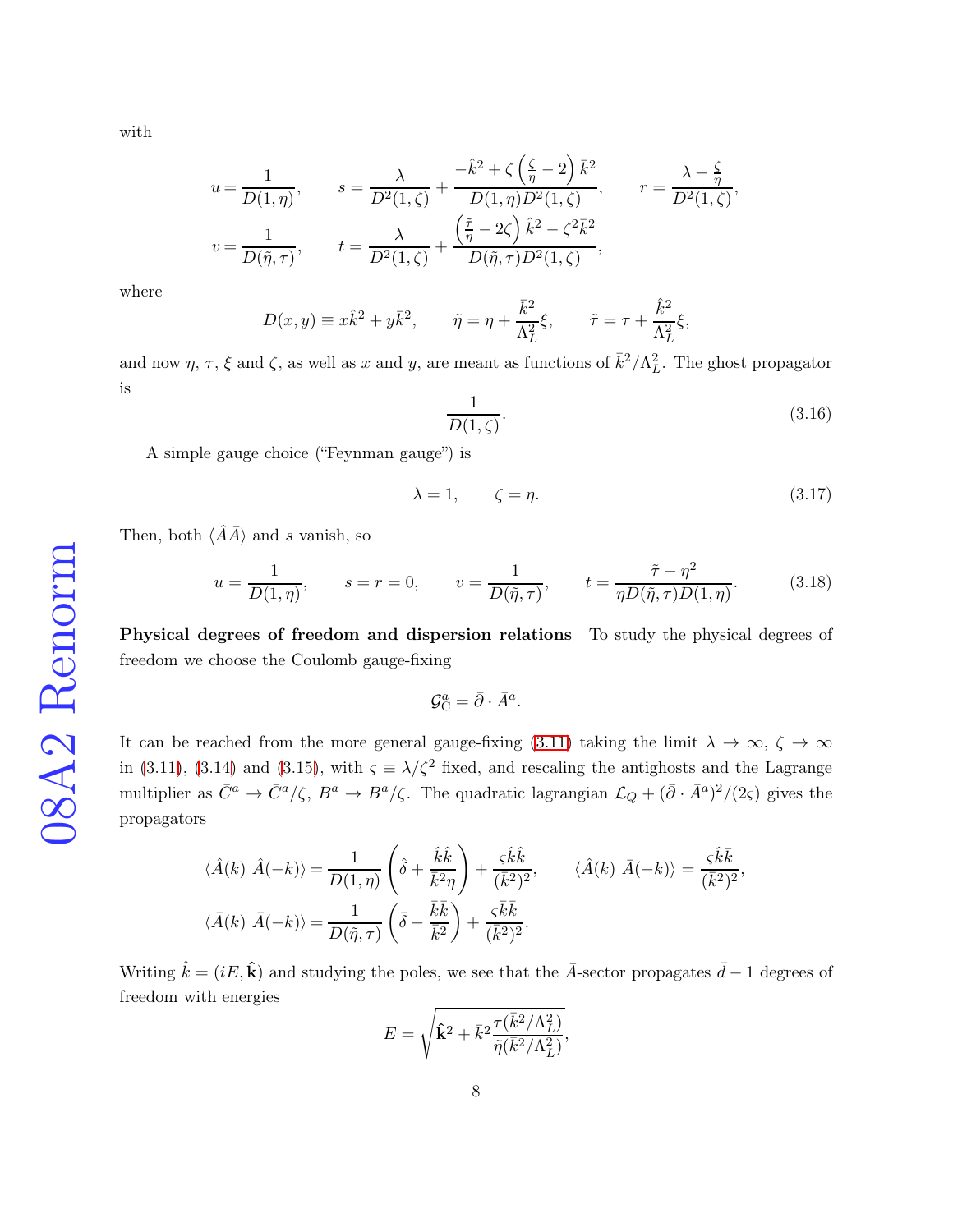while the  $\hat{A}$ -sector propagates  $\hat{d}$  − 1 degrees of freedom with energies

$$
E=\sqrt{\hat{\mathbf{k}}^2+\bar{k}^2\eta(\bar{k}^2/\Lambda_L^2)}.
$$

Indeed, the matrix  $\hat{\delta} + \hat{k}\hat{k}/(\bar{k}^2\eta)$  has one null eigenvector on the pole, since its determinant is equal to  $D(1, \eta)/(\bar{k}^2 \eta)$ . The residues are positive in the Minkowskian framework. This can be immediately seen using  $SO(1, \hat{d}-1)$  invariance to set  $\hat{\mathbf{k}} = 0$  (at  $\bar{k} \neq 0$ ) and  $SO(\bar{d})$  invariance to set all  $\bar{k}$ -components but one to zero.

Finally, the ghost propagator becomes  $1/\bar{k}^2$ , which has no pole. In total, the physical degrees of freedom are  $d-2$ , as expected.

Regularity of the propagator A propagator is regular if it is the ratio

<span id="page-8-0"></span>
$$
\frac{P_r(\hat{k}, \bar{k})}{P'_{2s}(\hat{k}, \bar{k})} \tag{3.19}
$$

of two weighted polynomials of degrees  $r$  and  $2s$ , where  $r$  and  $s$  are integers, such that the denominator  $P_2'$  $2s'_{2s}(\hat{k}, \overline{k})$  is non-negative (in the Euclidean framework), non-vanishing when either  $\hat{k} \neq 0$  or  $\overline{k} \neq 0$ , and has the form

<span id="page-8-1"></span>
$$
P'_{s}(\hat{k}, \bar{k}) = \hat{\omega}(\hat{k}^2)^s + \bar{\omega}(\bar{k}^2)^{ns} + \cdots, \qquad (3.20)
$$

with  $\hat{\omega} > 0$ ,  $\bar{\omega} > 0$ , where the dots collect the terms  $(\hat{k}^2)^{j-m}(\bar{k}^2)^{mn}$  with  $j < s, 0 \le m \le j$ , and  $j = s, 0 < m < s.$ 

The regularity conditions just stated ensure that: a) the derivatives with respect to  $\hat{k}$  improve the large- $\bar{k}$  behavior (because  $\bar{\omega} \neq 0$ ), besides the large- $\hat{k}$  and overall ones; and b) the derivatives with respect to  $\bar{k}$  improve the large- $\hat{k}$  behavior (because  $\hat{\omega} \neq 0$ ), besides the large- $\bar{k}$  and overall ones. The overall divergences of the  $k$ -subintegrals are local in  $\overline{k}$  and the overall divergences of the  $\bar{k}$ -subintegrals are local in  $\bar{k}$  (once subdiagrams have been inductively subtracted).

In this paper we use the dimensional-regularization technique. We recall [\[6\]](#page-29-5) that it is necessary to continue both  $\hat{d}$  and  $\bar{d}$  to complex values, say  $\hat{d} - \varepsilon_1$  and  $\bar{d} - \varepsilon_2$ , respectively. In the framework of the dimensional regularization the absence of  $\hat{k}$ - and  $\bar{k}$ -subdivergences is immediate to prove: being local, the  $\hat{k}$ -subdivergences are killed by the (dimensionally continued)  $\bar{k}$ -subintegrals and the  $\bar{k}$ -subdivergences are killed by the  $\hat{k}$ -subintegrals. More explicitly, at one loop we have integrals of the form

$$
\int \frac{\mathrm{d}^{\hat{d}-\varepsilon_1}\hat{k}}{(2\pi)^{\hat{d}}} \left[ \int \frac{\mathrm{d}^{\bar{d}-\varepsilon_2}\bar{k}}{(2\pi)^{\bar{d}}} \frac{V(\hat{k},\bar{k};\hat{p},\bar{p})}{\prod_{i=1}^{I}P'_{2s}(\hat{k},\bar{k};\hat{p}_i,\bar{p}_i)} \right],
$$

where I denotes the number of propagators,  $p_i$  are linear combinations of the external momenta and the numerator collects both the vertices and the polynomials  $P_r$  of [\(3.19\)](#page-8-0). Consider first the integral contained in the square braket. Here  $\hat{k}$  can be treated as an external momentum. The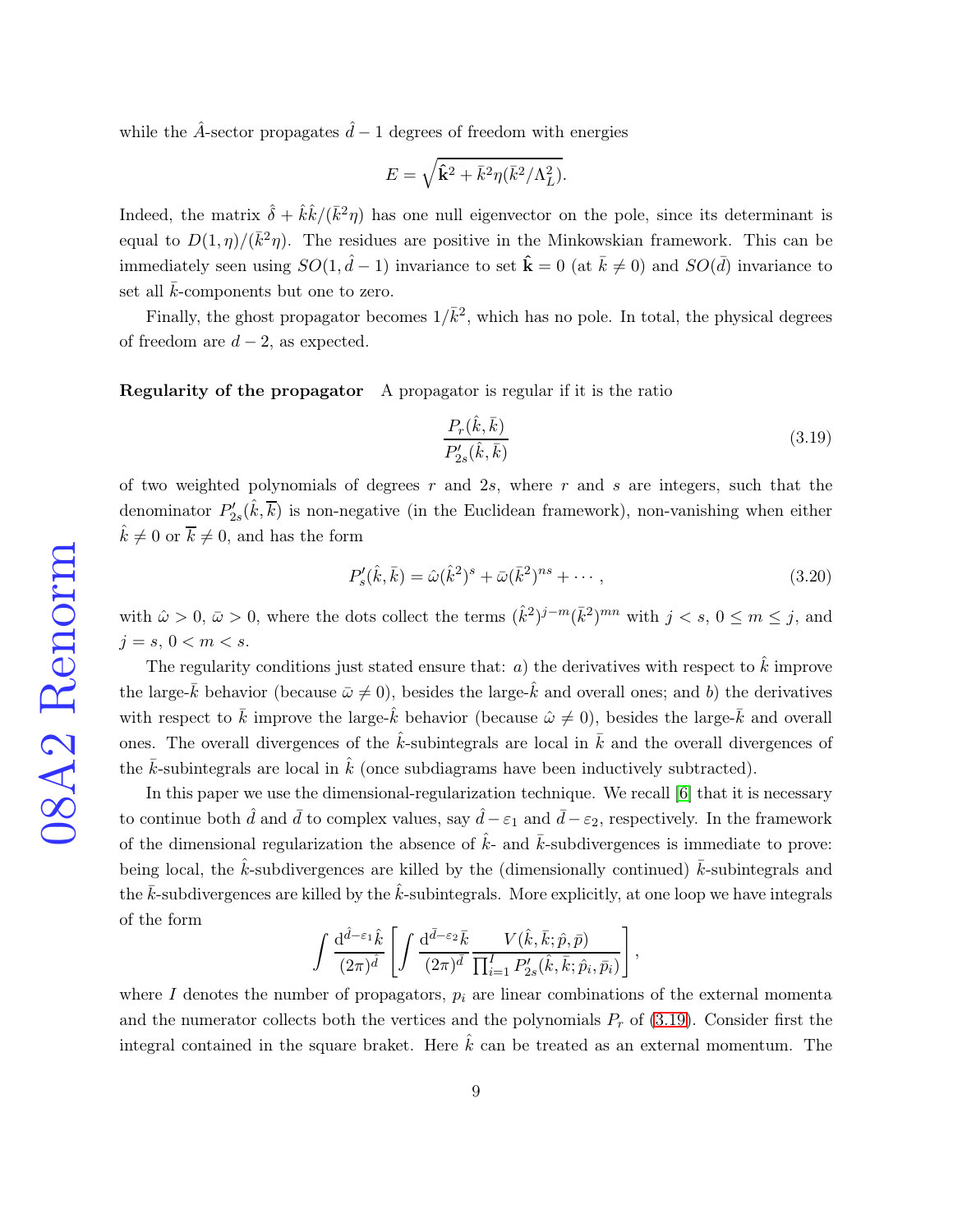regularity of the propagator ensures that differentiating the integrand with respect to  $\hat{k}$  (or  $\hat{p}_i$ , or  $\bar{p}_i$ ) a sufficient number of times the  $\bar{k}$ -integral becomes convergent. Thus, the divergent part of the  $\bar{k}$ -integral is a polynomial Q in  $\hat{k}$  (and  $\hat{p}_i$ ,  $\bar{p}_i$ ). However,

$$
\int \frac{\mathrm{d}^{\hat{d}-\varepsilon_1} \hat{k}}{(2\pi)^{\hat{d}}} Q(\hat{k};\hat{p},\bar{p}) = 0
$$

in dimensional regularization, because it is the integral of a polynomial. Thus the (sub)divergence of the  $\bar{k}$ -integral is killed by the  $\hat{k}$ -integral. An analogous conclusion holds exchanging the roles of  $\hat{k}$  and  $\bar{k}$ . The arguments can be generalized to higher loops after including the counterterms corresponding to the proper subdiagrams.

In a more general regularization setting the absence of  $\hat{k}$ - and  $\bar{k}$ -subdivergences is proved as follows. The overall divergences of the  $\hat{k}$ - $\overline{k}$ -integrals are subtracted, for example, by the first terms of the "weighted Taylor expansion" around vanishing external momenta [\[6\]](#page-29-5). When the regularity conditions stated above are fulfilled, those counterterms automatically cure also the  $k$ -subintegrals and the  $\overline{k}$ -subintegrals. Indeed, the subintegrals cannot behave worse than the full integrals over  $\hat{k}$  and  $\overline{k}$ , because [\(3.20\)](#page-8-1) ensures that the propagators tend to zero with maximal velocity also in the subintegrals, the loop-integration measures grow less rapidly and the vertices grow not more rapidly than in the  $\hat{k}$ - $\overline{k}$ -integrals.

The scalar and fermion propagators are clearly regular. On the other hand, a propagator of the form

$$
\frac{\Lambda_L^{n-1}}{|\hat{k}||\overline{k}|^n}
$$

is not, and could generate "spurious subdivergences" when  $\hat{k}$  tends to infinity at  $\overline{k}$  fixed, or viceversa. The problem appears in certain large  $N$  fermion models [\[7\]](#page-30-0), and becomes crucial whenever gauge fields are present, as we now discuss.

The propagators [\(3.15\)](#page-6-4) and [\(3.16\)](#page-7-0) are regular at non-vanishing momenta, because the conditions [\(3.9\)](#page-5-1) and [\(3.12\)](#page-6-5) ensure that the denominators are positive-definite in the Euclidean framework. To have the best ultraviolet behaviors we must strengthen those conditions requiring also

<span id="page-9-0"></span>
$$
\eta_0 > 0, \qquad \tau_0 > 0, \qquad \tilde{\eta}_0 = \eta_0 + \xi_0 > 0, \qquad \zeta_0 > 0,\tag{3.21}
$$

which we assume from now on. However, attention must be paid to the behaviors of propagators when  $\hat{k}$  is sent to infinity at fixed  $\overline{k}$ , and when  $\overline{k}$  is sent to infinity at fixed  $\hat{k}$ .

The conditions [\(3.21\)](#page-9-0) ensure that all gauge and ghost propagators are regular in the Feynman gauge [\(3.17\)](#page-7-1)-[\(3.18\)](#page-7-2), except  $\langle \bar{A}\bar{A}\rangle$ , which has  $\bar{\omega}\neq 0$ , but  $\hat{\omega}= 0$ , so it is regular when  $\bar{k}$  tends to infinity at  $\hat{k}$  fixed, but not when  $\hat{k}$  tends to infinity at  $\overline{k}$  fixed: in that region of momentum space  $\langle \bar{A}\bar{A}\rangle$  behaves like  $\sim 1/\hat{k}^2$ . To ensure that no spurious subdivergences are generated by the  $\hat{k}$ -subintegrals, we have to perform a more careful analysis, which is done in appendix B and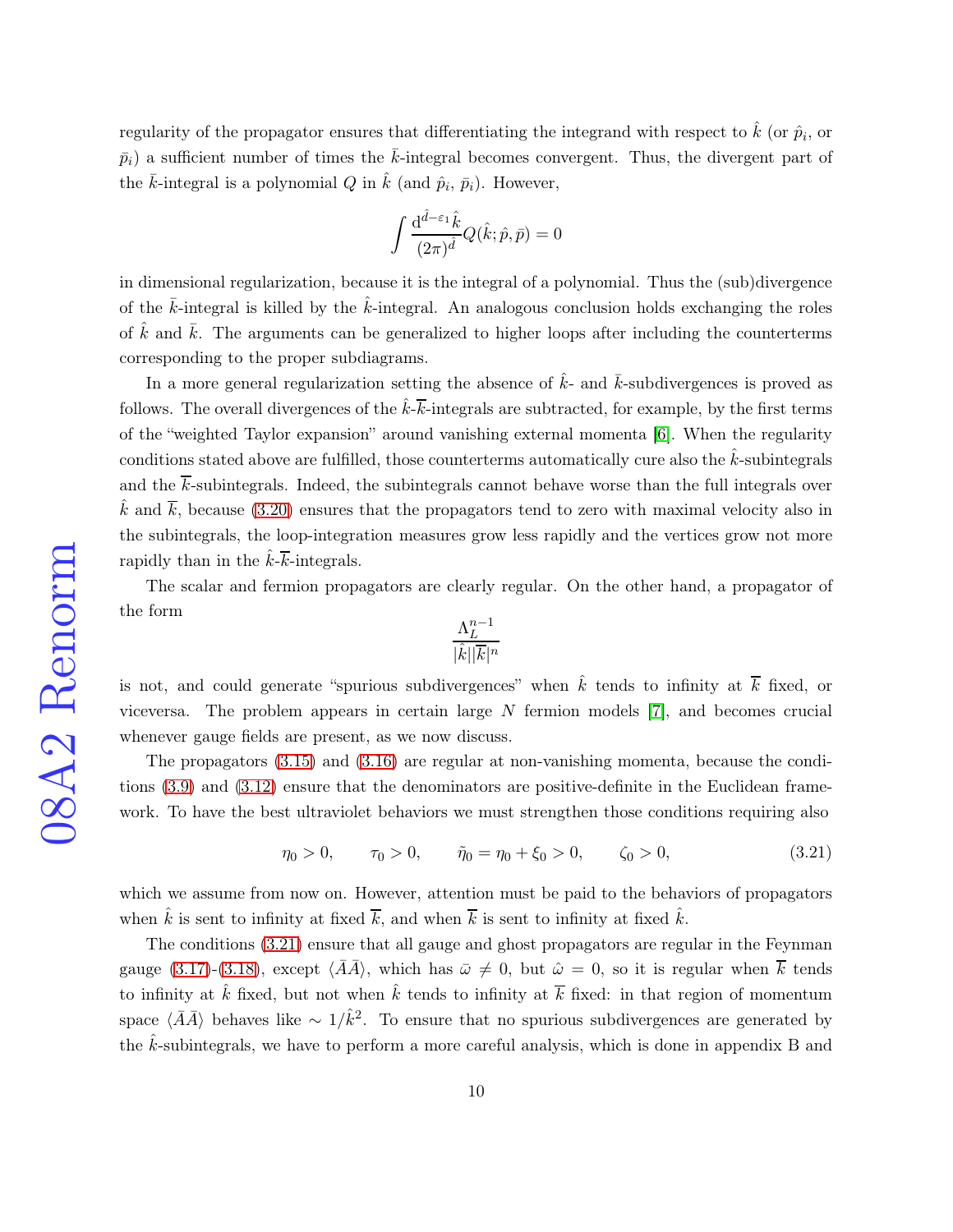generalized in paper II. The result is that the spurious subdivergences can be proved to be absent for

<span id="page-10-1"></span>
$$
\hat{d} = 1,
$$
  $\hat{d} < 2 + \frac{2}{n},$   $d = \text{even},$   $n = \text{odd},$  (3.22)

which we are going to assume from now on, unless explicitly stated. Observe that the case  $(3.22)$ is a physically interesting one, since spacetime is split into space and time. In four dimensions, [\(3.22\)](#page-10-1) are equivalent to just  $\hat{d} = 1$ ,  $n = \text{odd (at } n > 1)$ .

The absence of spurious subdivergences ensures the locality of counterterms. Consider a diagram  $G_r$  equipped with the subtractions that take care of its diverging proper subdiagrams. Differentiating  $G_r$  a sufficient number of times with respect to any components  $\hat{p}_i$ ,  $\bar{p}_i$  of the external momenta  $p_i$ , we can arbitrarily reduce the overall degree of divergence and eventually produce a convergent integral. Therefore, overall divergences are polynomial in all components of the external momenta.

Weighted power counting In the rest of this section we consider renormalizable and superrenormalizable theories. We postpone the analysis of strictly-renormalizable theories, namely the theories that contain only weightless parameters, to section 8.

A generic vertex of [\(3.5\)](#page-4-1) has the structure

<span id="page-10-2"></span>
$$
\lambda_i g^{n_i - 2} \hat{\partial}^k \bar{\partial}^m \hat{A}^p \bar{A}^q \bar{C}^r C^r \varphi^s \bar{\psi}^t \psi^t,\tag{3.23}
$$

where  $n_i = p + q + 2r + s + 2t$  and p, q, r, k, m, s and t are integers. Formula [\(3.23\)](#page-10-2) and analogous expressions in this paper are meant "symbolically", which means that we pay attention to the field- and derivative-contents of the vertices, but not where the derivatives act and how Lorentz, gauge and other indices are contracted.

Every counterterm generated by [\(3.23\)](#page-10-2) fits into the structure [\(3.23\)](#page-10-2). Indeed, consider a L-loop diagram with  $E$  external legs,  $I$  internal legs and  $v_i$  vertices of type  $i$ . Counting the legs we have  $\sum_i n_i v_i = E + 2I = E + 2(L + V - 1)$ , so the diagram is multiplied by a product of couplings

<span id="page-10-0"></span>
$$
g^{\sum_{i}(n_{i}-2)v_{i}}\prod_{i}\lambda_{i}^{v_{i}}=\alpha^{L}g^{E-2}\prod_{i}\lambda_{i}^{v_{i}}.
$$
\n(3.24)

We see that a  $g^{E-2}$  factorizes, as expected. Moreover, each loop order carries an additional weight of at least  $2[g] = 4-\bar{d}$ .

We have already mentioned that when conditions  $(3.22)$  are fulfilled we do not need to worry about the  $\hat{k}$ - and the  $\overline{k}$ -subintegrals, so we concentrate on the  $\hat{k}$ - $\overline{k}$ -integrals. The positivity conditions [\(3.9\)](#page-5-1) and [\(3.12\)](#page-6-5) ensure that the denominators appearing in the Euclidean propagators [\(3.15\)](#page-6-4) and [\(3.16\)](#page-7-0) never vanish at non-exceptional momenta. Thus we have to study the integrals only in the ultraviolet and infrared regions. We begin with the ultraviolet behavior. We show that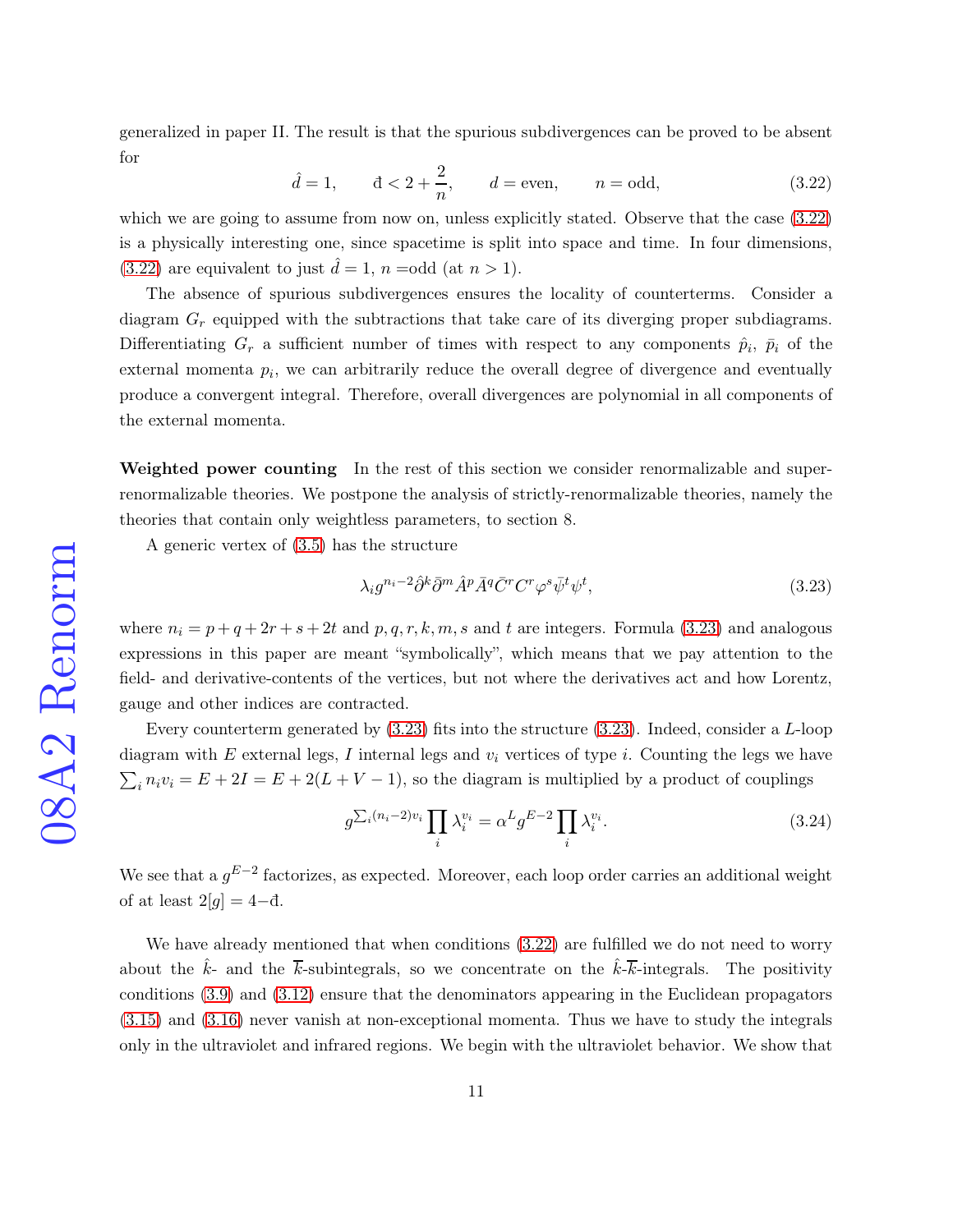the  $1/\alpha$  theories that satisfy [\(3.4\)](#page-4-2) are renormalizable by weighted power counting, assuming that spurious subdivergences are absent and that gauge (BRST) invariance is preserved. In the next subsection we discuss the infrared behavior, while in the next section we prove the preservation of BRST invariance.

In the analysis of renormalization based on weighted power counting, we can treat the weightful parameters  $\eta_i, \tau_i, \xi_i$  and  $\zeta_i, i > 0$ , perturbatively, because the divergent parts of Feynman diagrams depend polynomially on them. Then the propagators are [\(3.15\)](#page-6-4) and [\(3.16\)](#page-7-0) with the replacements

$$
\eta \rightarrow \eta_0 \left(\frac{\bar{k}^2}{\Lambda_L^2}\right)^{n-1}, \qquad \tau \rightarrow \tau_0 \left(\frac{\bar{k}^2}{\Lambda_L^2}\right)^{2(n-1)}, \qquad \xi \rightarrow \xi_0 \left(\frac{\bar{k}^2}{\Lambda_L^2}\right)^{n-2}, \qquad \zeta \rightarrow \zeta_0 \left(\frac{\bar{k}^2}{\Lambda_L^2}\right)^{n-1}.
$$

and every other term is treated as a vertex. Intermediate masses can be added to the denominators, to avoid IR problems, and removed immediately after calculating the divergent parts. Recall that [\(3.21\)](#page-9-0) are assumed.

The propagators have weights

<span id="page-11-1"></span>
$$
[\langle \hat{A}\hat{A}\rangle] = [\langle C\bar{C}\rangle] = [\langle \varphi\varphi \rangle] = -2, \qquad [\langle \psi\bar{\psi} \rangle] = -1, \qquad [\langle \hat{A}\bar{A}\rangle] = -3 + \frac{1}{n}, \qquad [\langle \bar{A}\bar{A}\rangle] = -4 + \frac{2}{n}.
$$
\n(3.25)

Consider the vertex  $(3.23)$ . Since the weight of  $(3.23)$  must be equal to  $\overline{d}$ , we have the inequality

<span id="page-11-0"></span>
$$
n_i + k + \frac{m+q}{n} - q + t \le 4. \tag{3.26}
$$

The degree of divergence  $\omega(G)$  of a diagram G with L loops,  $\hat{I}$ ,  $\tilde{I}$  and  $\bar{I}$  internal legs of type  $\hat{A}\hat{A}$ ,  $\hat{A}\bar{A}$  and  $\bar{A}\bar{A}$ , respectively,  $I_{\text{gh}}$ ,  $I_{\varphi}$  and  $I_{\psi}$  internal ghost, scalar and fermion legs,  $\hat{E}$ ,  $\bar{E}$ ,  $E_{\text{gh}}$ ,  $E_{\varphi}$ and  $E_{\psi}$  external  $\hat{A}$ -,  $\bar{A}$ -, ghost, scalar and fermion legs, and  $v_i$  vertices [\(3.23\)](#page-10-2), where i stands for  $(k, m, p, q, r, s, t)$ , is

$$
\omega(G) = L\mathbf{d} - 2(\hat{I} + I_{\text{gh}} + I_{\varphi}) - I_{\psi} - \left(3 - \frac{1}{n}\right)\tilde{I} - \left(4 - \frac{2}{n}\right)\bar{I} + \sum_{i} v_i\left(k + \frac{m}{n}\right).
$$

Using  $L = I - V + 1$ , [\(3.26\)](#page-11-0) and the leg-countings

$$
\hat{E} + 2\hat{I} + \tilde{I} = \sum_{i} pv_i, \qquad \bar{E} + 2\bar{I} + \tilde{I} = \sum_{i} qv_i, \qquad E_{gh} + 2I_{gh} = \sum_{i} 2rv_i,
$$

$$
E_{\varphi} + 2I_{\varphi} = \sum_{i} sv_i, \qquad E_{\psi} + 2I_{\psi} = \sum_{i} 2tv_i,
$$

we get

$$
\omega(G) \leq d - (\hat{E} + E_{gh} + E_{\varphi}) \left(\frac{d}{2} - 1\right) - \bar{E} \left(\frac{d}{2} - 2 + \frac{1}{n}\right) - E_{\psi} \left(\frac{d - 1}{2}\right) - (4 - d) \left(L + \frac{E}{2} - 1\right),\tag{3.27}
$$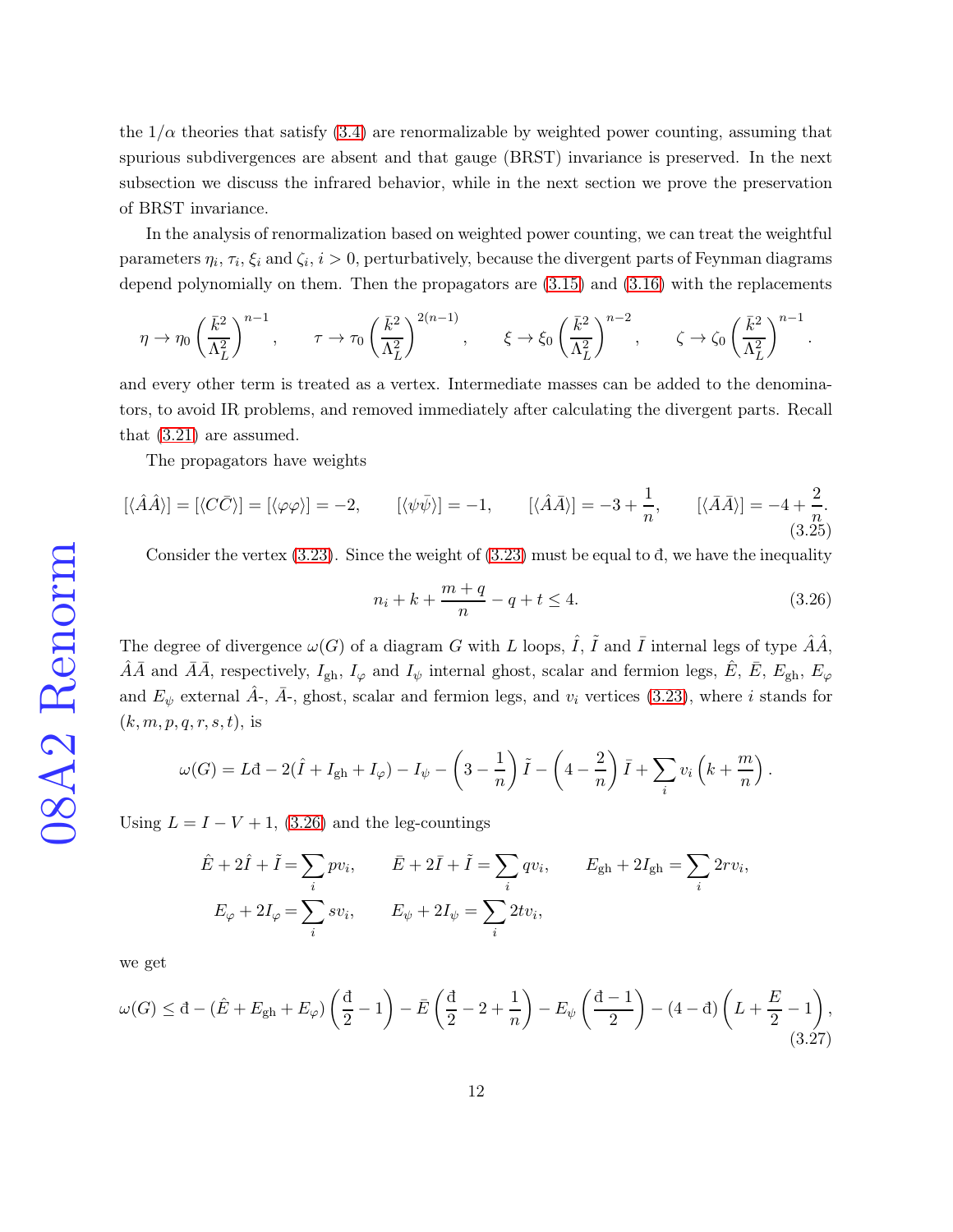where E is the total number of external legs. The divergent part of  $G$  is a weighted polynomial of degree  $\omega(G)$  in the external momenta. Recalling [\(3.24\)](#page-10-0), the counterterms have the form [\(3.23\)](#page-10-2), precisely

$$
\left(\prod_i \lambda_i^{n_i}\right)\alpha^Lg^{E-2}\hat{\partial}^K\bar{\partial}^M\hat{A}^{\hat{E}}\bar{A}^{\bar{E}}(\bar{C}C)^{E_{\rm gh}/2}\varphi^{E_{\varphi}}(\bar{\psi}\psi)^{E_{\psi}/2},\qquad {\rm with}\ K+\frac{M}{n}=\omega(G),
$$

and therefore are subtracted renormalizing an appropriate coupling  $\lambda_i$ . This proves that the theory is renormalizable by weighted power counting assuming that BRST invariance is preserved and that the spurious subdivergences are absent.

Absence of infrared divergences Now we study the infrared behavior of correlations functions. Correlation functions have to be understood as distributions and calculated off-shell at non-exceptional external momenta. Exceptional configurations of momenta can be reached by analytical continuation. However, the continuation exists if the theory does not contain superrenormalizable vertices and massless fields, otherwise infrared divergences occur in Feynman diagrams at high orders, even off-shell [\[13\]](#page-30-6). We work out the conditions under which such problems do not occur in our models.

All theories with a non-trivial super-renormalizable subsector look alike at low energies. Up to terms of higher dimensions, they are described by the lagrangian (for generic  $d$ )

$$
\mathcal{L}_{\rm IR} = \frac{1}{4} \left[ (F_{\hat{\mu}\hat{\nu}}^a)^2 + 2\eta_{n-1} (F_{\hat{\mu}\bar{\nu}}^a)^2 + \tau_{2n-2} (F_{\bar{\mu}\bar{\nu}}^a)^2 \right],\tag{3.28}
$$

where  $\eta_{n-1}$  and  $\tau_{2n-2}$  are constants. Moreover the gauge-fixing becomes  $\mathcal{G}_{IR}^a = \hat{\partial} \cdot \hat{A}^a + \zeta_{n-1} \bar{\partial} \cdot \bar{A}^a$ . We assume, compatibly with [\(3.9\)](#page-5-1) and [\(3.12\)](#page-6-5),

 $\eta_{n-1} > 0, \qquad \tau_{2n-2} > 0, \qquad \zeta_{n-1} > 0.$ 

In general, the theory  $\mathcal{L}_{IR}$  is Lorentz violating, but has an ordinary power counting, so we can use the results known from ordinary quantum field theory, which tell us that the Feynman diagrams of  $\mathcal{L}_{IR}$  have no IR divergences (at non-exceptional external momenta) if and only if

<span id="page-12-0"></span>
$$
d \ge 4. \tag{3.29}
$$

Observe that if  $d > 4$  the theory  $\mathcal{L}_{IR}$  is non-renormalizable, but this fact does not concern our present discussion, since our models are not just  $\mathcal{L}_{IR}$ , but contain terms of higher dimensionalities that cure the UV behavior.

In strictly renormalizable theories different conditions apply (see section 6).

Massless fields are responsible for another type of IR divergences, those that occur in cross sections of non-confining gauge theories (infrared catastrophe). Such divergences are usually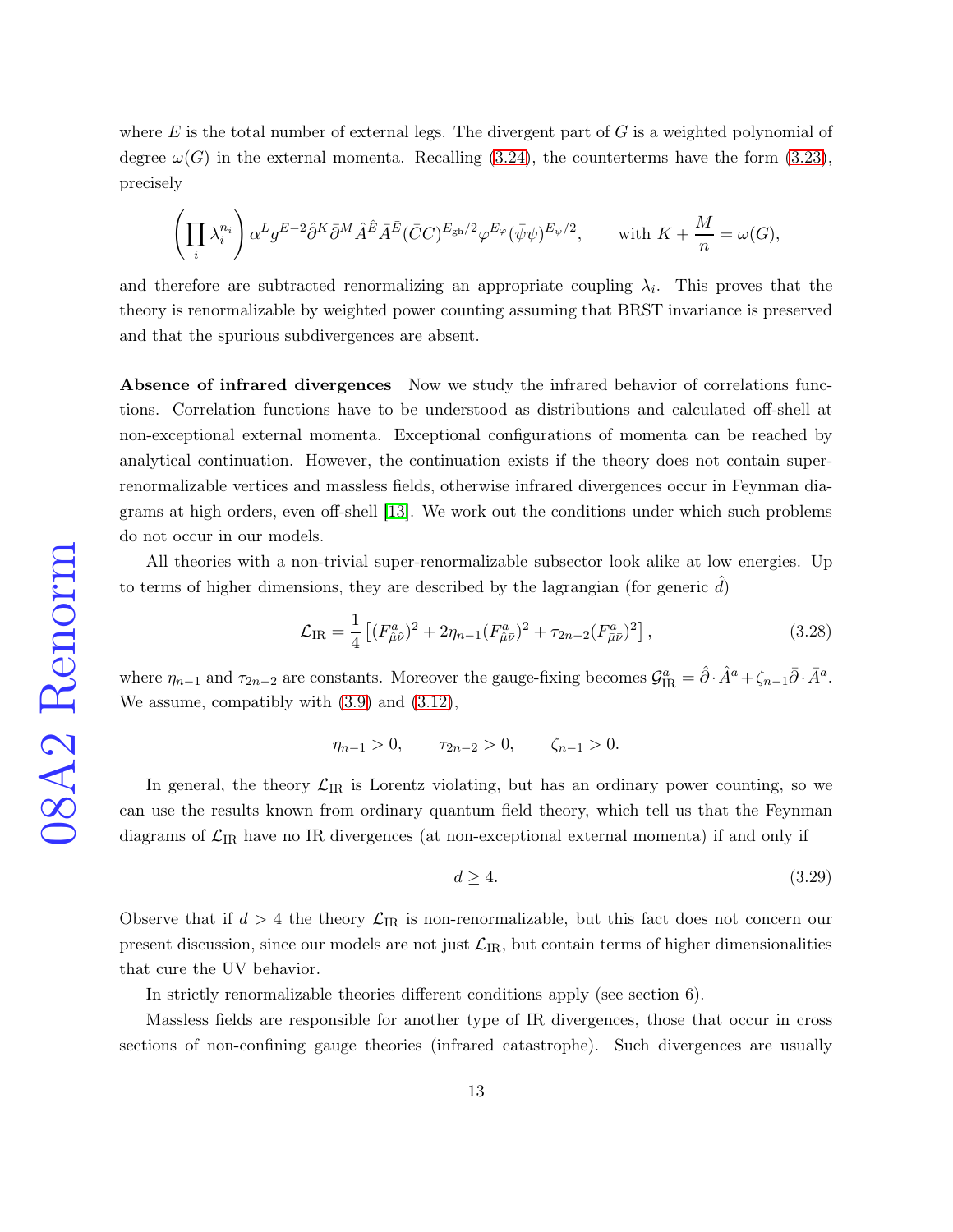treated with the Bloch-Nordsieck resummation method [\[14\]](#page-31-0). This issue is beyond the scope of the present paper, yet we expect that the argument of Bloch and Nordsieck can be adapted also to Lorentz violating theories.

In conclusion, recalling  $(3.4)$ ,  $(3.22)$  and  $(3.29)$ , the conditions to have consistent renormalizable  $1/\alpha$  gauge theories with a non-trivial super-renormalizable subsector are

<span id="page-13-2"></span>
$$
d = \text{even} \ge 4, \qquad \hat{d} = 1, \qquad \hat{d} < 2 + \frac{2}{n}, \qquad n = \text{odd.} \tag{3.30}
$$

In four dimensions they reduce to just  $\hat{d} = 1$ ,  $n = \text{odd (for } n > 1)$ .

#### 4 Renormalizability to all orders

So far we have concentrated on the renormalizability of our theories by weighted power counting. It remains to prove that the subtraction of divergences is compatible with gauge invariance. We use the Batalin-Vilkovisky formalism [\[15\]](#page-31-1). For simplicity, we concentrate on pure gauge theories and use the minimal subtraction scheme and the dimensional-regularization technique. In particular, the functional integration measure is automatically BRST invariant.

Classical proofs of the renormalizability of (Lorentz invariant) Yang-Mills theories can be found in most textbooks [\[16\]](#page-31-2). Complete classifications of the BRST cohomology of local operators [\[17\]](#page-31-3) and local functionals of arbitrary ghost number [\[18\]](#page-31-4) are available. The generalization of such classification theorems to Lorentz violating theories appears to be conceptually simple, but technically involved, and is beyond the scope of this paper.

**Batalin-Vilkovisky formalism** The fields are collectively denoted by  $\Phi^i = (A^a_\mu, \overline{C}^a, C^a, B^a)$ . Add BRST sources  $K_i = (K_a^{\mu}, K_{\overline{C}}^a, K_B^a)$  for every field  $\Phi^i$  and extend the action [\(3.13\)](#page-6-0) as

<span id="page-13-0"></span>
$$
\Sigma(\Phi, K) = \mathcal{S}(\Phi) - \int d^d x \left[ \left( s A_\mu^a \right) K_a^\mu + \left( s \overline{C}^a \right) K_{\overline{C}}^a + \left( s C^a \right) K_C^a + \left( s B^a \right) K_B^a \right],\tag{4.1}
$$

From  $(4.1)$  we can read the weights of the BRST sources:

$$
[K_a^{\hat{\mu}}] = [K_C^a] = [K_C^a] = \frac{d}{2}, \qquad [K_a^{\bar{\mu}}] = \frac{d}{2} + 1 - \frac{1}{n}, \qquad [K_B^a] = \frac{d}{2} - 1. \tag{4.2}
$$

Define the antiparenthesis

$$
(X,Y) = \int d^d x \left\{ \frac{\delta_r X}{\delta \Phi^i(x)} \frac{\delta_l Y}{\delta K_i(x)} - \frac{\delta_r X}{\delta K_i(x)} \frac{\delta_l Y}{\delta \Phi^i(x)} \right\}.
$$
 (4.3)

BRST invariance is generalized to the identity

<span id="page-13-1"></span>
$$
(\Sigma, \Sigma) = 0,\tag{4.4}
$$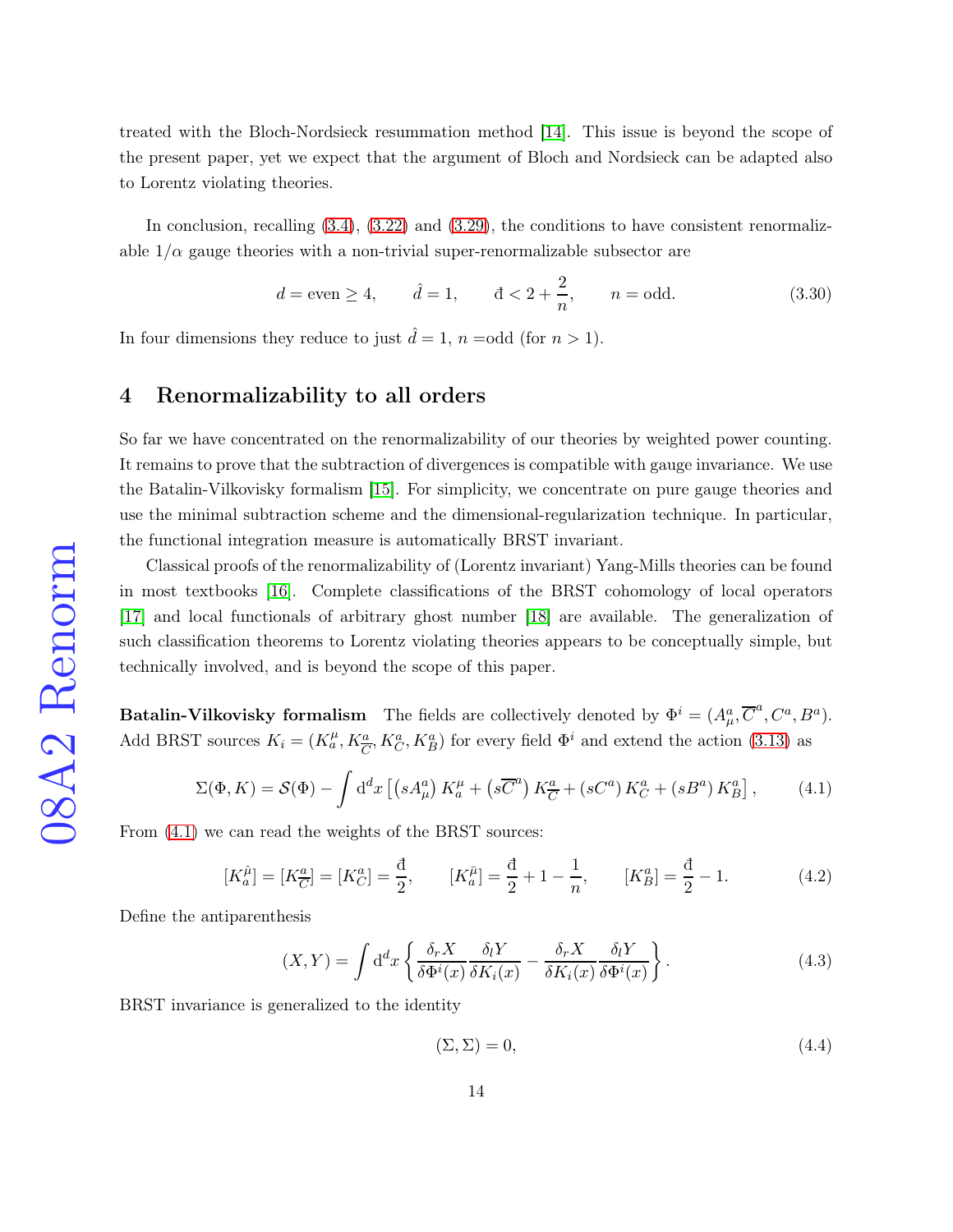which is a straightforward consequence of  $(4.1)$ , the gauge invariance of  $S_0$  and the nilpotency of s. Define also the generalized BRST operator

$$
\sigma X \equiv (\Sigma, X),\tag{4.5}
$$

which is nilpotent  $(\sigma^2 = 0)$ , because of the identity [\(4.4\)](#page-13-1). Observe that  $\sigma$ , as well as s, raises the weight by one unit.

The generating functionals  $Z$ , W and  $\Gamma$  are defined, in the Euclidean framework, as

<span id="page-14-0"></span>
$$
Z[J,K] = \int \mathcal{D}\Phi \exp\left(-\Sigma(\Phi,K) + \int \Phi^i J_i\right) = e^{W[J,K]},\tag{4.6}
$$

$$
\Gamma[\Phi_{\Gamma},K] = -W[J,K] + \int \Phi_{\Gamma}^i J_i, \qquad \text{where} \qquad \Phi_{\Gamma}^i = \frac{\delta_r W[J,K]}{\delta J_i}.
$$

Below we often suppress the subscript  $\Gamma$  in  $\Phi_{\Gamma}$ . Performing a change of variables

$$
\Phi' = \Phi + \theta s \Phi, \tag{4.7}
$$

in the functional integral  $(4.6)$ ,  $\theta$  being a constant anticommuting parameter, and using the identity [\(4.4\)](#page-13-1), we find

<span id="page-14-1"></span>
$$
(\Gamma, \Gamma) = 0. \tag{4.8}
$$

A canonical transformation of fields and sources is defined as a transformation that preserves the antiparenthesis. It is generated by a functional  $\mathcal{F}(\Phi, K')$  and reads

$$
\Phi^{i}{}' = \frac{\delta \mathcal{F}}{\delta K'_{i}}, \qquad K_{i} = \frac{\delta \mathcal{F}}{\delta \Phi^{i}}.
$$

The generating functional of the identity transformation is

$$
\mathcal{I}(\Phi, K') = \int \mathrm{d}^d x \sum_i \Phi^i K'_i.
$$

As usual, renormalizability is proved proceeding inductively. The inductive assumption is that up to the  $n$ -th loop included the divergences can be removed redefining the physical parameters  $\alpha_i$  and performing a canonical transformation of the fields and BRST sources. Call  $\Sigma_n$  and  $\Gamma^{(n)}$ the action and generating functional renormalized up to the  $n$ -th loop included. The inductive assumption ensures that  $\Sigma_n$  and  $\Gamma^{(n)}$  satisfy [\(4.4\)](#page-13-1) and [\(4.8\)](#page-14-1), respectively.

Locality and [\(4.8\)](#page-14-1) imply that the  $(n + 1)$ -loop divergences  $\Gamma_{n+1}^{(n)}$  div of  $\Gamma^{(n)}$  are local and  $\sigma$ closed, namely  $\sigma \Gamma_{n+1}^{(n)}$  div = 0. We have to work out the most general solution to this condition. First, observe that  $\Gamma_{n+1}^{(n)}$  div cannot contain  $B^a$ ,  $K_B^a$  and  $K_{\overline{C}}^a$ , because the action [\(4.1\)](#page-13-0) provides no vertices with  $B^a$ ,  $K_B^a$  or  $K_{\overline{C}}^a$  on the external legs. In particular, the absence of vertices with B-legs is due to the linearity of the gauge-fixing  $\mathcal{G}^a$  [\(3.11\)](#page-6-2) in the gauge field A. Second, observe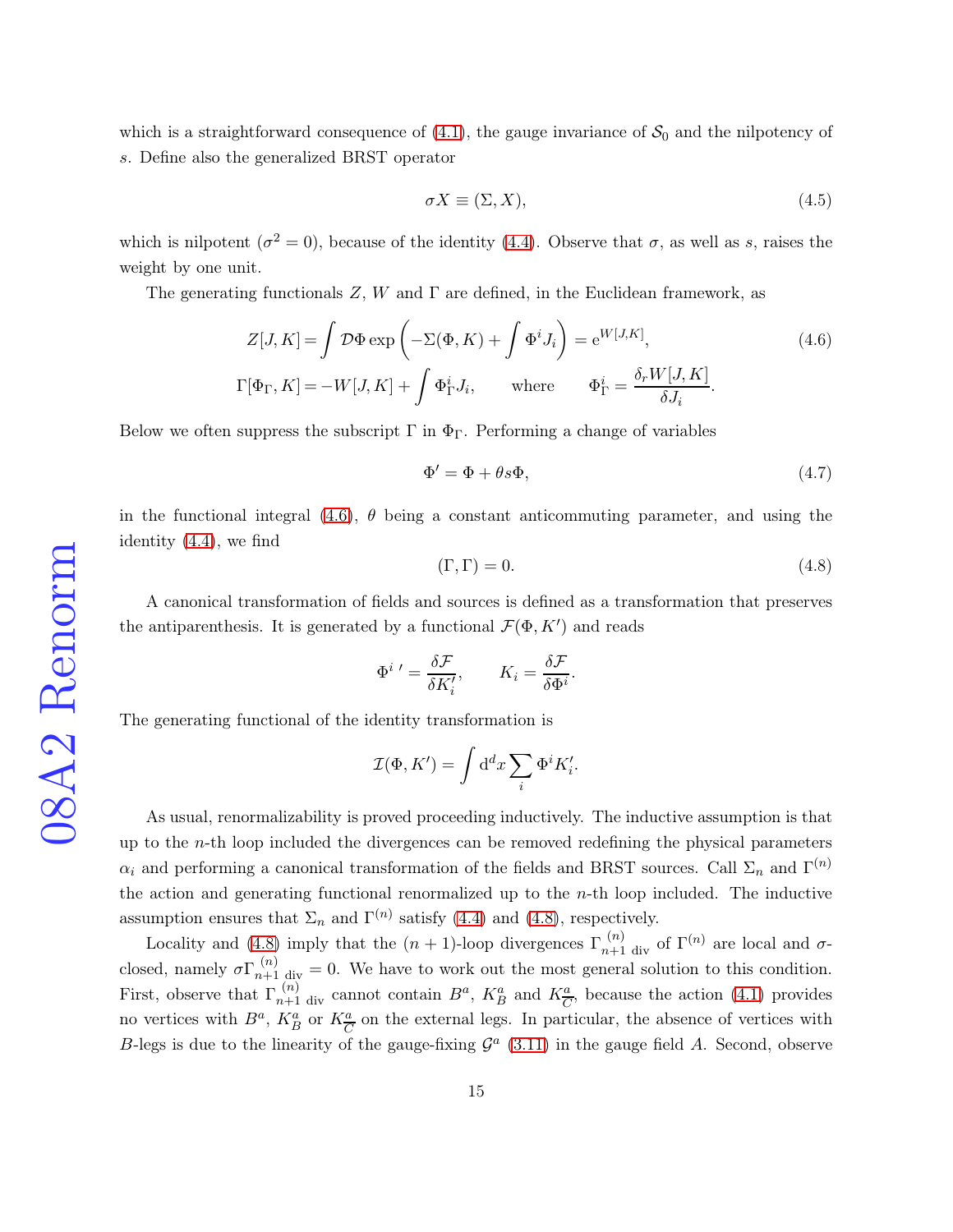that the vertices that contain an antighost  $\bar{C}$  contain also a  $\hat{\partial}$  or a  $\zeta(\bar{v})\bar{\partial}$  acting on  $\bar{C}$ . The vertex containing  $\hat{\partial}\overline{C}$  has an identical vertex-partner where  $\hat{\partial}\overline{C}$  is replaced by  $\hat{K}_A$ , while the vertex containing  $\zeta(\bar{v}) \overline{\partial} \overline{C}$  has an identical vertex-partner where  $\zeta(\bar{v}) \overline{\partial} \overline{C}$  is replaced by  $\overline{K}_A$ . Therefore  $\Gamma_{n+1}^{(n)}$  div can depend on  $\overline{C}$ ,  $\hat{K}_A$  and  $\overline{K}_A$  only through the combinations

$$
K_a^{\hat{\mu}} + \partial^{\hat{\mu}} \overline{C}^a
$$
,  $K_a^{\bar{\mu}} + \zeta (\bar{v}) \partial^{\bar{\mu}} \overline{C}^a$ .

Using the facts just proved, invariance under global gauge transformations and the weighted power counting, we find that in the  $1/\alpha$  theories  $\Gamma_{n+1}^{(n)}$  div has the form

<span id="page-15-0"></span>
$$
\Gamma_{n+1 \text{ div}}^{(n)} = \int d^d x \left[ \widetilde{\mathcal{G}}_n(A) + \left( K_a^{\hat{\mu}} + \partial^{\hat{\mu}} \overline{C}^a \right) \left( a'_n \partial_{\hat{\mu}} C^a + h_n^{abc} A_{\hat{\mu}}^b C^c \right) \right. \\
\left. + \left( K_a^{\bar{\mu}} + \zeta (\bar{v}) \partial^{\bar{\mu}} \overline{C}^a \right) \left( b'_n \partial_{\bar{\mu}} C^a + k_n^{abc} A_{\bar{\mu}}^b C^c \right) + e_n g f^{abc} K_C^a C^b C^c \right],\tag{4.9}
$$

where  $\widetilde{\mathcal{G}}_n$  depends only on  $A^a_\mu$  and has weight đ, while  $a'_\eta$  $n'$ ,  $b'_n$  $n'$ ,  $e_n$ ,  $h_n^{abc}$  and  $k_n^{abc}$  are weightless constants. Considering the terms proportional to  $(\partial^{\hat{\mu}} \overline{C}^a)(\partial_{\hat{\mu}} C^b) C^c$  and  $(\partial^{\bar{\mu}} \overline{C}^a)(\partial_{\bar{\mu}} C^b) C^c$  contained in  $\sigma\Gamma_{\text{div}}^{(n+1)}=0$ , we see that  $h_n^{abc}$  and  $k_n^{abc}$  must be proportional to  $f^{abc}$ . Then [\(4.9\)](#page-15-0) can be reorganized in the more convenient form

$$
\Gamma_{n+1 \text{ div}}^{(n)} = \int d^d x \left[ \widetilde{\mathcal{G}}_n(A) + \left( K_a^{\hat{\mu}} + \partial^{\hat{\mu}} \overline{C}^a \right) (a_n \partial_{\hat{\mu}} C^a + c_n D_{\hat{\mu}} C^a) + (K_a^{\bar{\mu}} + \zeta (\bar{v}) \partial^{\bar{\mu}} \overline{C}^a) (b_n \partial_{\bar{\mu}} C^a + d_n D_{\bar{\mu}} C^a) + e_n g f^{abc} K_C^a C^b C^c \right], \qquad (4.10)
$$

with new constants  $a_n$ ,  $b_n$ ,  $c_n$  and  $d_n$ . Working out the condition  $\sigma \Gamma_{div}^{(n+1)} = 0$  in detail we find  $c_n = d_n = 2e_n$  and

$$
\widetilde{\mathcal{G}}_{n}=\mathcal{G}_{n}-a_{n}\frac{\delta\mathcal{S}_{0}}{\delta A_{\hat{\mu}}^{a}}A_{\hat{\mu}}^{a}-b_{n}\frac{\delta\mathcal{S}_{0}}{\delta A_{\tilde{\mu}}^{a}}A_{\tilde{\mu}}^{a},
$$

where  $\mathcal{G}_n$  is gauge invariant and  $\mathcal{S}_0$  is given by formula [\(3.6\)](#page-5-2). We have used the property that the gauge-field equations  $\delta S_0/\delta A_{\hat{\mu}}^a$  and  $\delta S_0/\delta A_{\hat{\mu}}^a$  transform covariantly. The result can be collected into the compact form

<span id="page-15-1"></span>
$$
\Gamma_{n+1 \text{ div}}^{(n)} = \int d^d x \left( \mathcal{G}_n + \sigma \mathcal{R}_n \right), \qquad (4.11)
$$

with

$$
\mathcal{R}_n(\Phi, K) = \int d^d x \left( -a_n I_1 - b_n I_2 + c_n I_3 \right),\tag{4.12}
$$

where

<span id="page-15-2"></span>
$$
I_1(\Phi, K) = (K_a^{\hat{\mu}} + \partial^{\hat{\mu}} \overline{C}^a) A_{\hat{\mu}}^a, \qquad I_2(\Phi, K) = (K_a^{\bar{\mu}} + \partial^{\bar{\mu}} \zeta (\bar{v}) \overline{C}^a) A_{\bar{\mu}}^a, \qquad I_3(\Phi, K) = K_C^a C^a,
$$
\n(4.13)

Now,  $\mathcal{G}_n$  is local, gauge-invariant, constructed with A and its derivatives, and has weight đ. Since, by assumption,  $S_0$  contains the full set of such terms,  $\mathcal{G}_n$  can be reabsorbed renormalizing the physical couplings  $\alpha_i$  contained in  $S_0$ . We denote these renormalization constants by  $Z_{\alpha_i}$ .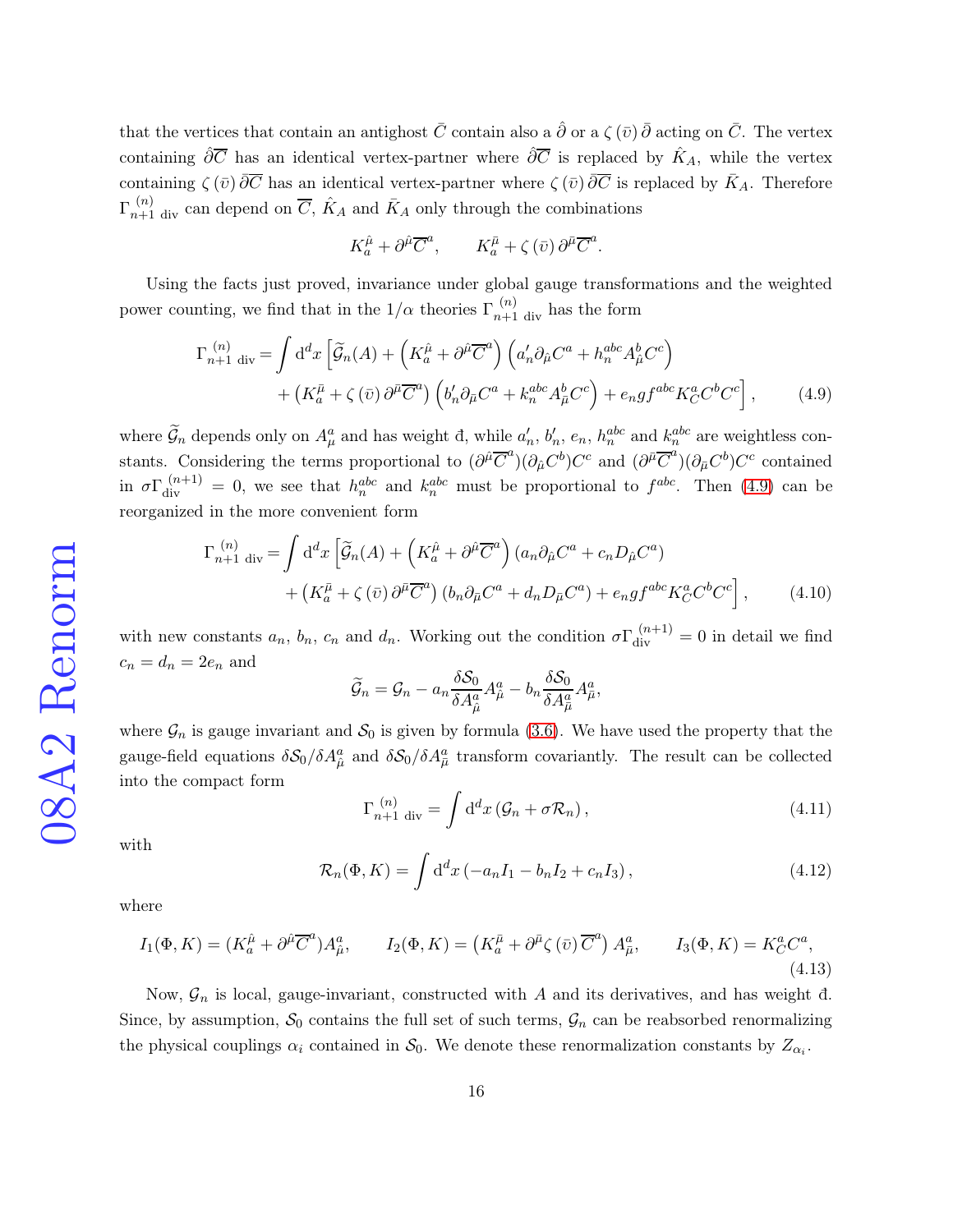The  $\sigma$ -exact counterterms are reabsorbed with a canonical transformation generated by

$$
\mathcal{F}_n(\Phi, K') = \mathcal{I}(\Phi, K') - \mathcal{R}_n(\Phi, K'). \tag{4.14}
$$

More explicitly,  $\overline{C}^a$ ,  $B^a$  and  $K_B^a$  are non-renormalized and the only non-trivial redefinitions are

<span id="page-16-0"></span>
$$
\hat{A}^{a} \rightarrow \hat{Z}_{nA}^{1/2} \hat{A}^{a}, \qquad \bar{A}^{a} \rightarrow \bar{Z}_{nA}^{1/2} \bar{A}^{a}, \qquad C^{a} \rightarrow Z_{nC}^{1/2} C^{a}, \qquad K_{C}^{a} \rightarrow Z_{nC}^{-1/2} K_{C}^{a}, \nK_{a}^{\hat{\mu}} \rightarrow \hat{Z}_{nA}^{-1/2} (K_{a}^{\hat{\mu}} + \partial^{\hat{\mu}} \overline{C}^{a}) - \partial^{\hat{\mu}} \overline{C}^{a}, \qquad K_{a}^{\bar{\mu}} \rightarrow \bar{Z}_{nA}^{-1/2} (K_{a}^{\bar{\mu}} + \zeta (\bar{v}) \partial^{\bar{\mu}} \overline{C}^{a}) - \zeta (\bar{v}) \partial^{\bar{\mu}} \overline{C}^{a}, \nK_{\overline{C}}^{a} \rightarrow K_{\overline{C}}^{a} + \hat{\partial} \cdot \hat{A}^{a} (\hat{Z}_{nA}^{1/2} - 1) + \zeta (\bar{v}) \bar{\partial} \cdot \bar{A}^{a} (\bar{Z}_{nA}^{1/2} - 1),
$$
\n(4.15)

where

$$
\hat{Z}_{nA}^{1/2} = 1 + a_n, \qquad \bar{Z}_{nA}^{1/2} = 1 + b_n, \qquad Z_{nC}^{1/2} = 1 - c_n. \tag{4.16}
$$

Call  $f(Z_n)$  the map [\(4.15\)](#page-16-0), where  $Z_n = (\hat{Z}_{nA}, \bar{Z}_{nA}, Z_{nC})$ . It is straightforward to check that it satisfies the group property

<span id="page-16-1"></span>
$$
f(Z_p) \circ f(Z_q) = f(Z_p Z_q), \qquad Z_p Z_q \equiv (\hat{Z}_{pA} \hat{Z}_{qA}, \bar{Z}_{pA} \bar{Z}_{qA}, Z_{pC} Z_{qC}). \tag{4.17}
$$

The  $(n + 1)$ -loop divergences [\(4.11\)](#page-15-1) are reabsorbed by a map  $h(Z_{n\alpha}, Z_n)$  obtained composing the renormalizations of the physical couplings  $\alpha_i$  with  $f(Z_n)$ . Clearly, also h satisfies the group property  $(4.17)$ . Moreover, the basis  $(4.13)$  is h- and f-invariant.

Being a composition of a canonical transformation and redefinitions of the physical couplings,  $h(Z_{n\alpha}, Z_n)$  preserves both [\(4.4\)](#page-13-1) and [\(4.8\)](#page-14-1). This proves the inductive hypothesis to the order  $n+1$ , and therefore promotes [\(4.4\)](#page-13-1) and [\(4.8\)](#page-14-1) to all orders.

The complete renormalization of divergences is performed by the map

$$
h_{\infty} = \prod_{n=1}^{\infty} h(Z_{n\alpha}, Z_n) = h(Z_{\alpha}, Z), \qquad Z_{\alpha} = \prod_{n=1}^{\infty} Z_{n\alpha}, \qquad Z = \prod_{n=1}^{\infty} Z_n.
$$

Applying  $h_{\infty}$  to the action  $\Sigma$ , it is easy to prove that the renormalization can be equivalently performed in a more standard multiplicative fashion, namely

$$
\hat{A}^a \to \hat{Z}_A^{1/2} \hat{A}^a, \qquad \bar{A}^a \to \bar{Z}_A^{1/2} \bar{A}^a, \qquad C^a \to Z_C^{1/2} C^a, \qquad \overline{C}^a \to \hat{Z}_A^{-1/2} \overline{C}^a,
$$
\n
$$
B^a \to \hat{Z}_A^{-1/2} B^a, \qquad \lambda \to \lambda \hat{Z}_A, \qquad \zeta \to \hat{Z}_A^{1/2} \bar{Z}_A^{-1/2} \zeta, \qquad \alpha_i \to \alpha_i Z_{\alpha_i}.
$$
\n(4.18)

The renormalization constants of the BRST sources are the reciprocals of the renormalization constants of the fields:  $\Phi^i \to \Phi^i Z_i^{1/2} \Leftrightarrow K_i \to K_i Z_i^{-1/2}$  $\frac{(-1)}{i}$ .

The relatively simple structure of the counterterms is due to the simple form of the gauge fixing [\(3.11\)](#page-6-2), which is linear in the gauge potential. Had we chosen a non-linear gauge fixing, for example the most general local function  $\mathcal{G}^a$  of weight 2 constructed with the gauge potential and its derivatives, there would be vertices with B-external legs, and therefore also counterterms with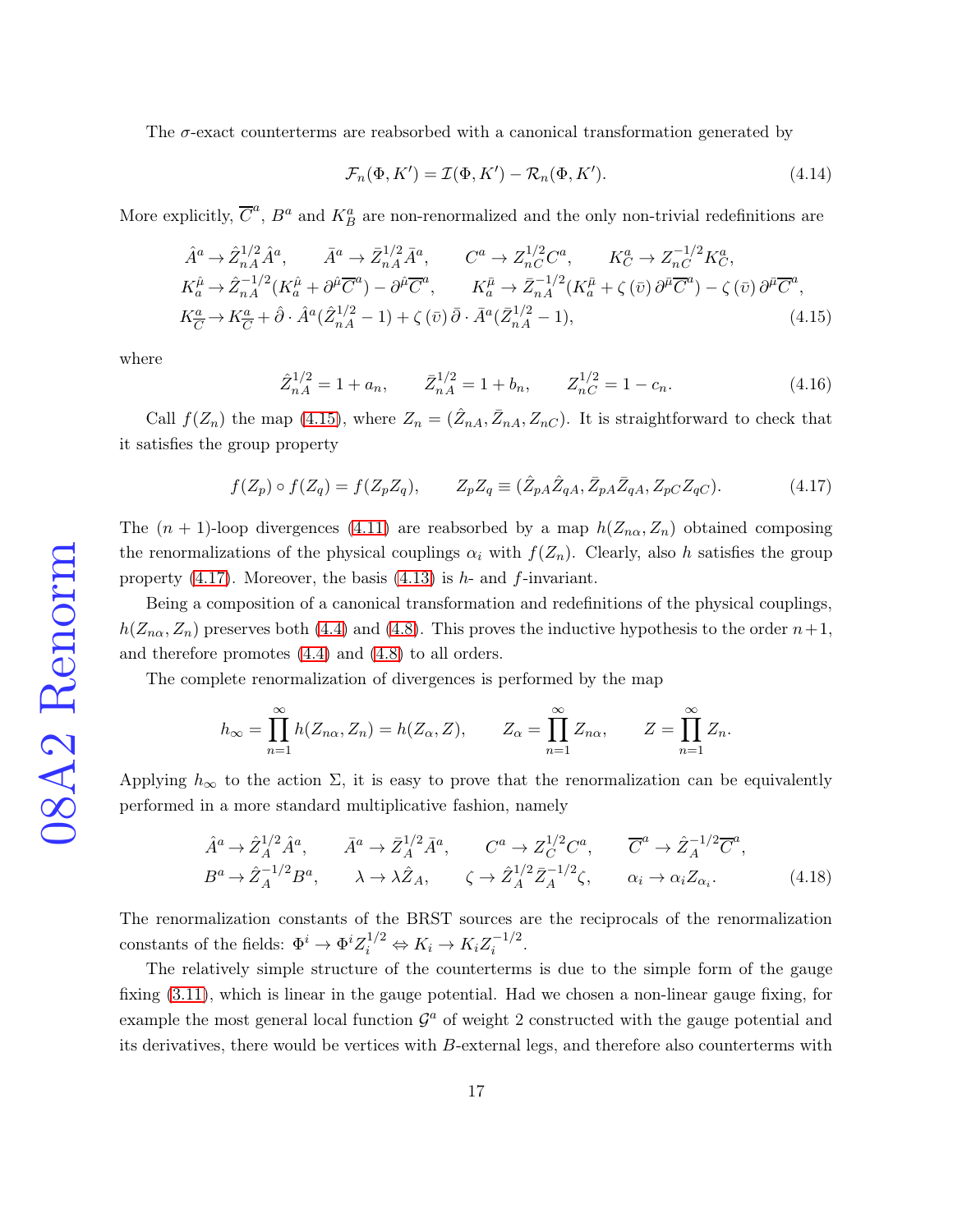B's on the external legs. Then  $\mathcal{R}_n$  would be much less constrained, to allow for the most general renormalization of the gauge-fixing parameters contained in  $\mathcal{G}^a$ .

At the practical level, computations considerably simplify using the background field method [\[19\]](#page-31-5), which can be applied straightforwardly to our theories.

#### 5 Renormalizable theories

In this section we investigate the four dimensional renormalizable theories and study the lowenergy recovery of Lorentz invariance.

We start with the  $1/\alpha$  theory with  $\ddot{d} = 1$ ,  $n = 2$ ,  $d = 5/2$ . Its (Euclidean) lagrangian reads

<span id="page-17-0"></span>
$$
\mathcal{L}_{1/\alpha} = \frac{1}{4} \left[ \frac{2\eta_0}{\Lambda_L^2} (D_{\bar{\rho}}^{ab} F_{\hat{\mu}\bar{\nu}}^b)^2 + \frac{\tau_0}{\Lambda_L^4} (\bar{D}^2 F_{\bar{\mu}\bar{\nu}}^a)^2 + \frac{\xi_0}{\Lambda_L^2} (D_{\hat{\rho}} F_{\bar{\mu}\bar{\nu}}) (D_{\hat{\rho}} F_{\bar{\mu}\bar{\nu}}) + 2\eta_1 (F_{\hat{\mu}\bar{\nu}}^a)^2 + \frac{\tau_1}{\Lambda_L^2} (D_{\bar{\rho}}^{ab} F_{\bar{\mu}\bar{\nu}}^b)^2 + \tau_2 (F_{\bar{\mu}\bar{\nu}}^a)^2 \right] + \frac{g}{\Lambda_L^2} f_{abc} \left( \lambda F_{\hat{\mu}\bar{\nu}}^a F_{\hat{\mu}\bar{\rho}}^b + \lambda' F_{\bar{\mu}\bar{\nu}}^a F_{\bar{\mu}\bar{\rho}}^b \right) F_{\bar{\nu}\bar{\rho}}^c + \frac{g}{\Lambda_L^4} \sum_j \lambda_j \bar{D}^2 \bar{F}^3{}_j + \frac{\alpha}{\Lambda_L^4} \sum_k \lambda'_k \bar{F}^4{}_k, \tag{5.1}
$$

where  $j$  labels the independent gauge invariant terms constructed with two covariant derivatives  $\bar{D}$  acting on three field strengths  $\bar{F}$ , and k labels the terms constructed with four  $\bar{F}$ 's. The last two terms are symbolic, while the rest contains the precise list of allowed terms.

In every super-renormalizable  $1/\alpha$  theory we have  $\beta_{\Lambda_L} = \beta_{\tau_0} = \beta_{\eta_0} = \beta_{\xi_0} = \beta_\alpha = 0$ . Indeed, we know that  $\Lambda_L$  is RG invariant, by construction. So are  $\eta_0$ ,  $\tau_0$  and  $\xi_0$ , because they are weightless. The  $\alpha$ -beta function vanishes, because each vertex carries at least a factor of g.

The parameters of the model [\(5.1\)](#page-17-0) are actually finite. Indeed, we have the weights  $[g] = 3/4$ ,  $[\eta_1] = [\tau_1] = [\lambda'] = 1, [\tau_2] = 2, [\lambda] = [\lambda_j] = [\lambda_j']$  $k'$ <sub>k</sub> $] = 0$  and by [\(3.24\)](#page-10-0) every diagram is multiplied by  $\alpha^L g^{E-2}$ . Therefore, no counterterm can fit into the structure [\(5.1\)](#page-17-0). However, the model [\(5.1\)](#page-17-0) has an even  $n$ , so it may have spurious subdivergences. Going through the analysis of Appendix B it is possible to show that such subdivergences appear only at three loops.

The low energy limit of [\(5.1\)](#page-17-0) can be studied taking  $\Lambda_L$  to infinity. We get

<span id="page-17-2"></span>
$$
\mathcal{L}_{\rm IR} = \frac{1}{4} \left[ 2\eta_1 (F_{\hat{\mu}\bar{\nu}}^a)^2 + \tau_2 (F_{\bar{\mu}\bar{\nu}}^a)^2 \right]. \tag{5.2}
$$

Lorentz invariance is recovered, because the redefinition

<span id="page-17-1"></span>
$$
\hat{x}' = \hat{x}, \qquad \hat{A}' = (\eta_1 \tau_2)^{1/4} \hat{A}, \qquad \bar{x}' = \eta_1^{1/2} \tau_2^{-1/2} \bar{x}, \qquad \bar{A}' = \eta_1^{-1/4} \tau_2^{3/4} \bar{A},
$$
  
\n
$$
\alpha' = (\eta_1 \tau_2)^{-1/2} \alpha, \qquad \mu' = \mu, \qquad \Lambda'_L = \eta_1^{-1} \tau_2 \Lambda_L,
$$
\n(5.3)

converts the low-energy action into the manifestly Lorentz invariant form

$$
S_{\rm IR} = \int d^4x \mathcal{L}_{\rm IR} = \int d^4x' \frac{1}{4} (F_{\mu\nu}^{a'})^2.
$$
 (5.4)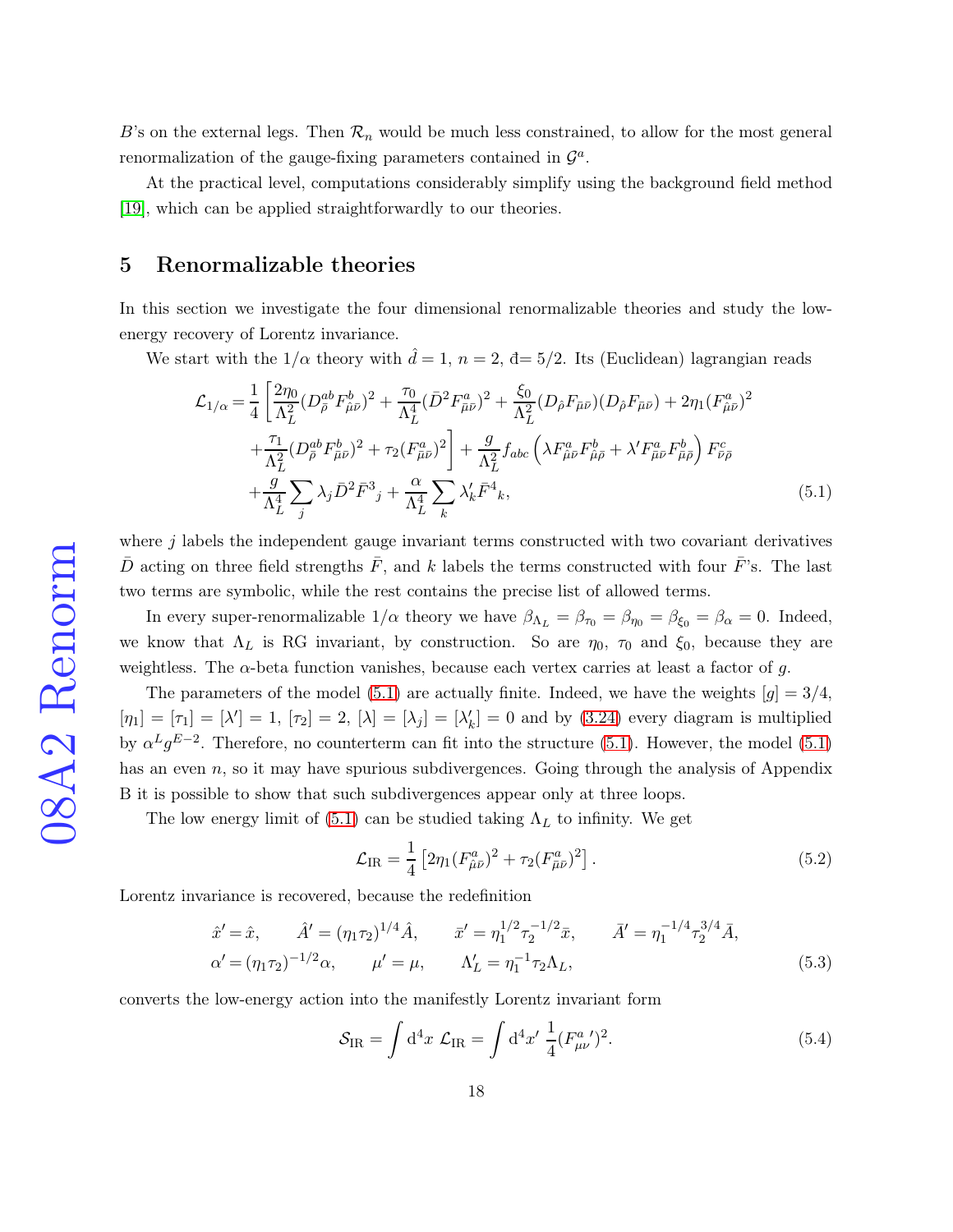In [\(5.3\)](#page-17-1) we have included the  $\mu$ - and  $\Lambda_L$ -transformations so the redefinition can be applied also to the high-energy theory, if the remaining couplings are rescaled appropriately. The divergences of the low-energy theory include those due to the  $\Lambda_L \to \infty$  limit. Moreover, to have Lorentz invariance at low energies, the (low-energy) subtraction scheme has to be properly adjusted.

Observe that [\(5.3\)](#page-17-1) is a combination of a gauge-field normalization,

<span id="page-18-2"></span>
$$
A' = \eta_1 \tau_2^{-1/2} A, \qquad \alpha' = \eta_1^{-2} \tau_2 \alpha,
$$
\n(5.5)

a usual rescaling,

<span id="page-18-0"></span>
$$
x' = \eta_1 \tau_2^{-1} x, \qquad A' = \eta_1^{-1} \tau_2 A, \qquad \alpha' = \alpha, \qquad \mu' = \eta_1^{-1} \tau_2 \mu, \qquad \Lambda'_L = \eta_1^{-1} \tau_2 \Lambda_L,\tag{5.6}
$$

and a weighted rescaling [\[6\]](#page-29-5),

<span id="page-18-1"></span>
$$
\hat{x}' = \eta_1^{-1} \tau_2 \hat{x}, \qquad \hat{A}' = \eta_1^{1/4} \tau_2^{-1/4} \hat{A}, \qquad \bar{x}' = \eta_1^{-1/2} \tau_2^{1/2} \bar{x}, \qquad \bar{A}' = \eta_1^{-1/4} \tau_2^{1/4} \bar{A}, \n\alpha' = \eta_1^{3/2} \tau_2^{-3/2} \alpha, \qquad \mu' = \eta_1 \tau_2^{-1} \mu, \qquad \Lambda'_L = \Lambda_L.
$$
\n(5.7)

Moreover, note that [\(5.3\)](#page-17-1) leaves  $\mu$  unchanged (although it changes  $\Lambda_L$ ), therefore it generates no anomalous contributions at high energies. On the other hand, anomalous effects are generated at low energies. Because of [\(5.6\)](#page-18-0) and [\(5.7\)](#page-18-1), such effects are the difference between the trace anomaly and the weighted trace anomaly, and correspond to a  $\Lambda_L$ -running with no  $\mu$ -running. They amount to a low-energy scheme change and are taken into account in the scheme adjustment mentioned above, necessary to restore Lorentz invariance at low energies. The gauge-fixing sector of the theory can remain Lorentz violating with no observable consequence.

In general, to recover Lorentz invariance at low energies we are free to perform just one redefinition, which amounts, ultimately, to a particular  $\bar{x}$ -rescaling. In the case [\(5.2\)](#page-17-2) the Lorentz recovery is possible thanks to the simple structure of the theory. Consider a more general situation, for example the theory [\(5.2\)](#page-17-2) coupled to fermions. Its lagrangian is  $\mathcal{L}_{gf} = \mathcal{L}_{1/\alpha} + \mathcal{L}_f$ , where

<span id="page-18-3"></span>
$$
\mathcal{L}_f = \bar{\psi} \left( \hat{p} + \frac{\eta_{0f}}{\Lambda_L} \bar{p}^2 + \eta_{1f} \bar{p} + m_f + \frac{\tau_f g}{\Lambda_L} i T^a \bar{F}^a_{\bar{\mu}\bar{\nu}} \sigma^{\bar{\mu}\bar{\nu}} \right) \psi.
$$
 (5.8)

The low-energy lagrangian reads now

$$
\mathcal{L}_{\text{IR }gf} = \frac{1}{4} \left[ 2\eta_1 (F^a_{\hat{\mu}\bar{\nu}})^2 + \tau_2 (F^a_{\bar{\mu}\bar{\nu}})^2 \right] + \bar{\psi} (\hat{p} + \eta_1 f \bar{p} + m_f) \psi. \tag{5.9}
$$

The transformations  $(5.5)$ ,  $(5.6)$  and  $(5.7)$  extend to fermions as

$$
\psi' = \psi
$$
,  $\psi' = \eta_1^{-3/2} \tau_2^{3/2} \psi$ ,  $\psi' = \eta_1^{3/4} \tau_2^{-3/4} \psi$ ,

respectively, so

$$
\int d^4x \mathcal{L}_{IR\ gf} = \int d^4x' \left[ \frac{1}{4} (F^a_{\mu\nu'})^2 + \bar{\psi}' \left( \hat{p}' + \eta'_{1f} \bar{p}' + m_f \right) \psi' \right],
$$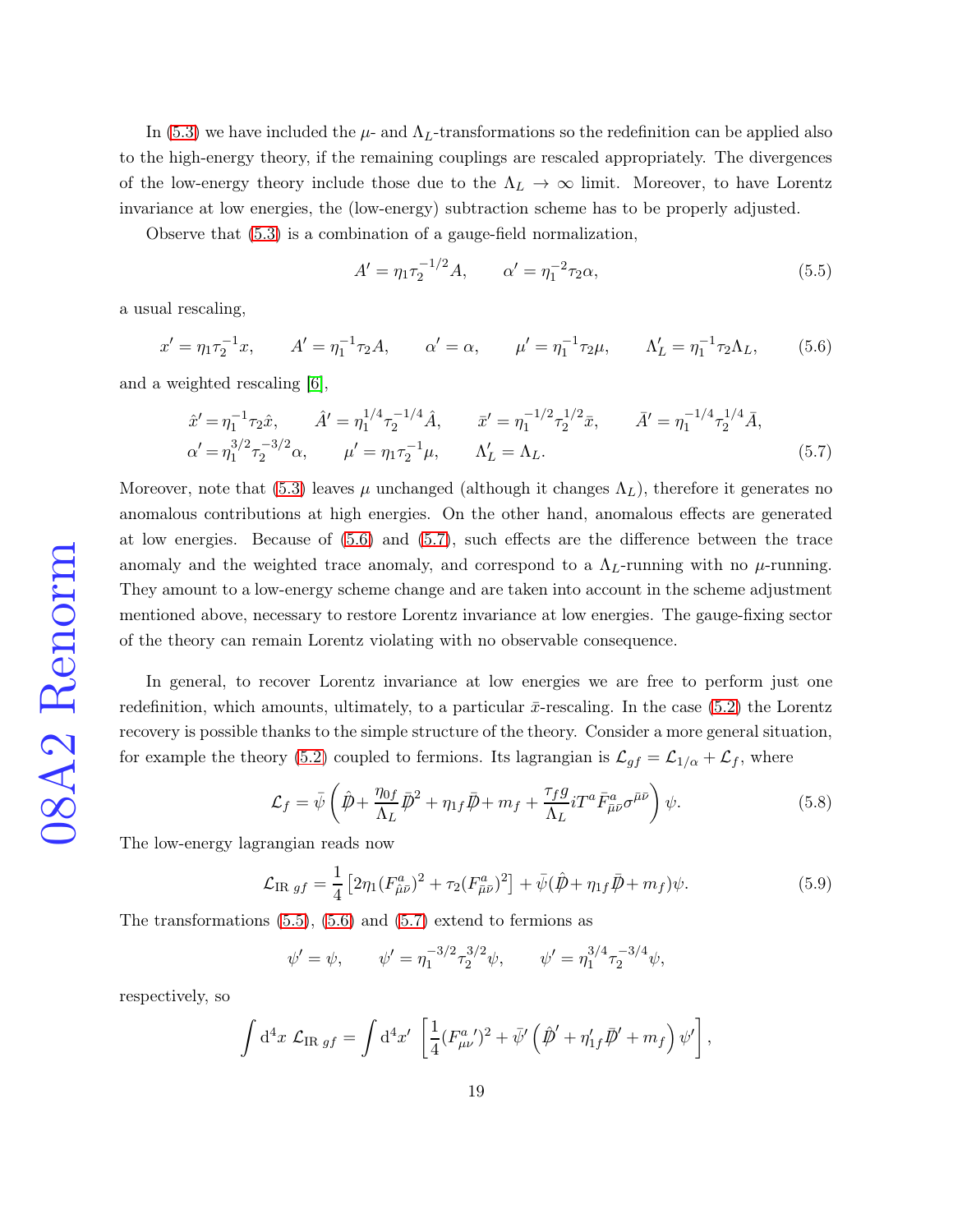where

$$
\eta'_{1f} = \eta_{1f} \left(\frac{\eta_1}{\tau_2}\right)^{1/2}.
$$

Therefore, Lorentz invariance cannot be recovered at low energies unless the low-energy couplings are located on the "Lorentz invariant surface"

<span id="page-19-0"></span>
$$
\tau_2 = \eta_{1f}^2 \eta_1. \tag{5.10}
$$

If that does not happen the effects of the violation become observable also at low energies.

The Lorentz invariant surface [\(5.10\)](#page-19-0) is also RG invariant, which means that there exists a low-energy subtraction scheme such that the beta function of  $\delta_L \equiv \tau_2 - \eta_{1f}^2 \eta_1$  is proportional to  $\delta_L$ . RG invariance guarantees that it is not necessary to specify at which low-energy scale the relation [\(5.10\)](#page-19-0) must hold: if it holds at some low-energy scale it holds at all low-energy scales. Perturbative calculations suggest [\[9\]](#page-30-2) that in CPT-invariant theories the Lorentz invariant surface might also be RG stable, i.e. the couplings that parametrize the displacement from the surface, such as  $\delta_L$ , are IR free<sup>[3](#page-19-1)</sup>. When the Lorentz invariant surface is not RG stable, Lorentz invariance can be recovered at low energies only by means of an appropriate fine-tuning. With great accuracy experiments show [\[5\]](#page-29-4) that the Standard Model is located on the Lorentz invariant surface.

If we look at the issue of Lorentz-invariance recovery from a low-energy viewpoint, it is more natural to consider  $(5.1)$  plus  $(5.8)$ , equipped with  $(5.10)$ , as a (partial) regularization of the Lorentz-invariant Yang-Mills theory

$$
\int d^4x \left[ \frac{1}{4} (F^a_{\mu\nu})^2 + \bar{\psi} (\not\!\!D + m_f) \psi \right].
$$

In this description, the existence of a Lorentz-preserving subtraction scheme is obvious and the fine-tuning [\(5.10\)](#page-19-0) appears more natural. Then, however, low-energy Lorentz invariance is assumed from the start. Moreover, we insist that our theories should not be viewed as regularization devices, but as true, fundamental theories, to be experimentally tested.

The model  $(5.1)$  is not free of spurious subdivergences, because n is even. The first completely consistent model is thus the  $1/\alpha$  theory with  $\hat{d} = 1, n = 3, \hat{d} = 2$ , which is studied in detail in paper II. Its simplest renormalizable lagrangian is the sum of the quadratic part [\(3.7\)](#page-5-0) plus  $\bar{F}^3$ . Other consistent four dimensional solutions to [\(3.30\)](#page-13-2) exist for every odd  $n \geq 3$ . The lowenergy considerations of this section are very general and apply to the odd- $n$  models with obvious modifications.

<span id="page-19-1"></span><sup>&</sup>lt;sup>3</sup>Other results [\[20\]](#page-31-6) give evidence that CPT-violating couplings exhibit the opposite behavior.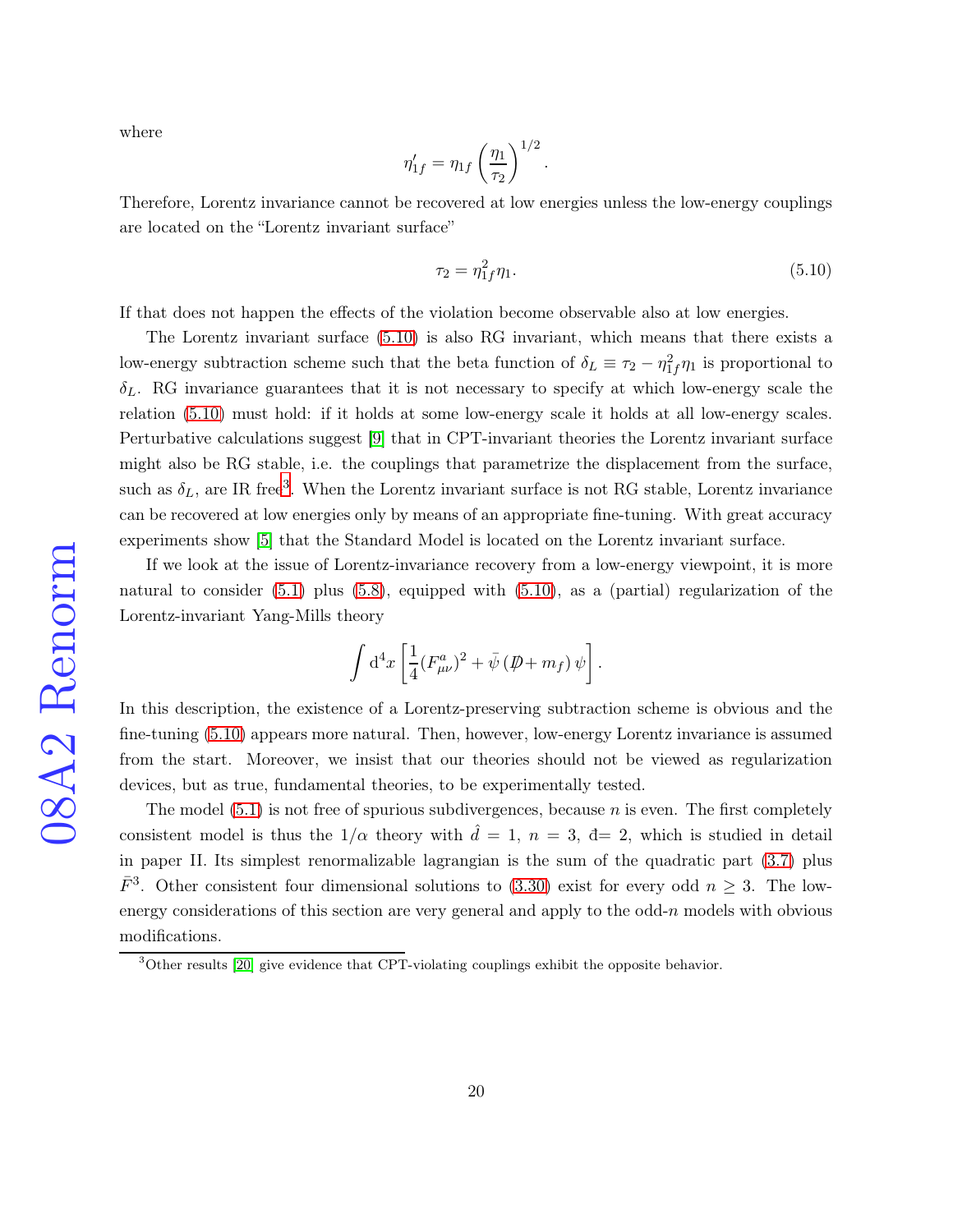#### 6 Strictly renormalizable theories

For the sake of completeness, we investigate strictly renormalizable and weighted scale invariant theories. We recall that there exists a class of subtraction schemes in which no power-like divergences are generated. In those schemes super-renormalizable parameters are not turned on by renormalization. Moreover, such class of schemes is automatically chosen by the dimensionalregularization technique, which we assume in this paper.

In strictly-renormalizable theories the quadratic part  $\mathcal{L}_Q$  of the lagrangian must have

$$
\eta(\overline{\Upsilon}) = \eta_0 \overline{\Upsilon}^{n-1}, \qquad \tau(\overline{\Upsilon}) = \tau_0 \overline{\Upsilon}^{2(n-1)}, \qquad \xi(\overline{\Upsilon}) = \xi_0 \overline{\Upsilon}^{n-2}.
$$

For convenience we can choose a strictly-renormalizable gauge fixing, with  $\zeta(\bar{v}) = \zeta_0 \bar{v}^{n-1}$ . The inequalities [\(3.21\)](#page-9-0) must hold.

The IR behavior of Feynman diagrams is still dominated by the weighted power counting, so the analysis of potential IR divergences differs from the one of section 3. Now  $\eta(0) = \tau(0) = 0$ , so the gauge-field propagator contains additional denominators  $\sim 1/\bar{k}^{2(n-1)}$  in the  $\langle \bar{A}\bar{A}\rangle$ -sector. The loop integrals over k and the loop sub-integrals over  $\bar{k}$  are IR divergent unless

<span id="page-20-0"></span>
$$
d > 4 - \frac{2}{n}, \qquad \bar{d} > 2(n - 1), \tag{6.1}
$$

respectively. The former condition follows from [\(3.25\)](#page-11-1). The latter condition and  $n \geq 2$  imply  $\bar{d} \geq 3$ .

We can now distinguish two cases: if  $d=4$  the gauge coupling is strictly-renormalizable, while if  $d < 4$  the theory can be strictly-renormalizable only if it is Abelian, but not  $1/\alpha$ . However, the models with  $d=4$  do not satisfy  $(3.22)$ , so we cannot ensure that they are free of subdivergences, even at  $d=1$ . Moreover, such models exist only in dimensions greater than 6. Indeed, it is easy to see that  $n \geq 2$ ,  $d=4$  and  $(3.22)$  imply

$$
\bar{d} = 3n, \qquad d = 1 + 3n \ge 7,
$$

and [\(6.1\)](#page-20-0) are automatically satisfied. The simplest example of this kind is the seven-dimensional theory with  $n = 2$ ,  $\bar{d} = 6$ . Its lagrangian reads, in symbolic form

$$
\mathcal{L} = \mathcal{L}_Q + \frac{\lambda}{\Lambda_L^{7/2}} \tilde{F}^2 \bar{F} + \frac{\lambda'}{\Lambda_L^{11/2}} \bar{D}^2 \bar{F}^3 + \frac{\lambda''}{\Lambda_L^7} \bar{F}^4.
$$
 (6.2)

Other examples of strictly renormalizable theories are the fixed points of the RG flow, which are exactly weighted scale invariant. Following [\[7\]](#page-30-0), we can attempt to construct four dimensional weighted scale invariant theories in the large  $N$  expansion, where  $N$  is the number of fermion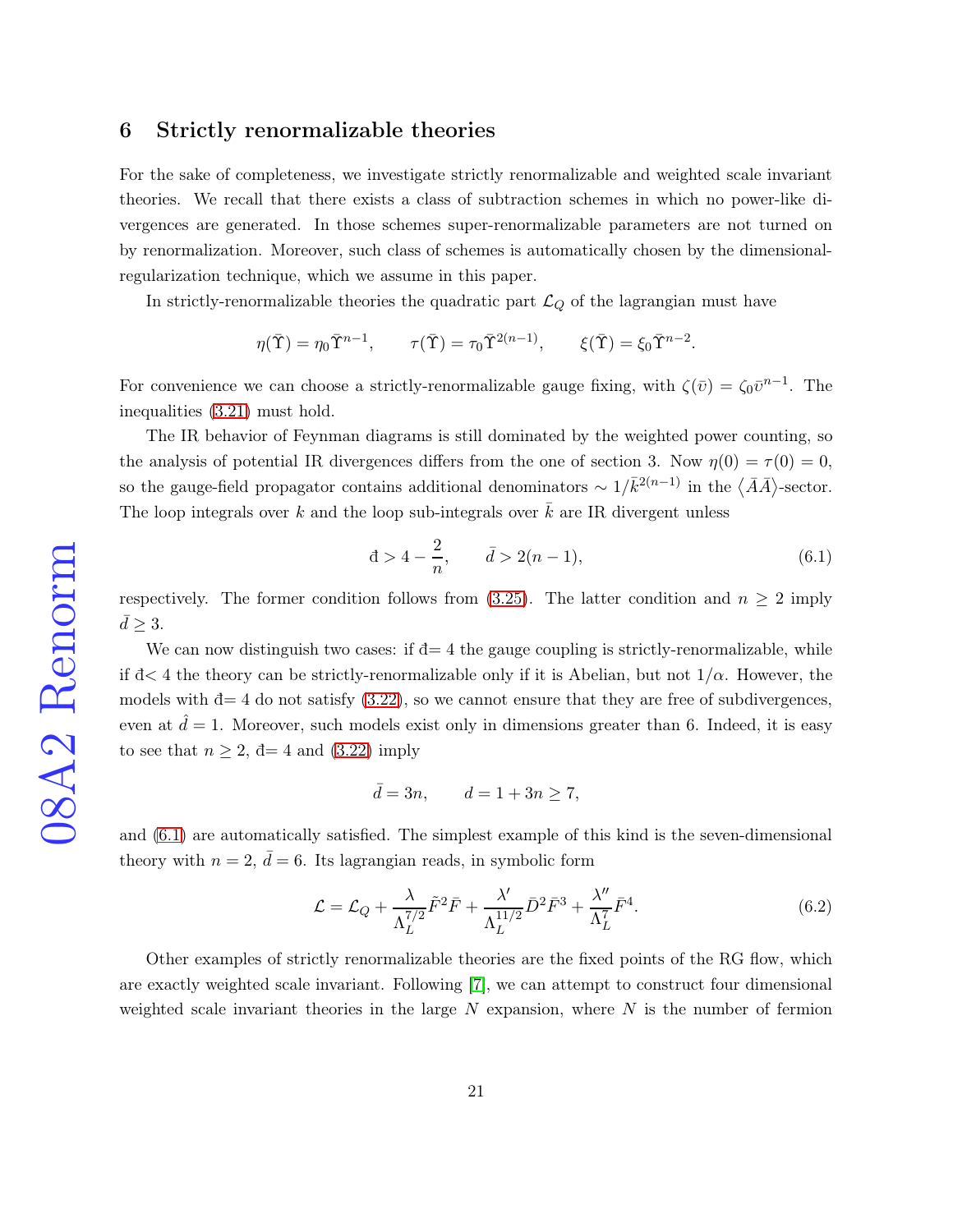copies. However, we can easily prove that this attempt fails in the presence of gauge fields. Consider the model with lagrangian

<span id="page-21-0"></span>
$$
\mathcal{L} = \sum_{i=1}^{N} \bar{\psi}_i \left( \hat{p} + \frac{\bar{p}^n}{\Lambda_L^{n-1}} \right) \psi_i.
$$
\n(6.3)

For simplicity we assume that the gauge field is Abelian, but the argument generalizes straightforwardly to non-Abelian gauge fields. The gauge fields do not have a kinetic term, which is provided by a one-loop diagram. Since the gauge-field propagator is dynamically generated, the regularity conditions [\(3.22\)](#page-10-1) might have to be replaced by more sophisticated restrictions. We assume [\(6.1\)](#page-20-0) to ensure that Feynman diagrams are free of IR divergences. We study under which conditions the theory [\(6.3\)](#page-21-0) is renormalizable in the form (6.3). Observe that if  $\bar{d} > 1$  there always exist counterterms of the form

<span id="page-21-1"></span>
$$
\frac{1}{\Lambda_L^{n-1}} \sum_{i=1}^N \bar{\psi}_i F_{\bar{\mu}\bar{\nu}} \sigma^{\bar{\mu}\bar{\nu}} \bar{\not{D}}^{n-2} \psi_i, \tag{6.4}
$$

that make the theory [\(6.3\)](#page-21-0) not renormalizable. Then we must require  $\bar{d} = 1$ , so that the counterterms [\(6.4\)](#page-21-1) are trivial. However, this condition is incompatible with [\(6.1\)](#page-20-0).

We conclude that Lorentz violating gauge theories with strictly renormalizable gauge couplings are problematic at  $n > 1$ .

## 7 Proca theories

We conclude considering Proca versions of our theories and study the UV behaviors of their propagators. Instead of being gauge-fixed, now the lagrangian [\(3.7\)](#page-5-0) is equipped with a mass term

$$
\mathcal{L}_{m}=\frac{m^{2}}{2}\left(\hat{A}^{2}+\bar{A}\tilde{\zeta}\left(\bar{v}\right)\bar{A}\right)
$$

for the gauge fields, where  $\tilde{\zeta}$  is a polynomial of degree  $n-1$ . At the free-field level, acting with a derivative on the field equations we get the identity

$$
\hat{\partial} \cdot \hat{A} + \tilde{\zeta}(\bar{v}) \bar{\partial} \cdot \bar{A} = 0,
$$

which kills one degree of freedom.

Expressing the propagator of  $\mathcal{L}_Q + \mathcal{L}_m$  in the form [\(3.15\)](#page-6-4) we find

$$
u = \frac{1}{D(1,\eta) + m^2}, \qquad v = \frac{1}{D(\tilde{\eta}, \tau) + m^2 \tilde{\zeta}}, \qquad r = \frac{\eta}{m^2 \left(\eta D(1,\tilde{\zeta}) + m^2 \tilde{\zeta}\right)},
$$
  

$$
s = \frac{ur}{\eta} \left(\eta D(1,\eta) + m^2 \tilde{\zeta}\right), \qquad t = \frac{vr}{\eta} \left(\eta D(\tilde{\eta}, \tau) + m^2 \tilde{\tau}\right).
$$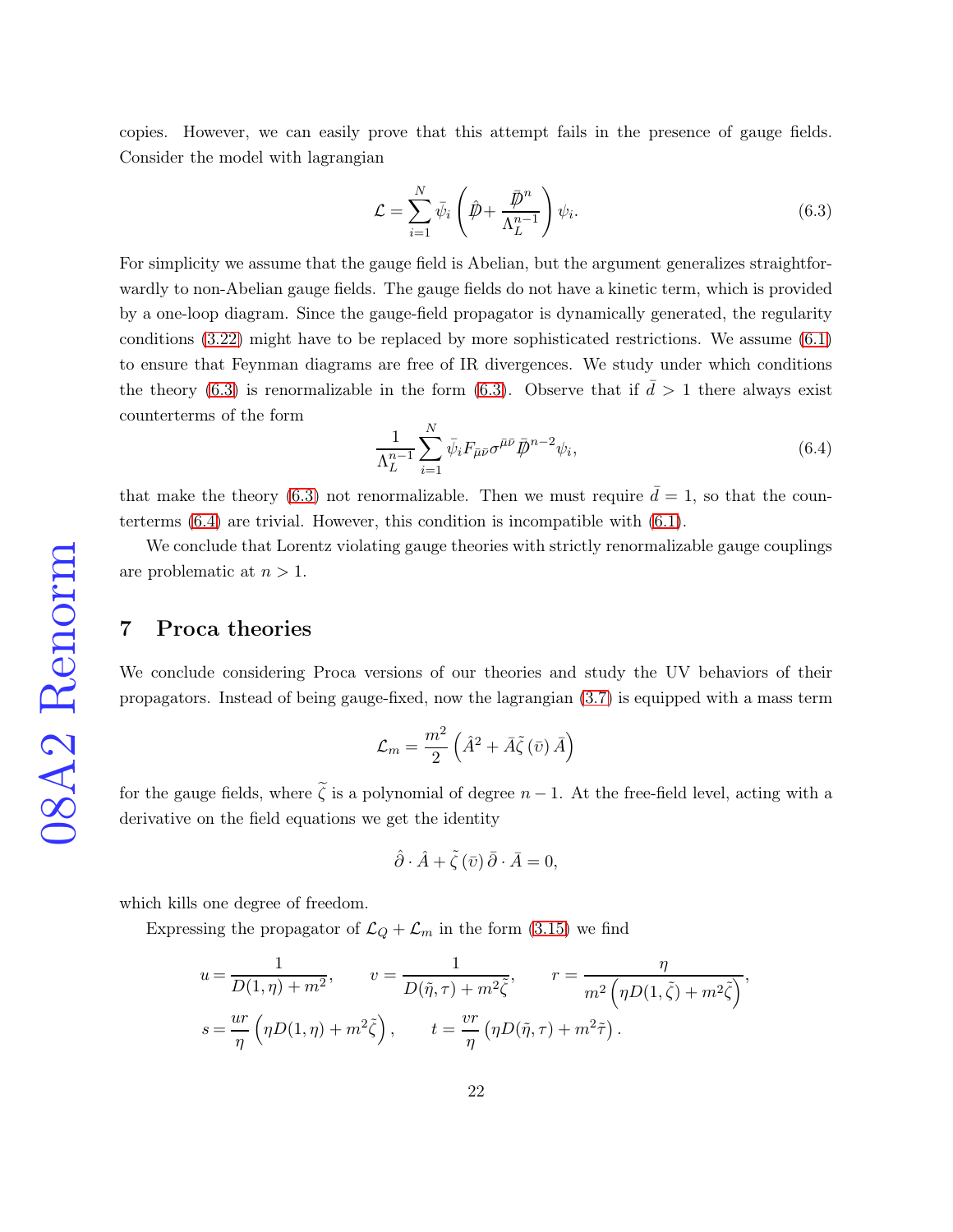While  $u$  and  $v$  have regular behaviors, we have

$$
r,s,t\sim \frac{1}{m^2\tilde{k}^2},\quad \text{for } \hat{k}^2\to \infty,\qquad r,s,t\sim \frac{1}{m^2\tilde{\zeta}\bar{k}^2},\quad \text{for } \bar{k}^2\to \infty.
$$

We see that the large-momentum behaviors of  $u$  and  $v$  agree with weighted power counting, but those of  $r$ ,  $s$  and  $t$  dot not. We conclude that the Lorentz violating Proca theories are not renormalizable.

## 8 Conclusions

In this paper we have constructed Lorentz violating gauge theories that can be renormalized by weighted power counting. The theories contain higher space derivatives, but are arranged so that no counterterms with higher time derivatives are generated by renormalization. The absence of spurious subdivergences privileges the models where spacetime is split into space and time. We have focused on the simplest class of models, leaving the general classification of renormalizable theories to a separate paper.

If Lorentz invariance is violated at high energies there remains to explain why it should be recovered at low energies, since generically renormalization makes the couplings run independently and there is no apparent reason why the parameters of the low-energy theory should belong to the Lorentz invariant surface. It is of course possible to restore Lorentz invariance at low energies by means of a fine tuning, which is easier to justify when the Lorentz invariant surface is RG stable.

### Acknowledgments

I am grateful to P. Menotti for drawing my attention to ref.s [\[9\]](#page-30-2) and for discussions. I thank the referee for stimulating remarks.

## Appendix A: Classification of the quadratic terms

In this appendix we derive the form  $(3.7)$  of the quadratic lagrangian  $\mathcal{L}_Q$ . It contains all terms of weights ≤đ, constructed with two field strengths and possibly covariant derivatives. Clearly there exists a single such term with two  $\hat{F}$ 's, that is  $\hat{F}^2_{\mu\nu}$ . Consider now the terms constructed with two  $\bar{F}$ 's and possibly derivatives  $\bar{D}$ . We start from

$$
F_{\bar{\mu}\bar{\nu}}D_{\bar{\lambda}}\cdots D_{\bar{\tau}}F_{\bar{\rho}\bar{\sigma}}\tag{A.1}
$$

and study all possible contractions. Up to addition of vertices, we can freely commute the covariant derivatives, since  $[D_{\bar{\alpha}}, D_{\bar{\beta}}] = gF_{\bar{\alpha}\bar{\beta}}$ . From now on every formula of this appendix is meant up to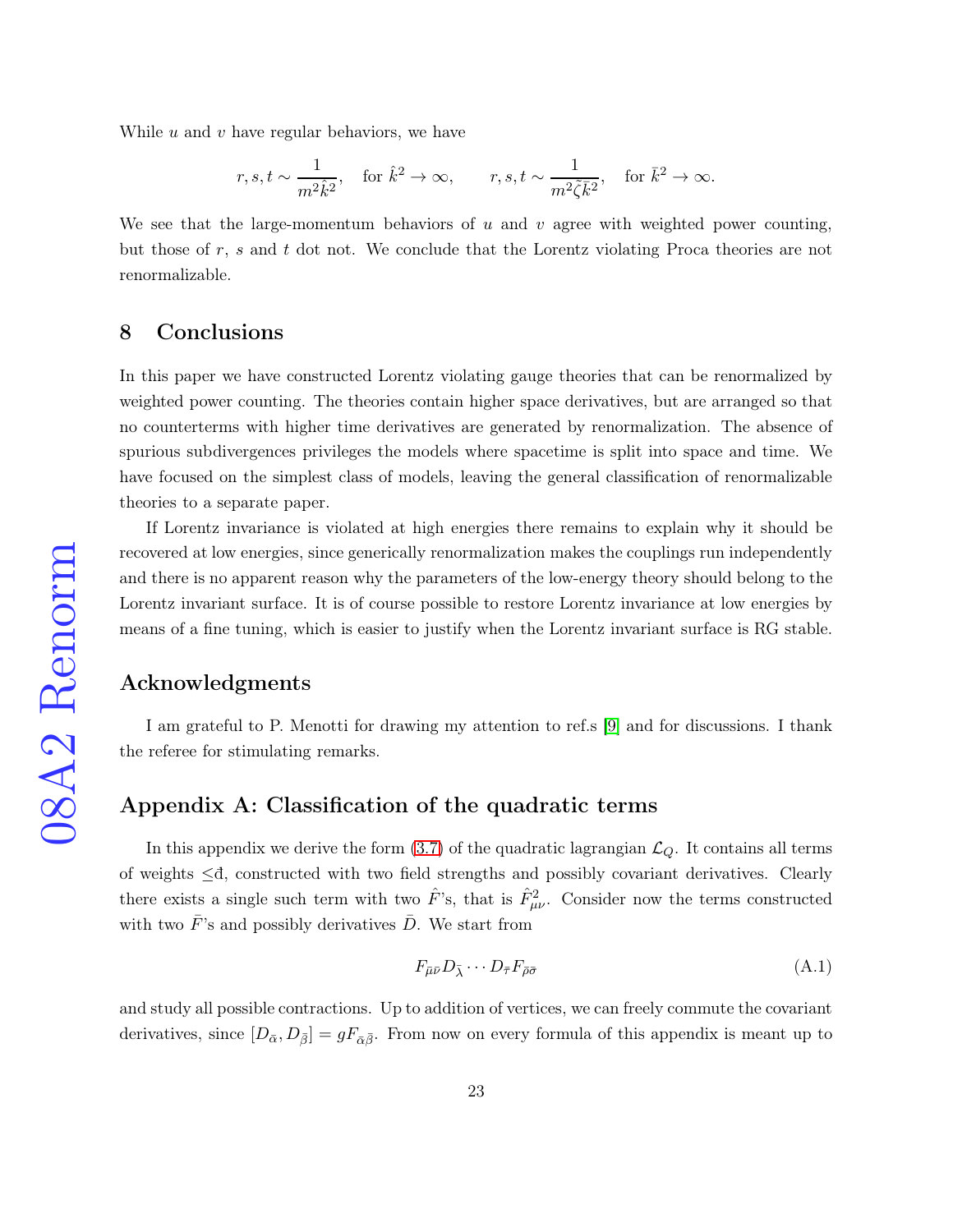vertices and total derivatives. Clearly, contracting four derivatives of [\(A.1\)](#page-24-0) with the indices  $\bar{\mu}, \bar{\nu}, \bar{\rho}, \bar{\sigma}$  we obtain a vertex. Contracting two derivatives with field-strength indices we obtain

$$
\mathcal{I}_p \equiv F_{\bar{\mu}\bar{\nu}} (\bar{D}^2)^p D_{\bar{\rho}} D_{\bar{\mu}} F_{\bar{\rho}\bar{\nu}}.
$$

Using the Bianchi identity on  $D_{\bar{\mu}}F_{\bar{\rho}\bar{\sigma}}$  we easily get

$$
\mathcal{I}_p = \frac{1}{2} F_{\bar{\mu}\bar{\nu}} (\bar{D}^2)^{p+1} F_{\bar{\mu}\bar{\nu}}.
$$

This is the unique independent contraction of  $(A.1)$ . By weighted power counting, p can be at most  $2n-3$ . The terms of this type are those corresponding to the function  $\tau$  of [\(3.7\)](#page-5-0).

Next, consider terms with two  $\bar{F}$ 's and derivatives  $\bar{D}$  and  $\hat{D}$ . By  $O(1,\hat{d}-1)$  invariance these terms can contain two  $\hat{D}$ 's, which must be contracted among themselves, or no  $\hat{D}$ , which is the case already considered. Arguing as before, we get new terms of the form

$$
\mathcal{I}_p' = \frac{1}{2} F_{\bar{\mu}\bar{\nu}} \hat{D}^2 (\bar{D}^2)^p F_{\bar{\mu}\bar{\nu}}, \qquad p \le n - 2,
$$

which correspond to the function  $\xi$  in [\(3.7\)](#page-5-0).

The terms with one  $\bar{F}$  and one  $\tilde{F}$  are

$$
\mathcal{I}_p'' = F_{\hat{\mu}\bar{\nu}} D_{\hat{\mu}} (\bar{D}^2)^p D_{\bar{\sigma}} F_{\bar{\nu}\bar{\sigma}}.
$$

Using the Bianchi identities we get  $\mathcal{I}_p'' = -\mathcal{I}_p'$ , therefore nothing new. The terms with two  $\tilde{F}$ 's are

$$
\mathcal{I}_{p}'''=F_{\hat{\mu}\bar{\nu}}D_{\bar{\lambda}_{1}}\cdots D_{\bar{\lambda}_{2p+2}}F_{\hat{\mu}\bar{\sigma}}.
$$

No  $\hat{D}$  derivatives can have place here, by weighted power counting. Contracting two derivatives with the field-strength indices  $\bar{\nu}$  and  $\bar{\sigma}$  we get the unique new contraction

$$
\mathcal{I}_{p}''' - \mathcal{I}_{p}'' = F_{\hat{\mu}\bar{\nu}} (\bar{D}^{2})^{p+1} F_{\hat{\mu}\bar{\nu}}, \qquad p \le n - 2,
$$
\n(A.2)

which gives the terms corresponding to  $\eta$  in [\(3.7\)](#page-5-0). Finally, it is easy to see that no term with one  $\hat{F}$  and one  $\tilde{F}$ , or one  $\hat{F}$  and one  $\bar{F}$ , are allowed by weighted power counting.

## Appendix B: Absence of spurious subdivergences

In this appendix we study the spurious subdivergences. We first need to classify the lagrangian terms that contain derivatives  $\hat{\partial}$ . We know that no term can contain more than two  $\hat{\partial}$ 's. Moreover, vertices with two  $\hat{\partial}$ 's cannot contain fermions and ghosts, because their weights would exceed đ. For the same reason, they cannot contain more than one scalar and do not depend on  $\tilde{A}$ . Moreover,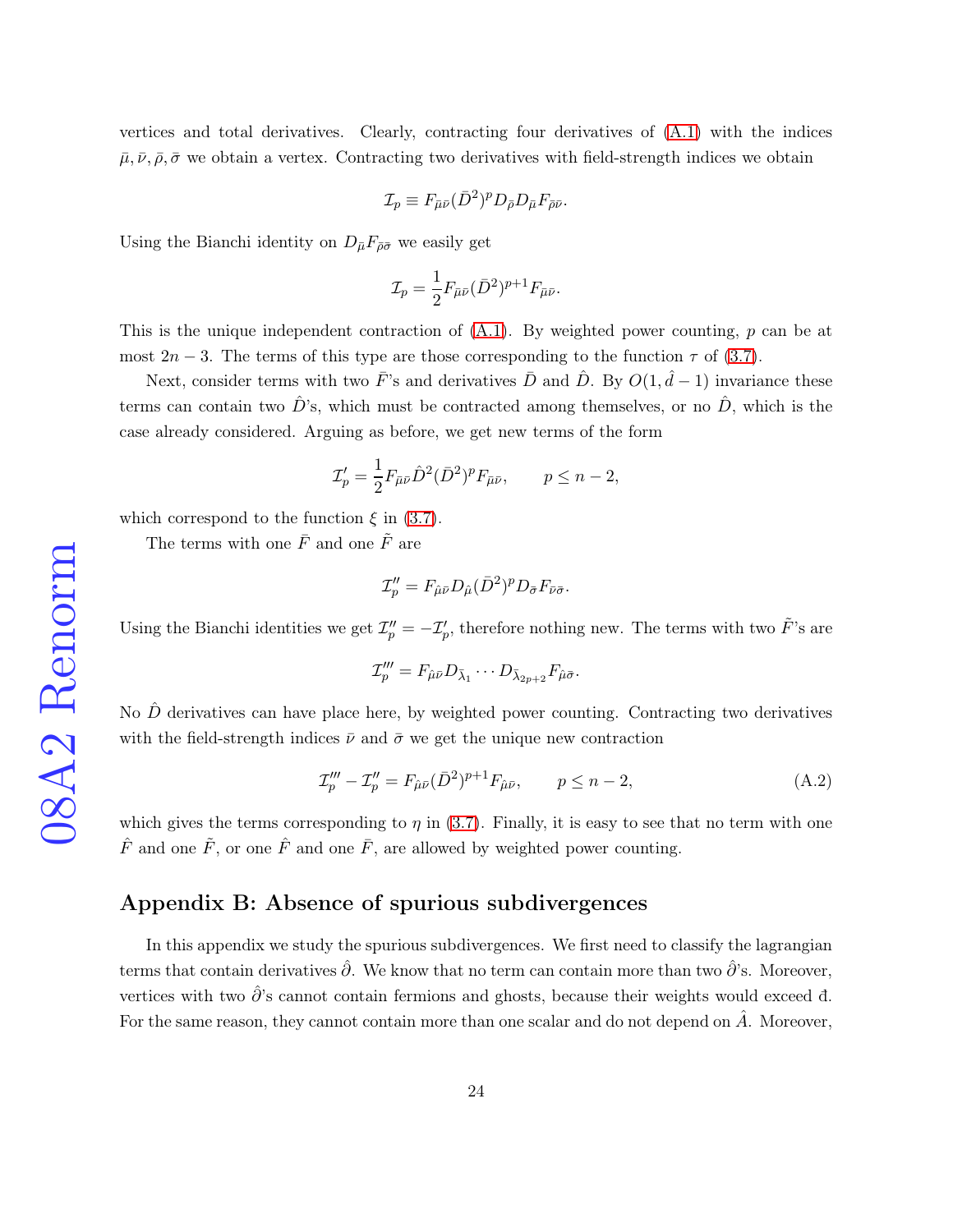vertices with one  $\hat{\partial}$  cannot contain fermions. Summarizing,  $\hat{\partial}$ -dependent vertices have necessarily the forms

<span id="page-24-0"></span>
$$
X_1 \equiv \hat{\partial} f_1(\hat{A}, \bar{A}, \varphi, \bar{C}, C, \bar{\partial}), \qquad X_2 \equiv f_2(\bar{A}, \varphi, \bar{\partial})(\hat{\partial} \bar{A})(\hat{\partial} \bar{A}), \qquad X_2' \equiv f_2'(\bar{A}, \varphi, \bar{\partial})(\hat{\partial}^2 \bar{A}), \quad (B.1)
$$

where the  $\bar{\partial}$ -derivatives are allowed to act anywhere, as well as the  $\hat{\partial}$ -derivative in  $X_1$ . The functions  $f_1$ ,  $f_2$  and  $f'_2$  $\mathbf{Z}'_2$  are constrained by locality, weighted power counting and BRST invariance, and their structure depends on  $n$ . However, their form is not relevant for the proof that follows.

The quadratic terms that do not fall in the classes [\(B.1\)](#page-24-0) are

<span id="page-24-4"></span>
$$
(\hat{\partial}\hat{A})^2, \qquad \bar{C}\hat{\partial}^2 C, \qquad \varphi \hat{\partial}^2 \varphi, \qquad \bar{\psi}\hat{\partial}\psi.
$$
 (B.2)

Every other lagrangian term is  $\hat{\partial}$ -independent.

Our purpose is to derive sufficient conditions to ensure that all integrals are free of subdivergences, once counterterms for proper divergent subdiagrams are included. In particular, spurious subdivergences must be absent, because they do not correspond to any subdiagram, so there exist no counterterms that can subtract them. We work in the Feynman gauge [\(3.17\)](#page-7-1)-[\(3.18\)](#page-7-2) and assume that the spacetime dimension is even, together with  $d = 1$ ,  $n =$ odd. We use the dimensional regularization and proceed inductively in the loop order. The proof is considerably involved, and we have to split it in three steps.

First step: structure of integrals Consider a generic N-loop integral

<span id="page-24-2"></span>
$$
\int \frac{\mathrm{d}\hat{k}_1}{(2\pi)^{\hat{d}}} \int \frac{\mathrm{d}^{\bar{d}}\bar{k}_1}{(2\pi)^{\bar{d}}} \cdots \int \frac{\mathrm{d}\hat{k}_N}{(2\pi)^{\hat{d}}} \int \frac{\mathrm{d}^{\bar{d}}\bar{k}_N}{(2\pi)^{\bar{d}}},\tag{B.3}
$$

with loop momenta  $(k_1, \ldots, k_N)$ . We have to prove that all subintegrals, in all parametrizations  $(k_1)$  $k'_1, \ldots, k'_N$  of the momenta, are free of subdivergences. By the inductive assumption, all subintegrals

<span id="page-24-1"></span>
$$
\prod_{j=1}^{M} \int \frac{\mathrm{d}\hat{k}'_j}{(2\pi)^{\hat{d}}} \int \frac{\mathrm{d}^{\bar{d}}\bar{k}'_j}{(2\pi)^{\bar{d}}},\tag{B.4}
$$

where  $M < N$ , are subtracted, if divergent, by appropriate counterterms. We need to consider integrals where some hatted integrations are missing and the corresponding barred integrations are present, and/or viceversa. Start from subintegrals  $\mathcal I$  containing [\(B.4\)](#page-24-1) and one integral

<span id="page-24-3"></span>
$$
\int \frac{\mathrm{d}^{\bar{d}}\bar{k}'_a}{(2\pi)^{\bar{d}}}\tag{B.5}
$$

for some a, but no integration over  $\hat{k}'_c$  $a<sub>a</sub>$ . The form of propagators  $(3.18)$  and  $(3.16)$  ensures that differentiating  $\bar{\mathcal{I}}$  a sufficient number of times with respect to  $\hat{k}'_c$  $a_a^\prime$  the subintegral  $\bar{\mathcal{I}}$  becomes overall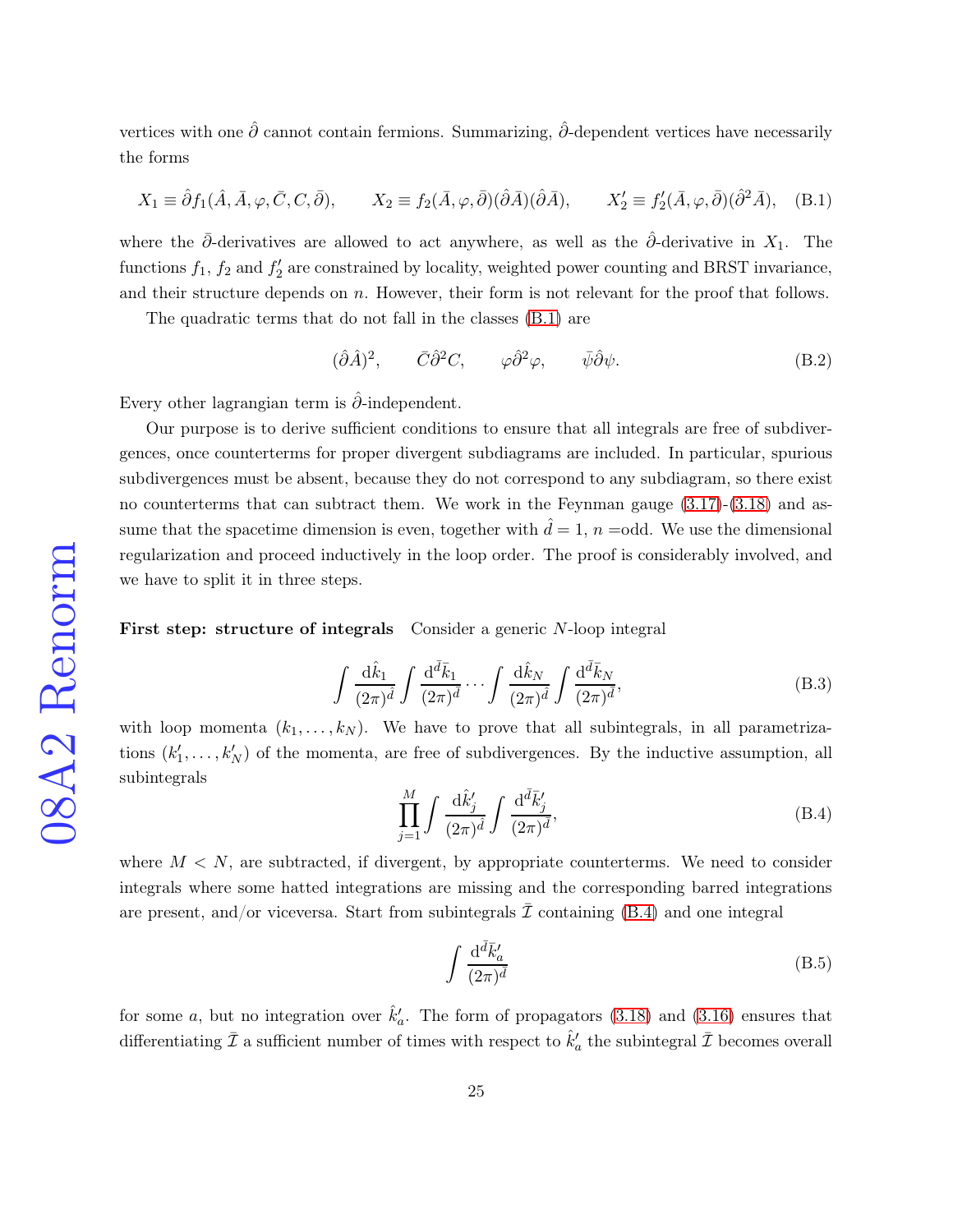convergent. Thus, its overall (spurious)  $\bar{\mathcal{I}}$ -subdivergence is polynomial in  $\hat{k}'_c$  $a<sub>a</sub>$ . However, in the complete integral [\(B.3\)](#page-24-2)  $\bar{\mathcal{I}}$  must eventually be integrated over  $\hat{k}'_c$  $a<sub>a</sub>$ . This operation kills the spurious subdivergence, because in dimensional regularization the integral of a polynomial vanishes.

Next, consider subintegrals  $\bar{\mathcal{I}}$  containing [\(B.4\)](#page-24-1) and a product

$$
\prod_a \int \frac{\mathrm{d}^{\bar{d}}\bar{k}'_a}{(2\pi)^{\bar{d}}},
$$

but no integration over the corresponding  $\hat{k}'_c$  $a'_{a}$ s. Then there exists a combination of derivatives

$$
\prod_a \frac{\partial^{n_a}}{\partial \hat{k}'_a{}^{n_a}},
$$

for suitable  $n_a$ s, that cures not only the overall divergence of  $\overline{\mathcal{I}}$ , but also its subdivergences (e.g. those of type [\(B.5\)](#page-24-3)). Thus, the spurious subdivergences are a combination of contributions, each of which is local in at least one  $\hat{k}'_c$  $a'$ : again, such spurious subdivergences are killed by the integrals over the  $\hat{k}'_c$  $a^{\prime}$ s.

We see that we do not need to worry about subintegrals  $\bar{\mathcal{I}}$  containing an excess of barred integrations. On the other hand, we do need to worry about subintegrals  $\hat{\mathcal{I}}$  containing an excess of hatted integrations or excesses of both types. We start from the subintegrals containing only hatted integrations.

**Second step:** *k*-subintegrals Consider the *k*-subintegral of a diagram G with L loops,  $v_1$ vertices of type  $X_1$ ,  $v_2$  vertices of type  $X_2$  and  $X'_2$ ,  $\Delta v$  vertices of other types,  $I_B$  internal bosonic legs (including ghosts) and  $I_F$  internal fermionic legs. We have seen in section 3 that every bosonic propagator behaves at least like  $1/\hat{k}^2$ , for  $\hat{k}$  large, while the fermionic propagator behaves like  $1/\hat{k}$ . The  $\hat{k}$ -subintegral behaves like

<span id="page-25-0"></span>
$$
\int d^{L\hat{d}}\hat{k} \frac{\hat{k}^{v_1+2v_2}}{(\hat{k}^2)^{I_B}\hat{k}^{I_F}}, \qquad \hat{\omega}(G) = L\hat{d} + v_1 + 2v_2 - 2I_B - I_F,
$$
\n(B.6)

 $\hat{\omega}(G)$  denoting its degree of divergence. Using  $L = 1 + I_B + I_F - v_1 - v_2 - \Delta v$ , we can write

$$
\hat{\omega}(G) = L(\hat{d} - 2) + 2 + \Delta \hat{\omega}(G), \qquad \Delta \hat{\omega}(G) = I_F - v_1 - 2\Delta v.
$$

We know that no vertices with four or more fermionic legs are allowed in  $1/\alpha$  theories. Because of this fact, the fermionic internal lines must end at different vertices of the set  $\Delta v$ . Therefore, we have  $I_F \leq \Delta v$  and  $\Delta \hat{\omega}(G) \leq 0$ . Then the integral [\(B.6\)](#page-25-0) is certainly convergent for  $\hat{d} = 1$  and  $L > 2$ . Instead, for  $\hat{d} > 1$  there exist divergent diagrams with arbitrarily many loops.

From now on we assume  $\hat{d} = 1$ . We must consider the one- and two-loop diagrams more explicitly. Observe that no logarithmic divergence exists at one loop in odd (i.e.  $\hat{d}$ ) dimensions.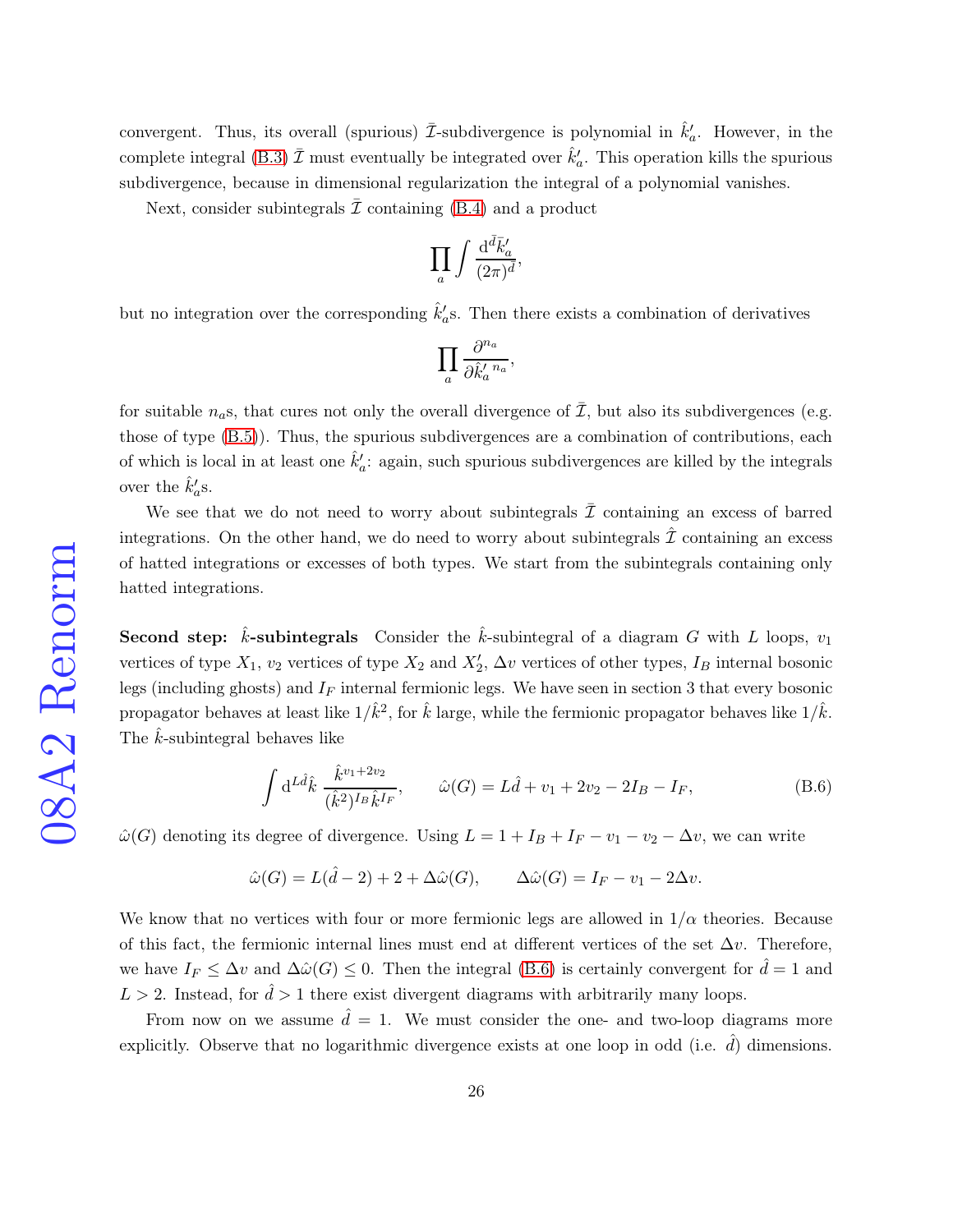More precisely,

$$
\int\mathrm{d}^{\hat d}\hat k\;\frac{\hat k_{\hat\mu_1}\cdots \hat k_{\hat\mu_{2m-1}}}{(\hat k^2)^m}
$$

is UV convergent by symmetric integration. Here we have kept  $\hat{d}$  generic to emphasize that it is continued to complex values. Moreover, power-like divergences are absent using the dimensionalregularization technique.

We remain only with two-loop diagrams. Setting  $\hat{d} = 1$  and  $L = 2$  we find  $\hat{\omega}(G) = I_F$  $v_1 - 2\Delta v \leq -v_1 - \Delta v \leq 0$ . The potential divergence is logarithmic and can only occur for  $I_F = v_1 = \Delta v = 0$ . Let us leave the quadratic terms [\(B.2\)](#page-24-4) aside for a moment. Divergent diagrams can contain only vertices of types  $X_2$  and  $X'_2$ . Moreover, the  $\hat{\partial}$ 's of  $X_2$  and  $X'_2$  must act on internal legs and the external momenta can be set to zero. The internal legs can only be of type AA, plus possibly one internal  $\varphi$ -leg. At  $L = 2$  we have  $v_2 + 1$  internal legs, so the diagram has the form of Fig. 1, (a) or (b). However, diagram (a) is the product of two one-loop diagrams, so it does not diverge. Consider now the vertex F of diagram (b). It can be an  $X_2$  or an  $X_2'$ . The two  $\hat{k}$ 's shown in the figure are those belonging to F. If F is an  $X_2$ , the vertex and the two propagators attached to it make in total  $\hat{k} \cdot \hat{k}/(\hat{k}^2)^2 = 1/\hat{k}^2$ . The same conclusion holds if F is an  $X_2'$ . Therefore, the divergent part of diagram (b) coincides (apart from external factors) with the one of the modified diagram where F is suppressed. Similarly, we can suppress the vertices A, B,  $C, D, E$  and  $G$ , and reduce to the diagram of Fig. 1,  $(b')$ , which has the form

<span id="page-26-0"></span>
$$
\int d^{\hat{d}}\hat{k} \ d^{\hat{d}}\hat{p} \ \frac{P_4(\hat{k}, \hat{p})}{\hat{k}^2 \hat{p}^2 (\hat{k} + \hat{p})^2},
$$
\n(B.7)

where  $P_4(\hat{k},\hat{p})$  is a scalar degree-4 polynomial in  $\hat{k}$  and  $\hat{p}$ . Clearly,  $P_4(\hat{k},\hat{p})$  can also be written as a degree-2 polynomial  $P_2$  in  $\hat{k}^2$ ,  $\hat{p}^2$  and  $(\hat{k} + \hat{p})^2$ . We see that  $P_2$  is a linear combination of terms, each of which simplifies at least one denominator of [\(B.7\)](#page-26-0), leaving a sum of integrals of the form

$$
\int d\hat{i} \hat{k} d\hat{i} \hat{p} \frac{a\hat{k}^2 + b\hat{p}^2 + c\hat{k} \cdot \hat{p}}{\hat{k}^2 \hat{p}^2}
$$

(possibly after a  $\hat{k}$ - or  $\hat{p}$ -translation), where a, b and c are constants. The first two contributions are zero in dimensional regularization, while the third contribution factorizes into the product of two one-loop integrals, which cannot have logarithmic divergences for the reasons explained before.

The two-leg vertices [\(B.2\)](#page-24-4) leave  $\hat{\omega}(G)$  unchanged. On the other hand, we have seen that potentially divergent diagrams have only  $\bar{A}$ - or  $\varphi$ -internal legs, so only the scalar term of [\(B.2\)](#page-24-4) can be used. However, it simplifies a scalar propagator, so we end up again with [\(B.7\)](#page-26-0).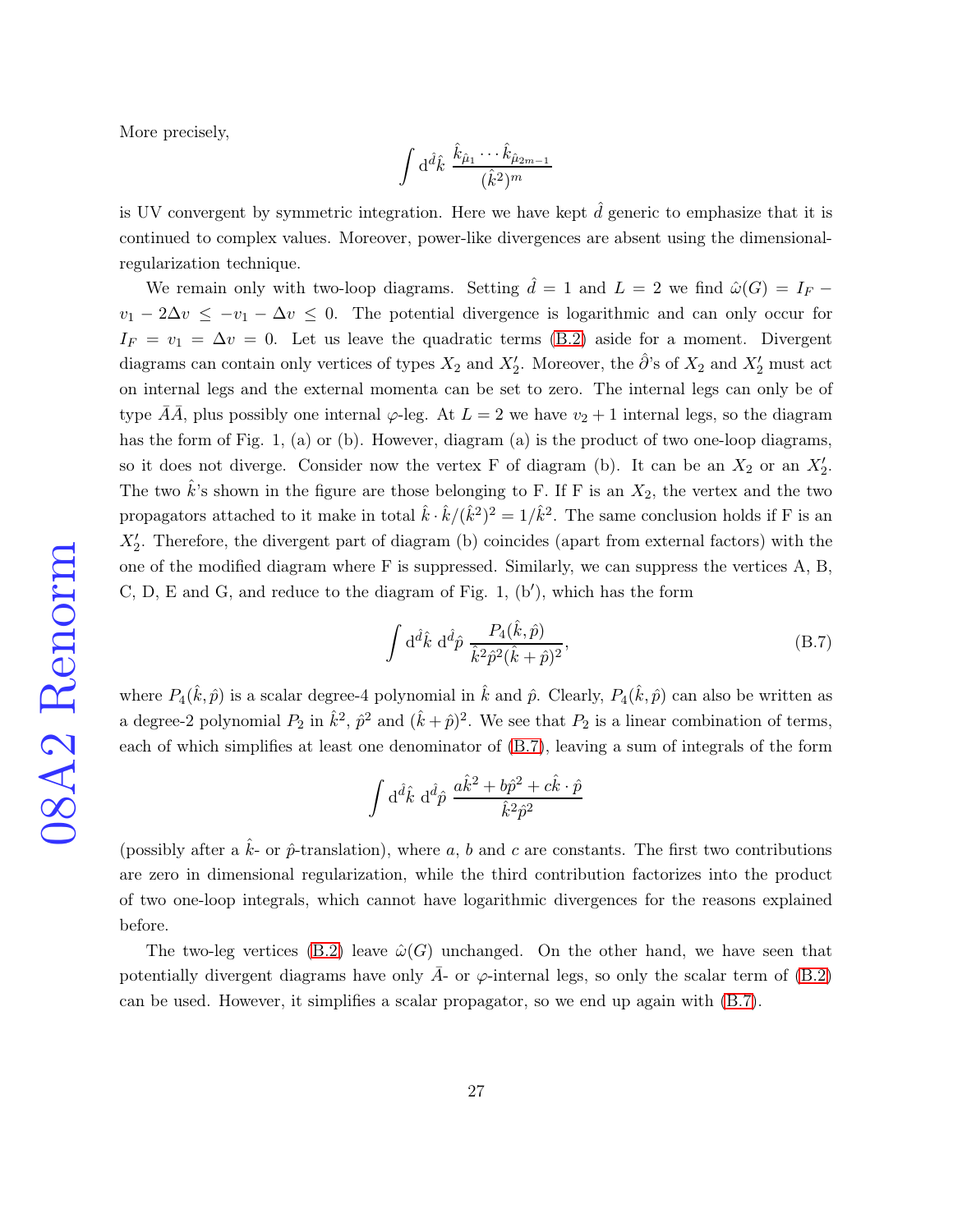

Figure 1: Analysis of the spurious subdivergences

Third step: mixed subintegrals Now we consider subintegrals of the form

$$
\prod_{i=1}^{L} \int \frac{\mathrm{d}\hat{k}'_i}{(2\pi)^{\hat{d}}} \left[ \prod_{j=L+1}^{L+M} \int \frac{\mathrm{d}\hat{k}'_j}{(2\pi)^{\hat{d}}} \int \frac{\mathrm{d}^{\bar{d}}\bar{k}'_j}{(2\pi)^{\bar{d}}} \right],\tag{B.8}
$$

which are "incomplete" in  $L$  barred directions. The complete subintegrals in square brakets can be regarded as products of (nonlocal, but one-particle irreducible) "subvertices". Let  $\tilde{v}_r$  be the number of subvertices of type r, with  $\tilde{n}_{\hat{A}r}$ ,  $\tilde{n}_{\hat{A}r}$ ,  $\tilde{n}_{Cr}$ ,  $\tilde{n}_{fr}$ ,  $\tilde{n}_{sr}$  external legs of types  $\hat{A}$ ,  $\bar{A}$ , ghost, fermion and scalar, respectively. Since subvertices are at least one-loop, each leg has a factor g attached to it (see [\(3.24\)](#page-10-0)). Thus, the weight  $\tilde{\delta}_r$  of the subvertex of type r satisfies the bound

<span id="page-27-4"></span>
$$
\tilde{\delta}_r \leq \mathbf{d} - \tilde{n}_{\hat{A}r} - \frac{\tilde{n}_{\bar{A}r}}{n} - \tilde{n}_{Cr} - \frac{3}{2}\tilde{n}_{fr} - \tilde{n}_{sr}.
$$
\n(B.9)

Now we repeat the argument leading to [\(B.6\)](#page-25-0) for diagrams that may contain such subvertices. We have

<span id="page-27-0"></span>
$$
\hat{\omega}(G) = L + v_1 + 2v_2 - 2I_B - I_F + \sum_r \tilde{v}_r \tilde{\delta}_r.
$$
\n(B.10)

Moreover, the topological identity  $L - I + V = 1$  gives

<span id="page-27-1"></span>
$$
L = 1 + I_B + I_F - v_1 - v_2 - \Delta v - \sum_r \tilde{v}_r.
$$
 (B.11)

We can write  $\Delta v = \Delta v_B + \Delta v_F$ , to distinguish the  $\Delta v_B$  vertices containing no fermionic legs from the  $\Delta v_F$  vertices containing two fermionic legs. Counting the fermionic legs of our subdiagram we have

<span id="page-27-2"></span>
$$
2I_F + E_F = 2\Delta v_F + \sum_r \tilde{v}_r \tilde{n}_{fr},\tag{B.12}
$$

where  $E_F$  denotes the number of external fermionic legs. Combining [\(B.10\)](#page-27-0), [\(B.11\)](#page-27-1) and [\(B.12\)](#page-27-2) we get

<span id="page-27-3"></span>
$$
\hat{\omega}(G) = 2 - L - v_1 - 2\Delta v_B - \Delta v_F - \frac{E_F}{2} + \sum_r \tilde{v}_r \left( \tilde{\delta}_r - 2 + \frac{1}{2} \tilde{n}_{fr} \right). \tag{B.13}
$$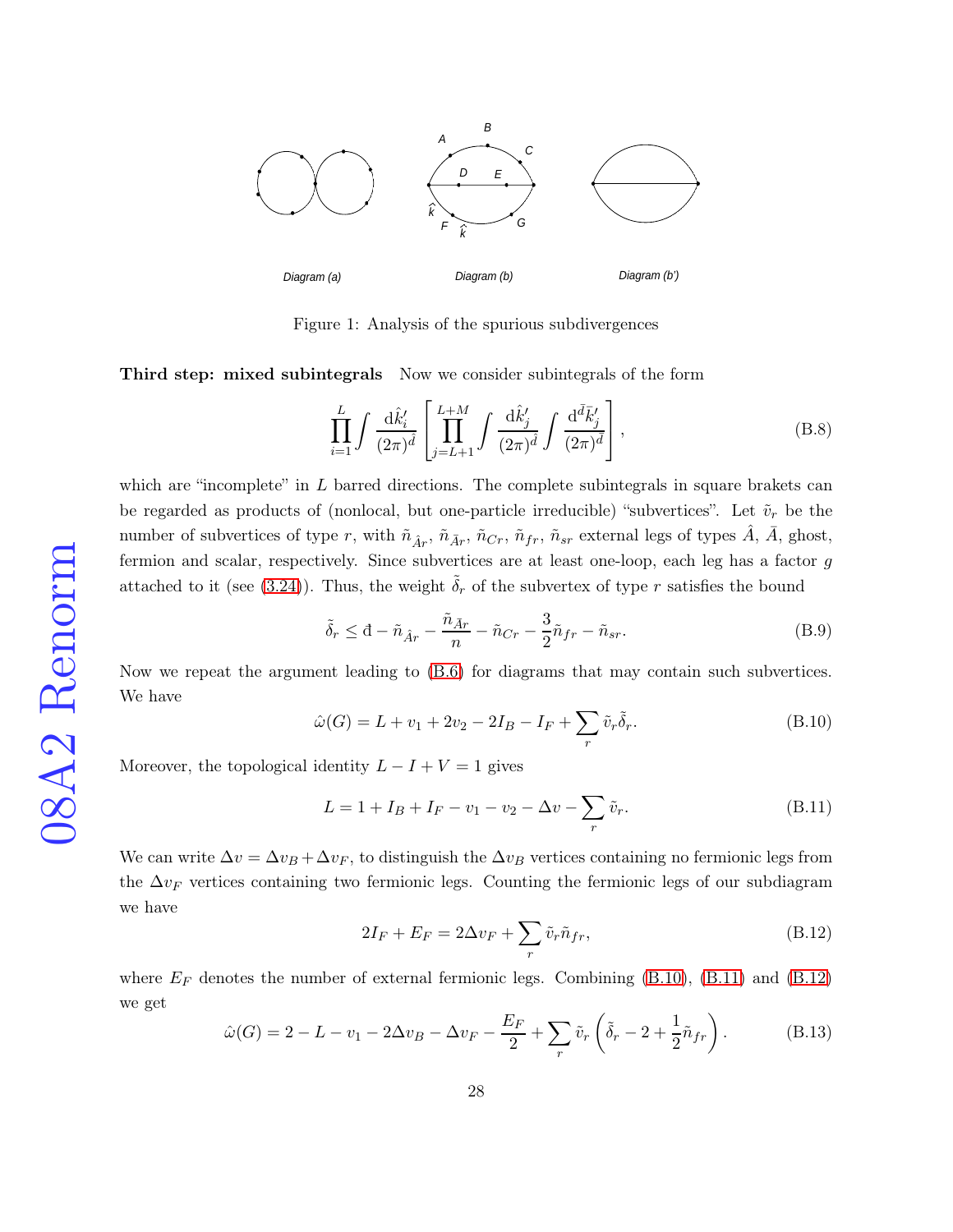We know that in the realm of the usual power counting, odd-dimensional integrals do not have logarithmic divergences. In the realm of the weighted power counting, such a property generalizes as follows: if  $\hat{d} = 1$ ,  $d$  =even and  $n$  =odd, then odd-dimensional (weighted) integrals do not have logarithmic divergences. The proof is simple and left to the reader. Thus, the case  $L = 1$  is excluded. Sufficient conditions to have  $\hat{\omega}(G) \leq 0$  are then

<span id="page-28-0"></span>
$$
\tilde{\delta}_r - 2 + \frac{1}{2}\tilde{n}_{fr} < 0 \qquad \text{for every } r. \tag{B.14}
$$

Indeed, if [\(B.14\)](#page-28-0) hold [\(B.13\)](#page-27-3) gives  $\hat{\omega}(G) < 0$  unless subvertices are absent, which is the case considered previously.

Finally, the most general mixed subintegrals have the form

$$
\prod_{i=1}^L \int \frac{\mathrm{d} \widehat{k}_i'}{(2\pi)^{\widehat{d}}} \left[ \prod_{j=L+1}^{L+M} \int \frac{\mathrm{d} \widehat{k}_j'}{(2\pi)^{\widehat{d}}} \int \frac{\mathrm{d}^{\bar{d}} \overline{k}_j'}{(2\pi)^{\bar{d}}} \prod_{m=L+M+1}^{L+M+P} \int \frac{\mathrm{d}^{\bar{d}} \overline{k}_m'}{(2\pi)^{\overline{d}}} \right].
$$

They can be treated as above, considering the integrals between square brakets as subvertices. Now formula [\(B.13\)](#page-27-3) has an extra  $-P$  on the right-hand side, since P hatted intergations are missing. The situation, therefore, can only improve. The only caveat is that now  $L$  can also be one (if P is odd). Even in that case, however,  $2 - L - P \leq 0$ , since  $P \geq 1$ .

Restrictions Using [\(B.9\)](#page-27-4), sufficient conditions for [\(B.14\)](#page-28-0) are

$$
\mathrm{d}-\tilde{n}_{\hat{A}}-\frac{\tilde{n}_{\bar{A}r}}{n}-\tilde{n}_{Cr}-\tilde{n}_{fr}-\tilde{n}_{sr}<2.
$$

The worst case is  $\tilde{n}_{\bar{A}r} = 2$ ,  $\tilde{n}_{\hat{A}} = \tilde{n}_{Cr} = \tilde{n}_{fr} = \tilde{n}_{sr} = 0$ , which gives

$$
d < 2 + \frac{2}{n}.
$$

This condition is always satisfied in four dimensions (for  $n > 1$ ). Summarizing, we have been able to prove the absence of spurious subdivergences under the sufficient conditions [\(3.22\)](#page-10-1).

Some final remarks are in order. The conclusions of this appendix do not apply to the case  $n = 1$ , because then  $\tau$ ,  $\eta$  and  $\zeta$  are constant and  $\xi$  vanishes, so the propagators [\(3.15\)](#page-6-4) are regular. Thus for  $n = 1$  all types of Lorentz breakings are allowed, which is well-known. Since  $(3.22)$ are sufficient, but not necessary, conditions, we cannot exclude all models that violate them. In specific cases other types of cancellations can take place, because of symmetries or peculiar types of expansions or resummations (e.g. large  $N$ ). Generically speaking, even some theories with  $d > 1$ ,  $n > 1$  might work, although we are unable to give explicit examples of that kind right now.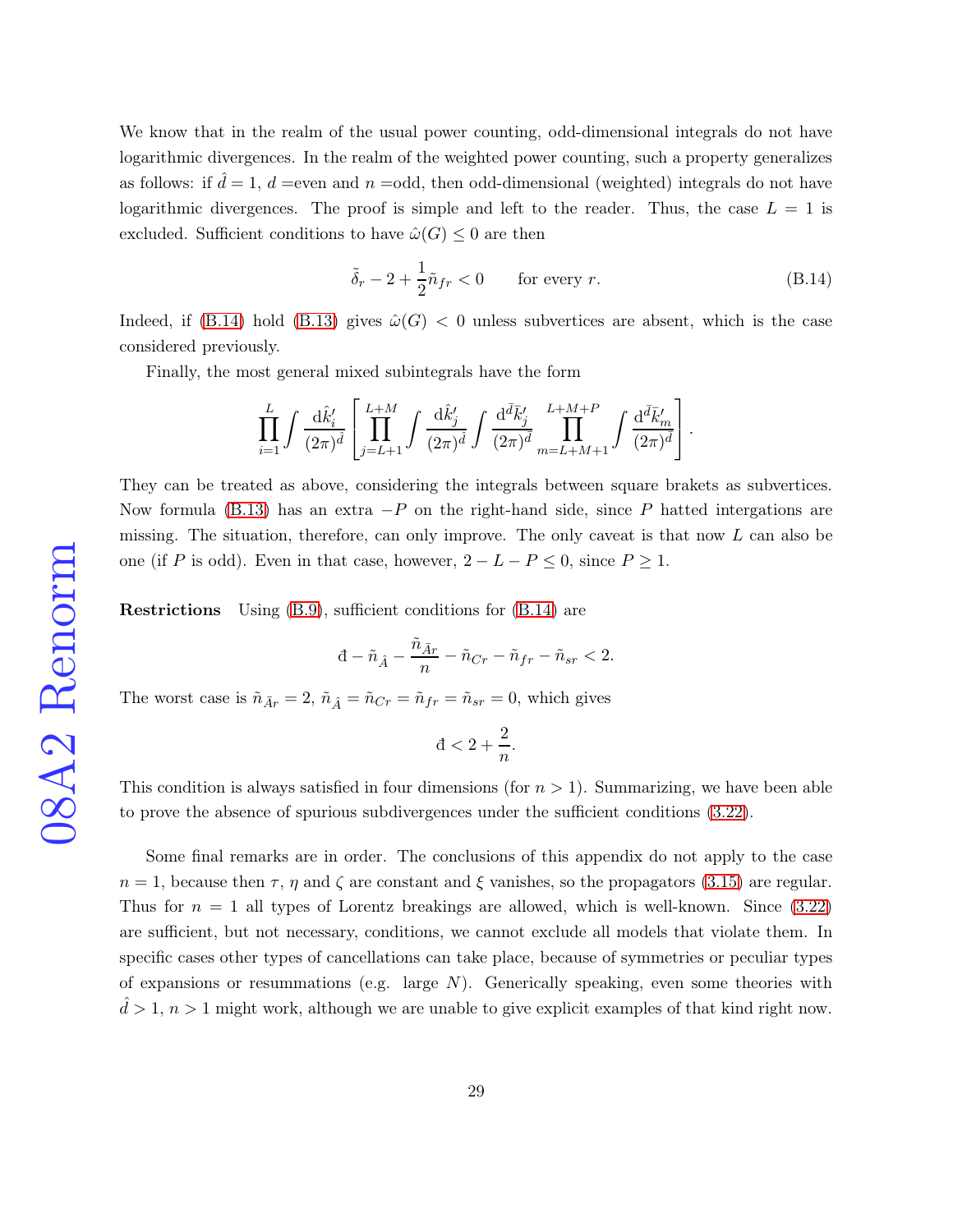#### <span id="page-29-0"></span>References

- <span id="page-29-1"></span>[1] V.A. Kostelecky, Ed., Proceedings of the Fourth Meeting on CPT and Lorentz Symmetry, World Scientific, Singapore, 2008.
- [2] V.A. Kostelecky and S. Samuel, Spontaneous breaking of Lorentz symmetry in string theory, Phys. Rev. D 39 (1989) 683;

S.M. Carroll, G.B. Field and R. Jackiw, Limits on a Lorentz and Parity Violating Modification of Electrodynamics, Phys. Rev. D 41 (1990) 1231;

G. Amelino-Camelia, J.R. Ellis, N.E. Mavromatos, D.V. Nanopoulos, S. Sarkar, Tests of quantum gravity from observations of gamma-ray bursts, Nature 393 (1998) 763 and arXiv:astro-ph/9712103.

- <span id="page-29-3"></span><span id="page-29-2"></span>[3] D. Colladay and V.A. Kostelecký, Lorentz-violating extension of the Standard Model, Phys. Rev. D58 (1998) 116002 and arXiv:hep-ph/9809521.
- [4] R. Jackiw and V.A. Kostelecky, Radiatively induced Lorentz and CPT violation in electrodynamics, Phys. Rev. Lett. 82 (1999) 3572 and arXiv:hep-ph/9901358;

O. Bertolami and C.S. Carvalho, Proposed astrophysical test of Lorentz invariance, Phys. Rev. D 61 (2000) 103002 and arXiv:gr-qc/9912117;

N.R. Bruno, G. Amelino-Camelia and J. Kowalski-Glikman, Deformed boost transformations that saturate at the Planck scale, Phys. Lett. B 522 (2001) 133 and arXiv:hep-th/0107039;

A.A. Andrianov, P. Giacconi and R. Soldati, Lorentz and CPT violations from Chern-Simons modifications of QED, JHEP 0202 (2002) 030 and arXiv:hep-th/0110279;

V.A. Kostelecky, Gravity, Lorentz violation, and the standard model, Phys. Rev. D 69 (2004) 105009 and arXiv:hep-th/0312310;

J. Gamboa, J. Lopez-Sarrion and A.P. Polychronakos, Ultraviolet modified photons and anisotropies in the cosmic microwave background radiation, Phys. Lett. B 634 (2006) 471 and arXiv:hep-ph/0510113;

T. Jacobson, S. Liberati and D. Mattingly, Lorentz violation at high energies: concepts, phenomena and astrophysical constraints, Annals Phys. 321 (2006) 150 and arXiv:astroph/0505267.

- <span id="page-29-5"></span><span id="page-29-4"></span>[5] V.A. Kostelecky and N. Russell, Data tables for Lorentz and CTP violation, in [\[1\]](#page-29-0), p. 308 and arXiv:0801.0287 [hep-ph].
- [6] D. Anselmi and M. Halat, Renormalization of Lorentz violating theories, Phys. Rev. D 76 (2007) 125011 and arXiv:0707.2480 [hep-th].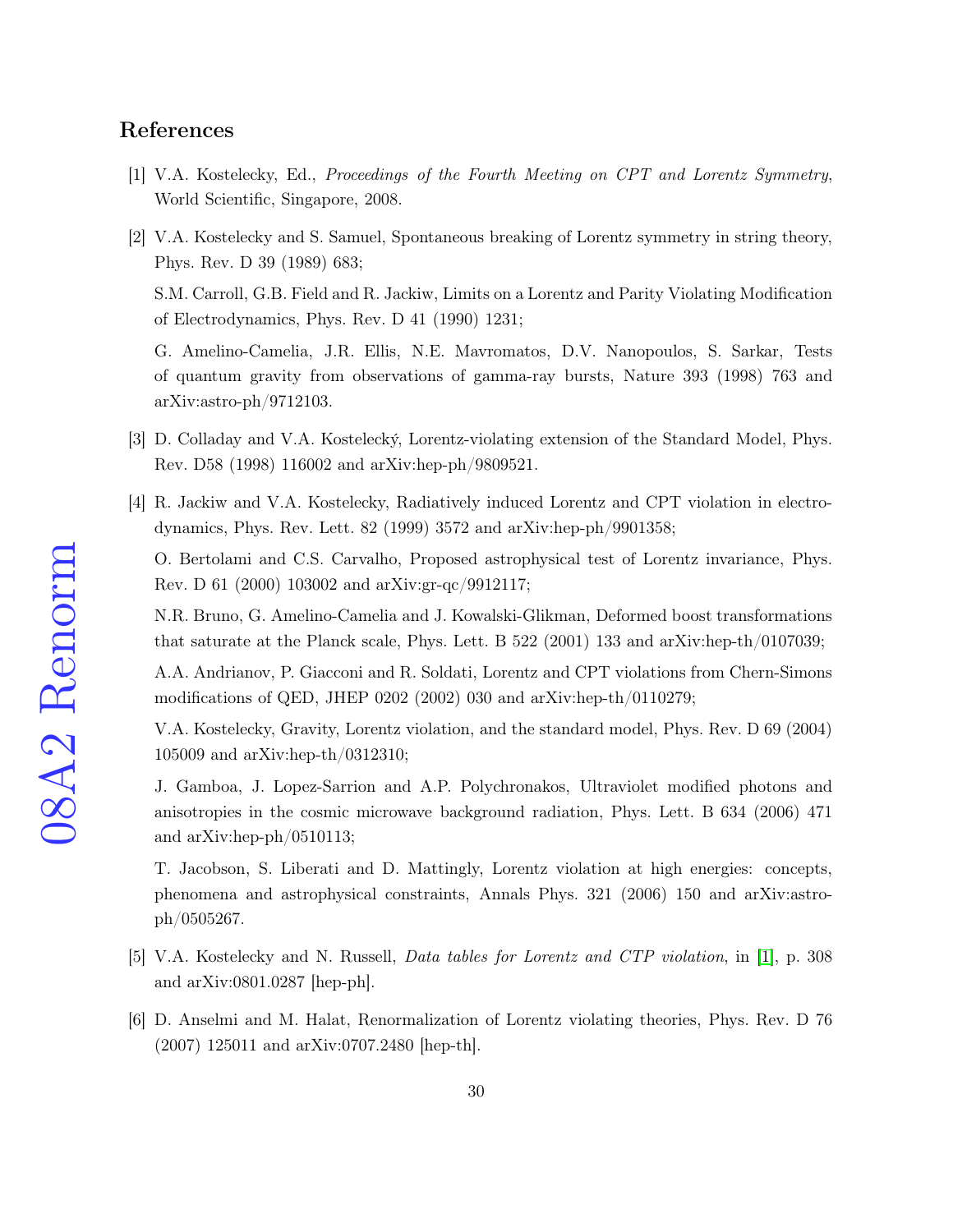- <span id="page-30-1"></span><span id="page-30-0"></span>[7] D. Anselmi, Weighted scale invariant quantum field theories, JHEP 02 (2008) 051 and arXiv:0801.1216 [hep-th].
- <span id="page-30-2"></span>[8] D. Anselmi, Weighted power counting and Lorentz violating gauge theories. II: Classification, arXiv:0808.3474 [hep-th].
- [9] H.B. Nielsen and M. Ninomiya, Beta function in a noncovariant Yang-Mills theory, Nucl.Phys. B 141 (1978) 153;

S. Chadha and H.B. Nielsen, Lorentz invariance as a low-energy phenomenon, Nucl. Phys. B 217 (1983) 125.

<span id="page-30-3"></span>[10] R.M. Hornreich, M. Luban and S. Shtrikman, Critical behavior at the onset of  $\vec{k}$ -space instability on the  $\lambda$  line, Phys. Rev. Lett. 35 (1975) 1678;

See also, M.M. Leite, Renormalization-group picture of the Lifshitz critical behavior, Phys. Rev. B 67 (2003) 104415;

M.A. Shpot, Yu.M. Pis'mak and H.W.Diehl, Large-n expansion for m-axial Lifshitz points, J. Phys. Condens. Matter 17 (2005) S1947 and arXiv:cond-mat/0412405.

- <span id="page-30-5"></span><span id="page-30-4"></span>[11] D. Anselmi, Deformed dimensional regularization for odd (and even) dimensional theories, IJMPA 20 (2005) 1389 and hep-th/0404053.
- [12] C. Becchi, A. Rouet and R. Stora, The Abelian Higgs-Kibble model. Unitarity of the S Operator, Phys. Lett. B 52 (1974) 344;

C. Becchi, A. Rouet and R. Stora, Renormalization of Gauge Theories, Annals Phys. 98 (1976) 287;

I.V. Tyutin, Gauge invariance in field theory and statistical physics in operator formalism, LEBEDEV-75-39, 1975 and arXiv:0812.0580 [hep-th].

<span id="page-30-6"></span>[13] G. 't Hooft, Confinement and topology in non-abelian gauge theories, Acta Physica Austriaca, Suppl. XXII (1980) 531;

T. Appelquist and U. Heinz, Three-dimensional O(N) theories at large distances, Phys. Rev. D 24 (1981) 2169;

R. Jackiw and S. Templeton, How super-renormalizable interactions cure their infrared divergences, Phys. Rev. D 23 (1981) 2291;

T. Appelquist and R.D. Pisarski, High-remperature Yang-Mills theories and threedimensional quantum chromodynamics, Phys. Rev. D 23 (1981) 2305.